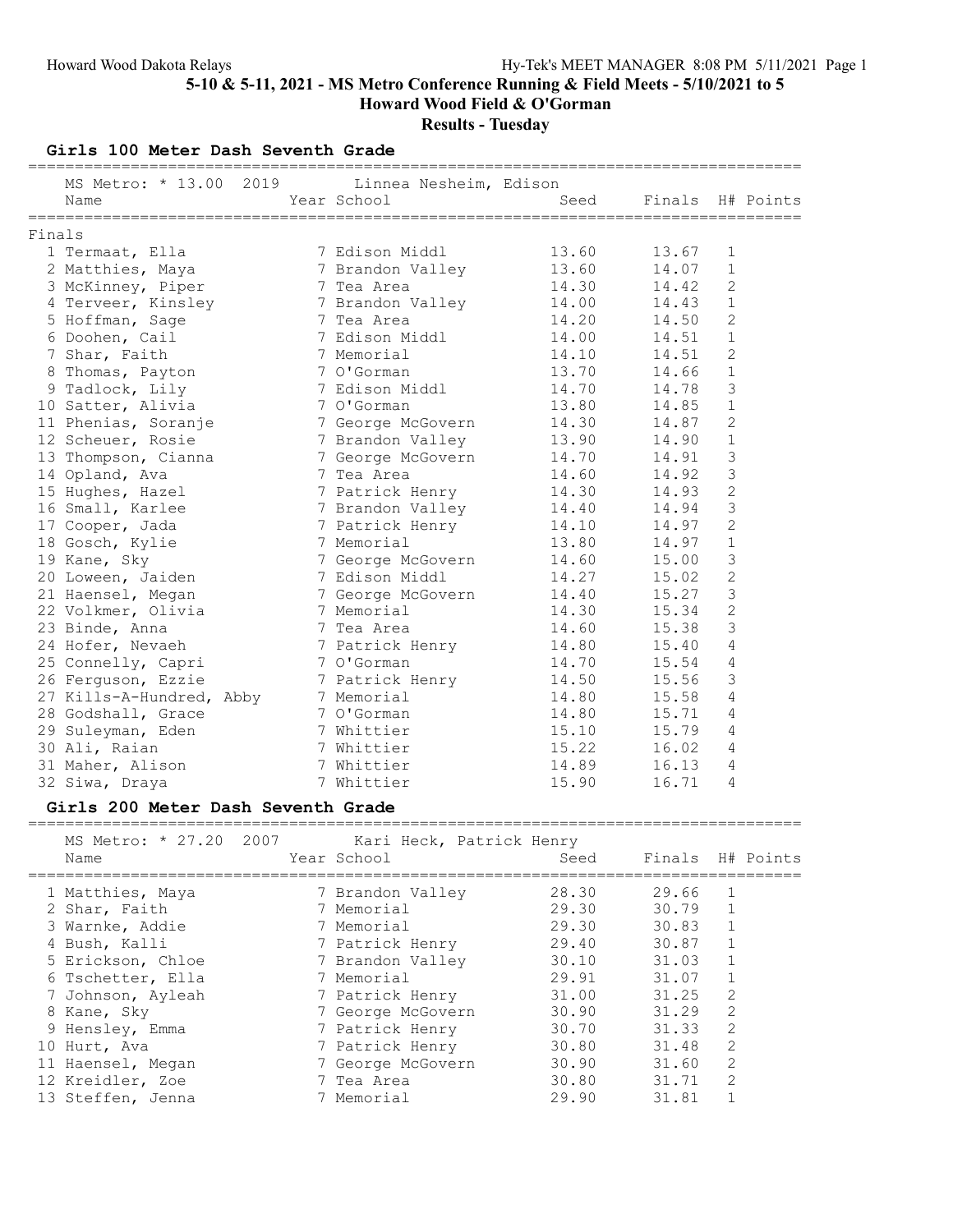Howard Wood Field & O'Gorman

# Results - Tuesday

| Girls 200 Meter Dash Seventh Grade |                   |       |       |                |
|------------------------------------|-------------------|-------|-------|----------------|
| 14 Johnson, Olivia                 | 7 Tea Area        |       | 31.83 | 4              |
| 15 Doohen, Cail                    | 7 Edison Middl    | 30.13 | 31.84 | 2              |
| 16 Downham, Dalaney                | 7 Edison Middl    | 31.31 | 32.03 | 3              |
| 17 Suleyman, Eden                  | 7 Whittier        | 31.69 | 32.09 | 3              |
| 18 Salter, Gracie                  | 7 Brandon Valley  | 31.90 | 32.14 | 3              |
| 19 Williams, Anna                  | 7 Brandon Valley  | 31.70 | 32.17 | 3              |
| 20 Sybesma, Josalyn                | 7 Edison Middl    | 31.03 | 32.39 | 2              |
| 21 Kowalczyk, Ava                  | 7 O'Gorman        | 31.20 | 32.44 | 3              |
| 22 Groos, Ainsley                  | 7 O'Gorman        | 32.09 | 32.48 | 3              |
| 23 Binde, Anna                     | 7 Tea Area        |       | 32.60 | $\overline{4}$ |
| 24 Terveen, Sydney                 | 7 O'Gorman        | 31.10 | 33.03 | 3              |
| 25 Dougherty, Addison              | 7 O'Gorman        | 31.90 | 33.05 | 3              |
| 26 Nhial, Margret                  | 7 George McGovern | 33.60 | 34.31 | $\overline{4}$ |
| 27 Halverson, Lily                 | 7 Whittier        | 34.00 | 34.87 | $\overline{4}$ |
| 28 Hutchinson, Alyvia              | 7 Edison Middl    |       | 35.20 | $\overline{4}$ |
| 29 Sorensen, Jayden                | 7 Whittier        | 32.40 | 35.35 | 4              |
| 30 Maurice, Lily-Anne              | 7 Whittier        |       | 39.90 | $\overline{4}$ |
| 31 Griffith, Tyanna                | 7 George McGovern |       | 41.15 | 4              |

### Girls 400 Meter Dash Seventh Grade

=================================================================================== MS Metro: \* 1:01.60 2007 Kari Heck, Patrick Henry

| MS Metro: * 1:01.60 2007 - - - - - - Karl Heck, Patrick Henry<br>Name                                                                                                             | Year School             |         | Seed Finals H# Points |                | ============== |
|-----------------------------------------------------------------------------------------------------------------------------------------------------------------------------------|-------------------------|---------|-----------------------|----------------|----------------|
| 1 Matthies, Maya                                                                                                                                                                  | 7 Brandon Valley        | 1:05.30 | 1:03.79               | 1              |                |
| 2 Harpe, Dana                                                                                                                                                                     | 7 Patrick Henry 1:06.40 |         | 1:05.22               | 1              |                |
| 3 Althoff, Margaret 7 O'Gorman                                                                                                                                                    |                         | 1:07.80 | 1:06.22               | $\mathbf{1}$   |                |
| 4 Condon, Reese 3 7 Brandon Valley 1:07.40                                                                                                                                        |                         |         | 1:06.62               | $\mathbf{1}$   |                |
| 5 Kellenberger, Ava and 7 Brandon Valley 1:07.30                                                                                                                                  |                         |         | 1:07.11               | $\mathbf{1}$   |                |
| 6 Thomas, Payton 7 O'Gorman                                                                                                                                                       |                         | 1:08.80 | 1:09.00               | $\mathbf{1}$   |                |
| 7 Horner, Abby                                                                                                                                                                    | 7 Memorial              | 1:12.80 | 1:10.78               | $\sqrt{2}$     |                |
| 8 Lewison, Hannah 7 O'Gorman                                                                                                                                                      |                         | 1:12.50 | 1:11.39               | $\overline{c}$ |                |
| 9 Gass, Natalie                                                                                                                                                                   | 7 Tea Area              | 1:16.20 | 1:11.45               | 3              |                |
| 10 Kills-A-Hundred, Abby 7 Memorial 1:15.00<br>11 Newberg, Kayla 7 Memorial 1:11.00                                                                                               |                         |         | 1:11.89               | $\overline{2}$ |                |
|                                                                                                                                                                                   |                         |         | 1:12.02               | $\mathbf{1}$   |                |
| 12 Pesicka, Kinsley 7 Memorial 1:10.09                                                                                                                                            |                         |         | 1:12.29               | $1\,$          |                |
| 13 Schmaltz, Summer 7 Edison Middl                                                                                                                                                |                         | 1:15.26 | 1:12.39               | $\mathbf{2}$   |                |
| 14 Maynard, Sophia 1.15.60                                                                                                                                                        |                         |         | 1:12.47               | $\mathbf{2}$   |                |
| 15 Sundvold, Emma 1:12.90                                                                                                                                                         |                         |         | 1:12.52               | $\overline{2}$ |                |
| 16 Hofer, Nevaeh                                                                                                                                                                  | 7 Patrick Henry         | 1:13.90 | 1:14.43               | $\overline{c}$ |                |
|                                                                                                                                                                                   |                         |         | 1:14.50               | 3              |                |
| 17 Dathe, Morgan 18 Cox, Mabel 18 Cox, Mabel 19 Bouwman, Ruby 1:15.80<br>19 Bouwman, Ruby 120 Olson, Amelia 19 Patrick Henry 1:24.70<br>20 Olson, Amelia 19 Patrick Henry 1:21.80 |                         |         | 1:16.10               | 3              |                |
|                                                                                                                                                                                   |                         |         | 1:17.64               | $\sqrt{4}$     |                |
|                                                                                                                                                                                   |                         |         | 1:17.78               | 4              |                |
| 21 Thompson, Mckenzie $\overline{7}$ Tea Area $\overline{1:17.00}$                                                                                                                |                         |         | 1:17.83               | 3              |                |
| 22 Nekl, Kaylor                                                                                                                                                                   | 7 Edison Middl          | 1:16.90 | 1:18.00               | 3              |                |
| 23 Townsend, Byrnn 5 7 Edison Middl 1:17.90                                                                                                                                       |                         |         | 1:18.79               | 3              |                |
| 24 Chavez, Aubrey 7 Whittier                                                                                                                                                      |                         | 1:18.00 | 1:19.42               | 3              |                |
| 25 Thompson, Ella 17 Edison Middl                                                                                                                                                 |                         | 1:23.90 | 1:24.65               | $\overline{4}$ |                |
| 26 Figueroa, Emilie           7 George McGovern     1:26.30                                                                                                                       |                         |         | 1:28.26               | 4              |                |
| 27 Maurice, Lily-Anne                                                                                                                                                             | 7 Whittier              | 1:29.80 | 1:30.71               | $\overline{4}$ |                |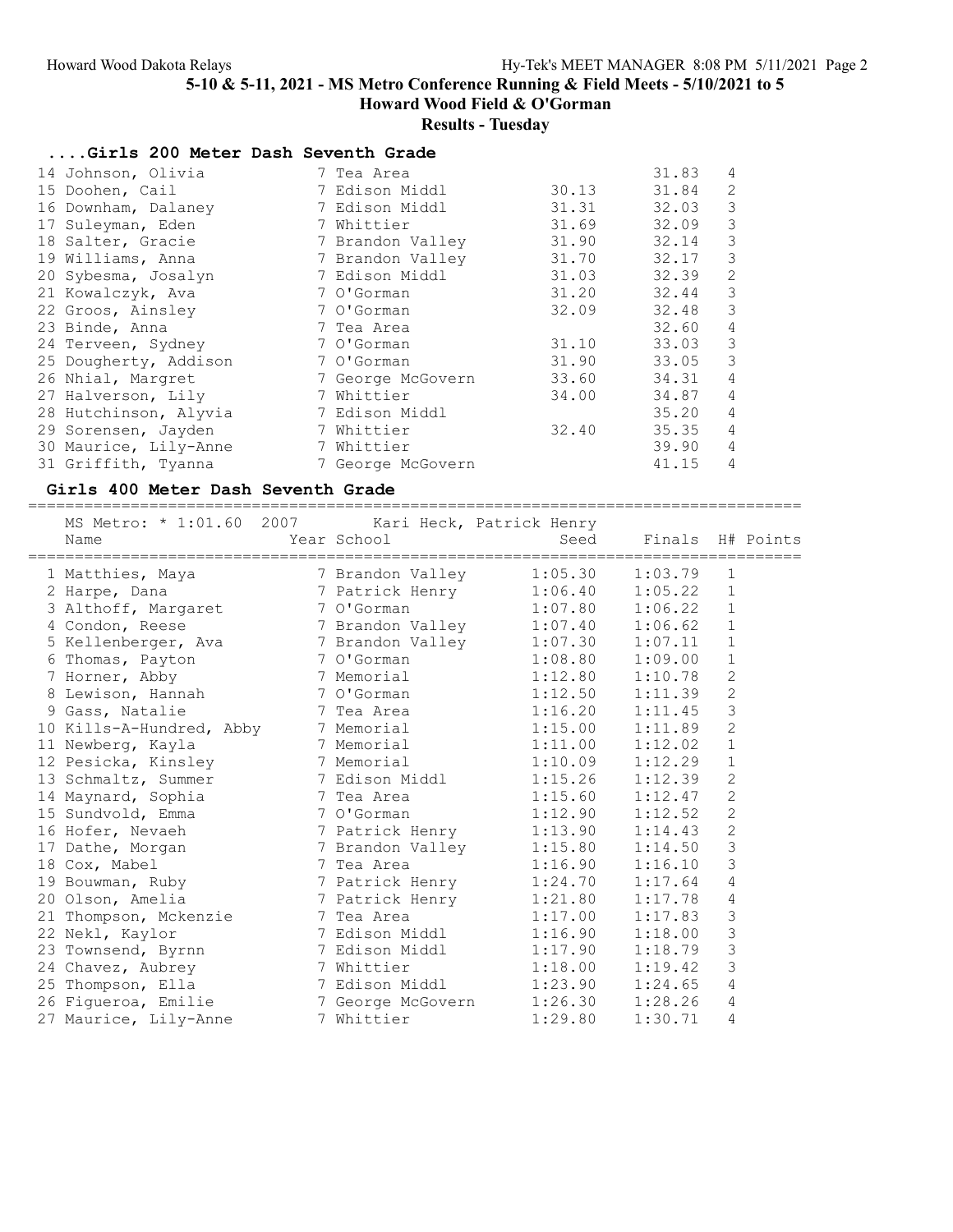# Results - Tuesday

Girls 800 Meter Run Seventh Grade

| MS Metro: * 2:30.90 2012 Katelyn Dickens, Patrick Henry<br>Name | Year School                      | Seed    |                                | Finals Points    |
|-----------------------------------------------------------------|----------------------------------|---------|--------------------------------|------------------|
| 1 Harpe, Dana                                                   | 7 Patrick Henry                  | 2:39.00 | 2:41.17                        |                  |
| 2 Rude, Lillian                                                 | 7 Brandon Valley                 | 2:45.40 | 2:41.96                        |                  |
| 3 Castelluzzo, Laney                                            | 7 O'Gorman                       | 2:44.00 | 2:43.02                        |                  |
| 4 Gass, Natalie                                                 | 7 Tea Area                       | 3:02.50 | 2:53.45                        |                  |
| 5 Reekers, Maggie                                               | 7 Brandon Valley                 | 2:54.00 | 2:54.00                        |                  |
| 6 Lewison, Hannah                                               | 7 O'Gorman                       | 2:56.15 | 2:54.82                        |                  |
| 7 Sprecher, Lillian                                             | 7 Brandon Valley                 | 2:57.40 | 2:55.10                        |                  |
| 8 Baumberger, Kennedy                                           | 7 Patrick Henry                  | 2:58.00 | 2:56.13                        |                  |
| 9 Morris, Samantha                                              | 7 Brandon Valley                 | 3:02.30 | 2:58.61                        |                  |
| 10 Kenyon, Chalease                                             | 7 Edison Middl                   | 3:02.90 | 3:01.16                        |                  |
| 11 Locke, Ella                                                  | 7 Patrick Henry 3:03.00          |         | 3:01.81                        |                  |
| 12 Decker, Meredith                                             | 7 Tea Area                       | 3:07.80 | 3:04.07                        |                  |
| 13 Cox, Mabel                                                   | 7 Tea Area                       | 3:14.60 | 3:04.79                        |                  |
| 14 Schuster, Cora                                               | 7 Memorial                       | 3:06.60 | 3:05.03                        |                  |
| 15 Nekl, Kaylor                                                 | 7 Edison Middl                   | 3:03.70 | 3:05.40                        |                  |
| 16 Moss, Rylee                                                  | 7 Memorial                       | 3:07.70 | 3:06.02                        |                  |
| 17 Smith, Sami                                                  | 7 Memorial                       | 3:06.80 | 3:06.08                        |                  |
| 18 Top, Ella                                                    | 7 Patrick Henry                  | 3:06.10 | 3:06.55                        |                  |
| 19 Smith, Kynlie                                                | 7 Memorial                       | 3:07.30 | 3:07.37                        |                  |
| 20 Arndt, Finley                                                | 7 Edison Middl                   | 3:05.40 | 3:07.89                        |                  |
| 21 Townsend, Byrnn                                              | 7 Edison Middl                   | 3:19.40 | 3:18.09                        |                  |
|                                                                 |                                  |         |                                |                  |
| Girls 1600 Meter Run Seventh Grade                              |                                  |         |                                |                  |
| MS Metro: * 5:29.30 2012                                        | Katelyn Dickens, Patrick Henry   |         |                                |                  |
| Name                                                            | Year School                      | Seed    |                                | Finals Points    |
| 1 Rude, Lillian                                                 | 7 Brandon Valley 5:47.60 5:51.15 |         | ========================       |                  |
| 2 Castelluzzo, Laney                                            | 7 O'Gorman                       | 5:51.20 | 5:51.90                        |                  |
|                                                                 |                                  | 6:21.40 |                                |                  |
| 3 Bast, Olivia                                                  | 7 Patrick Henry                  | 6:24.70 | 6:12.93                        |                  |
| 4 Pesicka, Kinsley                                              | 7 Memorial                       |         | 6:19.44<br>$6:27.10$ $6:19.51$ |                  |
| 5 Reekers, Maggie                                               | 7 Brandon Valley                 |         | $6:27.20$ $6:22.95$            |                  |
| 6 Sprecher, Lillian                                             | 7 Brandon Valley                 |         |                                |                  |
| 7 Baumberger, Kennedy                                           | 7 Patrick Henry                  |         | $6:27.70$ $6:24.11$            |                  |
| 8 Lindaman, Claire                                              | 7 Patrick Henry                  |         | $6:50.80$ $6:40.76$            |                  |
| 9 Kranz, Monica                                                 | 7 Brandon Valley                 |         | $7:20.00$ 6:47.07              |                  |
| 10 Moss, Rylee                                                  | 7 Memorial                       | 6:55.60 | 6:47.93                        |                  |
| 11 Jacobs, Alana                                                | 7 Memorial                       | 7:03.20 | 6:51.29                        |                  |
| 12 Decker, Meredith                                             | 7 Tea Area                       | 7:04.10 | 6:57.62                        |                  |
| 13 Leuning, Molly                                               | 7 Edison Middl                   | 7:12.50 | 7:15.66                        |                  |
| 14 Wigg, Macey                                                  | 7 George McGovern                | 7:24.40 | 7:22.26                        |                  |
| 15 Gurath, Kyra                                                 | 7 Edison Middl                   | 7:22.80 | 7:25.96                        |                  |
| 16 Senk, Brookelyn                                              | 7 Memorial                       | 7:48.60 | 7:34.18                        |                  |
| Girls 100 Meter Hurdles Seventh Grade                           |                                  |         |                                |                  |
| MS Metro: * 16.70 2007                                          | Charelle Moore, Whittier         |         |                                |                  |
| Name                                                            | Year School                      | Seed    |                                | Finals H# Points |
|                                                                 |                                  |         |                                |                  |
| 1 Reiners, Brooklyn                                             | 7 Tea Area                       | 19.10   | 18.80                          | 1                |
| 2 Ulrich, Courtney                                              | 7 Edison Middl                   | 18.70   | 19.25                          | 1                |
| 3 Bush, Kalli                                                   | 7 Patrick Henry                  | 18.80   | 19.28                          | 1                |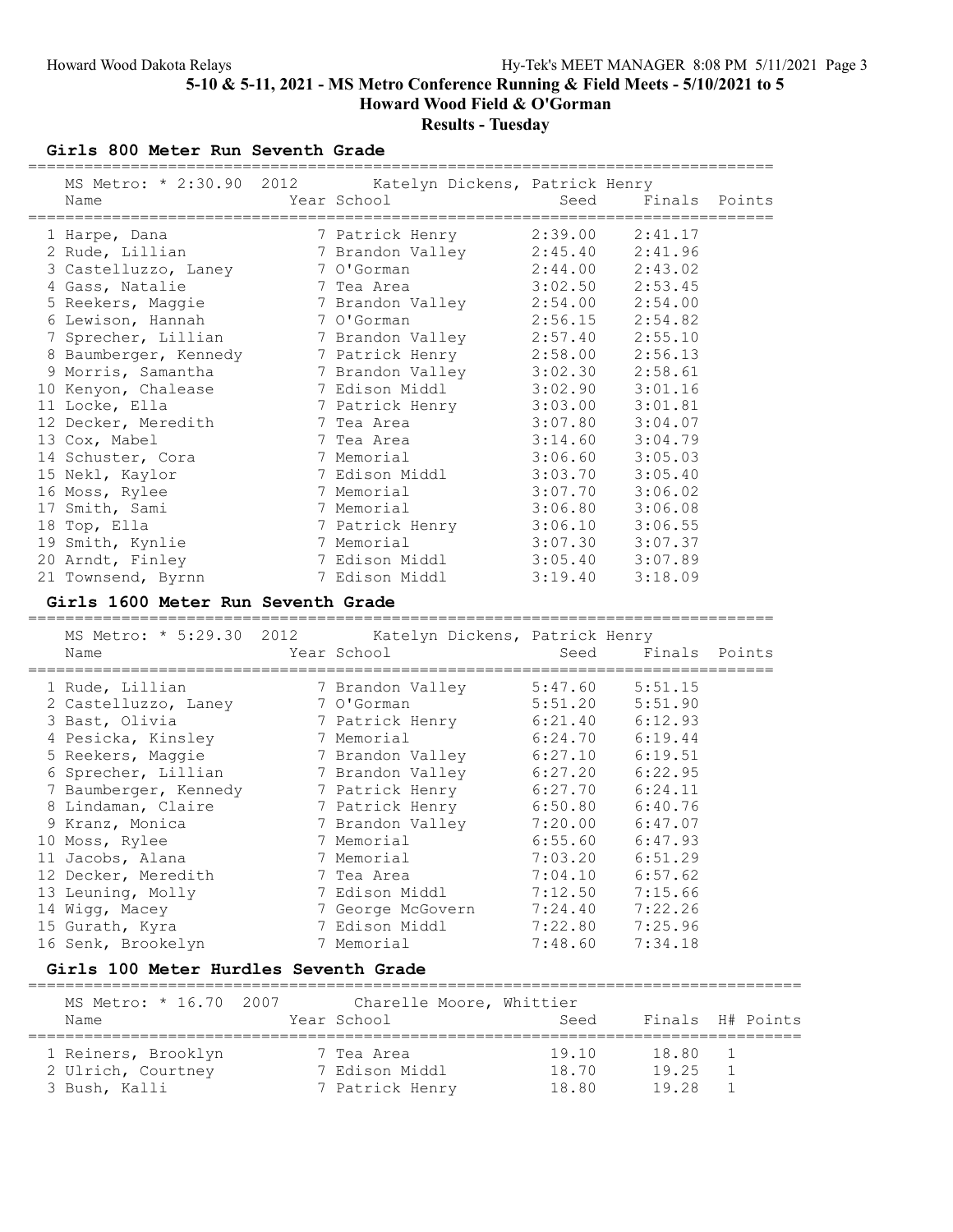# Results - Tuesday

| Girls 100 Meter Hurdles Seventh Grade |                   |       |       |                |
|---------------------------------------|-------------------|-------|-------|----------------|
| 4 Blom, Julia                         | 7 Edison Middl    | 19.60 | 19.75 | 1              |
| 5 Arndt, Finley                       | 7 Edison Middl    | 20.80 | 20.15 | 2              |
| 6 Hofer, Heidi                        | 7 Tea Area        | 19.10 | 20.42 | $1\,$          |
| 7 Mahamed, Sene                       | 7 Whittier        | 19.70 | 20.92 | $\mathbf 1$    |
| 8 Menden, Sophia                      | 7 Brandon Valley  | 20.10 | 20.93 | 2              |
| 9 Johnson, Olivia                     | 7 Tea Area        | 19.50 | 20.98 | $\mathbf 1$    |
| 10 Stombaugh, Ally                    | 7 George McGovern | 21.50 | 21.01 | 2              |
| 11 White, Ella                        | 7 Edison Middl    |       | 21.27 | $\mathbf{1}$   |
| 12 Scholten, Raynie                   | 7 O'Gorman        | 21.40 | 21.80 | $\mathbf{2}$   |
| 13 Morris, Samantha                   | 7 Brandon Valley  | 21.50 | 21.81 | $\mathfrak{Z}$ |
| 14 Arop, Adud                         | 7 O'Gorman        | 21.30 | 21.87 | 2              |
| 15 Luna, Clarissa                     | 7 Memorial        | 20.40 | 22.10 | 2              |
| 16 Rubin, Kiersten                    | 7 Brandon Valley  | 20.60 | 22.23 | 2              |
| 17 Coughlin, Kadance                  | 7 Brandon Valley  | 21.40 | 22.32 | $\mathbf{2}$   |
| 18 Olinger, Macayla                   | 7 Memorial        | 21.60 | 22.62 | $\mathcal{S}$  |
| 19 Heiman, Amy                        | 7 O'Gorman        | 22.20 | 22.66 | $\mathfrak{Z}$ |
| 20 Johnson, Abril                     | 7 George McGovern | 23.50 | 22.86 | $\mathsf 3$    |
| 21 Polkinghorn, Sydney                | 7 Memorial        | 21.80 | 23.39 | $\mathcal{S}$  |
| 22 Jacobs, Alana                      | 7 Memorial        | 22.70 | 23.47 | $\mathfrak{Z}$ |
| 23 Ellenbecker, sarina                | 7 O'Gorman        | 22.20 | 23.76 | $\mathfrak{Z}$ |
| 24 Kela, Ayfa                         | 7 Whittier        | 23.00 | 24.30 | 3              |

### Girls 4x100 Meter Relay Seventh Grade

#### =================================================================================== MS Metro: \* 55.60 2017 Edison

| NO MELLO.<br>JJ.UU<br>ムマエノ                | <b>EULOUIL</b> |                                                  |                  |            |  |
|-------------------------------------------|----------------|--------------------------------------------------|------------------|------------|--|
| School                                    |                | Sorensen, Sarbacker, Batcheller, Merkley<br>Seed | Finals H# Points |            |  |
| 1 Edison Middle School<br>$\mathbf{A}$    |                | 57.76                                            | 57.53            | $\sqrt{1}$ |  |
| 1) Doohen, Cail 7                         |                | 2) Loween, Jaiden 7                              |                  |            |  |
| 3) Hennies, Lucy 7                        |                | 4) Termaat, Ella 7                               |                  |            |  |
| 2 Patrick Henry 'A'                       |                | 59.33                                            | 58.32            | 1          |  |
| 1) Bush, Kalli 7                          |                | 2) Cooper, Jada 7                                |                  |            |  |
| 3) Hughes, Hazel 7<br>3 Memorial 'A'      |                | 4) Hensley, Emma 7<br>58.82                      | 58.34            | 1          |  |
| 1) Pesicka, Kinsley 7                     |                | 2) Tschetter, Ella 7                             |                  |            |  |
| 3) Warnke, Addie 7                        |                | 4) Shar, Faith 7                                 |                  |            |  |
| 4 Tea Area 'A'                            |                | 57.60                                            | 58.69            | 1          |  |
| 1) Hofer, Heidi 7                         |                | 2) Kreidler, Zoe 7                               |                  |            |  |
| 3) McKinney, Piper 7                      |                | 4) Opland, Ava 7                                 |                  |            |  |
| 5 George McGovern 'A'                     |                | 1:00.63                                          | 58.73            | 1          |  |
| 1) Haensel, Megan 7                       |                | 2) Phenias, Soranje 7                            |                  |            |  |
| 3) Toure, Nama 7                          |                | 4) Kane, Sky 7                                   |                  |            |  |
| 6 Memorial<br>"B"                         |                | 1:00.39                                          | 1:00.96          | 2          |  |
| 1) Clay, Azaria 7                         |                | 2) Rydell, Ella 7                                |                  |            |  |
| 3) Gosch, Kylie 7                         |                | 4) Kills-A-Hundred, Abby 7                       |                  |            |  |
| 7 Brandon Valley 'B'                      |                | 1:09.00                                          | 1:01.64          | 2          |  |
| 1) Zhukaliuk, Ella 7<br>3) Gruber, Abby 7 | 4)             | 2) Tsymbalist, Melanie 7<br>Lamb, Taya 7         |                  |            |  |
| 8 George McGovern 'B'                     |                | 1:02.13                                          | 1:02.11          | 2          |  |
| 1) Agwa, Bungire 7                        |                | 2) Johnson, Shyann 7                             |                  |            |  |
| 3) Galdamez, Aralexsi 7                   |                | 4) Thompson, Cianna 7                            |                  |            |  |
| 9 Edison Middle School<br>"B"             |                | 1:02.72                                          | 1:02.55          | 2          |  |
| 1) Tadlock, Lily 7                        |                | 2) Klemme, Anya 7                                |                  |            |  |
| 3) Arndt, Finley 7                        |                | 4) Blom, Julia 7                                 |                  |            |  |
|                                           |                |                                                  |                  |            |  |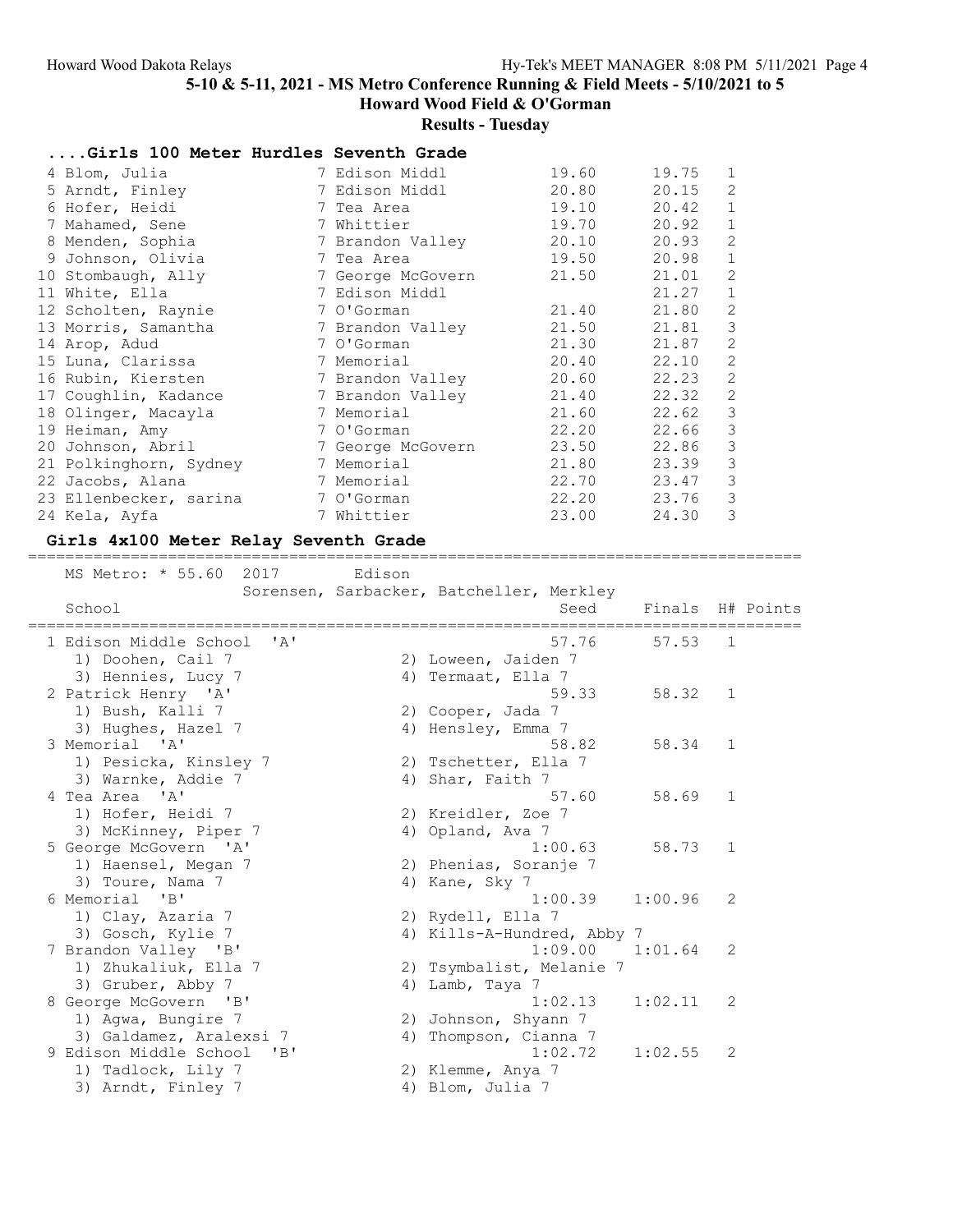Howard Wood Field & O'Gorman

### Results - Tuesday

### ....Girls 4x100 Meter Relay Seventh Grade

| 10 O'Gorman 'A'        | 1:01.05<br>1:03.30<br>$\overline{1}$ |
|------------------------|--------------------------------------|
| 1) Connelly, Capri 7   | 2) McEneaney, Zoey 7                 |
| 3) Godshall, Grace 7   | 4) Kowalczyk, Ava 7                  |
| 11 Brandon Valley 'A'  | 1:03.00<br>$1:03.57$ 1               |
| 1) Berry, Addison 7    | 2) Petersen, Zurie 7                 |
| 3) Reese, Briana 7     | 4) Menden, Sophia 7                  |
| 12 Whittier 'A'        | 1:03.58<br>1:04.47<br>$\overline{1}$ |
| 1) Chavez, Aubrey 7    | 2) Siwa, Draya 7                     |
| 3) Ali, Raian 7        | 4) Delgado, Jamie 7                  |
| 13 Whittier 'B'        | 1:15.27<br>$1:11.43$ 2               |
| 1) Alwal, Apweyajwok 7 | 2) Kietzman, Nadia 7                 |
| 3) Kuol, Ateny 7       | 4) Meh, Hae 7                        |
| 14 O'Gorman 'B'        | 1:12.71<br>1:11.47<br>$\overline{2}$ |
| 1) Kunkel, Sidney 7    | 2) Ernst, Elizabeth 7                |
| 3) Shutes, AshLynn 7   | 4) Albrecht, Lilly 7                 |

#### Girls 4x200 Meter Relay Seventh Grade

=================================================================================== MS Metro: \* 1:56.90 2005 O'Gorman Grogan, Peterson, Wilka, Brekke MS Metro: @ 1:56.90 2019 Whittier Zian, Strom, Kutey, Carda School Seed Finals H# Points =================================================================================== 1 Tea Area 'A' 2:01.70 1:59.99 1 1) McKinney, Piper 7 2) Kreidler, Zoe 7 3) Opland, Ava 7 (4) Hoffman, Sage 7 2 Edison Middle School 'A' 2:05.39 2:00.78 1 1) Blom, Julia 7 2) Downham, Dalaney 7 3) Hennies, Lucy 7 (4) Termaat, Ella 7 3 Brandon Valley 'A' 2:00.00 2:01.94 1 1) Amdahl, Peyton 7 2) Kellenberger, Ava 7 3) Erickson, Chloe 7 (4) Terveer, Kinsley 7 4 Memorial 'A' 2:04.20 2:01.96 1 1) Steffen, Jenna 7 2) Ingalls, Madi 7 3) Tschetter, Ella 7 (4) Pearson, Peyton 7 5 Patrick Henry 'A' 2:03.00 2:04.87 1 1) Hurt, Ava 7 2) Hensley, Emma 7 3) Kennett, Rylyn 7 4) Johnson, Ayleah 7 6 Brandon Valley 'B' 2:05.00 2:08.07 2 1) Bowden, Grace 7 2) Salter, Gracie 7 3) Dathe, Morgan 7 (and 4) Williams, Anna 7 7 Memorial 'B' 2:08.16 2:08.69 2 1) Bowar, Molly 7 2) Sehnert, Aliyah 7 3) Storer, Ella 7 4) Volkmer, Olivia 7 8 O'Gorman 'A' 2:12.47 2:09.20 1 1) Groos, Ainsley 7 2) Dougherty, Addison 7 3) Terveen, Sydney 7 4) Kerkvliet, Hadley 7 9 Whittier 'A' 2:10.52 2:09.66 1 1) Mahamed, Sene 7 2) Suleyman, Eden 7 3) Siwa, Draya 7 4) Delgado, Jamie 7 10 Edison Middle School 'B' 2:17.00 2:10.73 2 1) Sybesma, Josalyn 7 2) Klemme, Anya 7 3) Jal, Jenna 7 4) Johnson, Mylie 7 11 George McGovern 'B' 2:33.00 2:12.08 2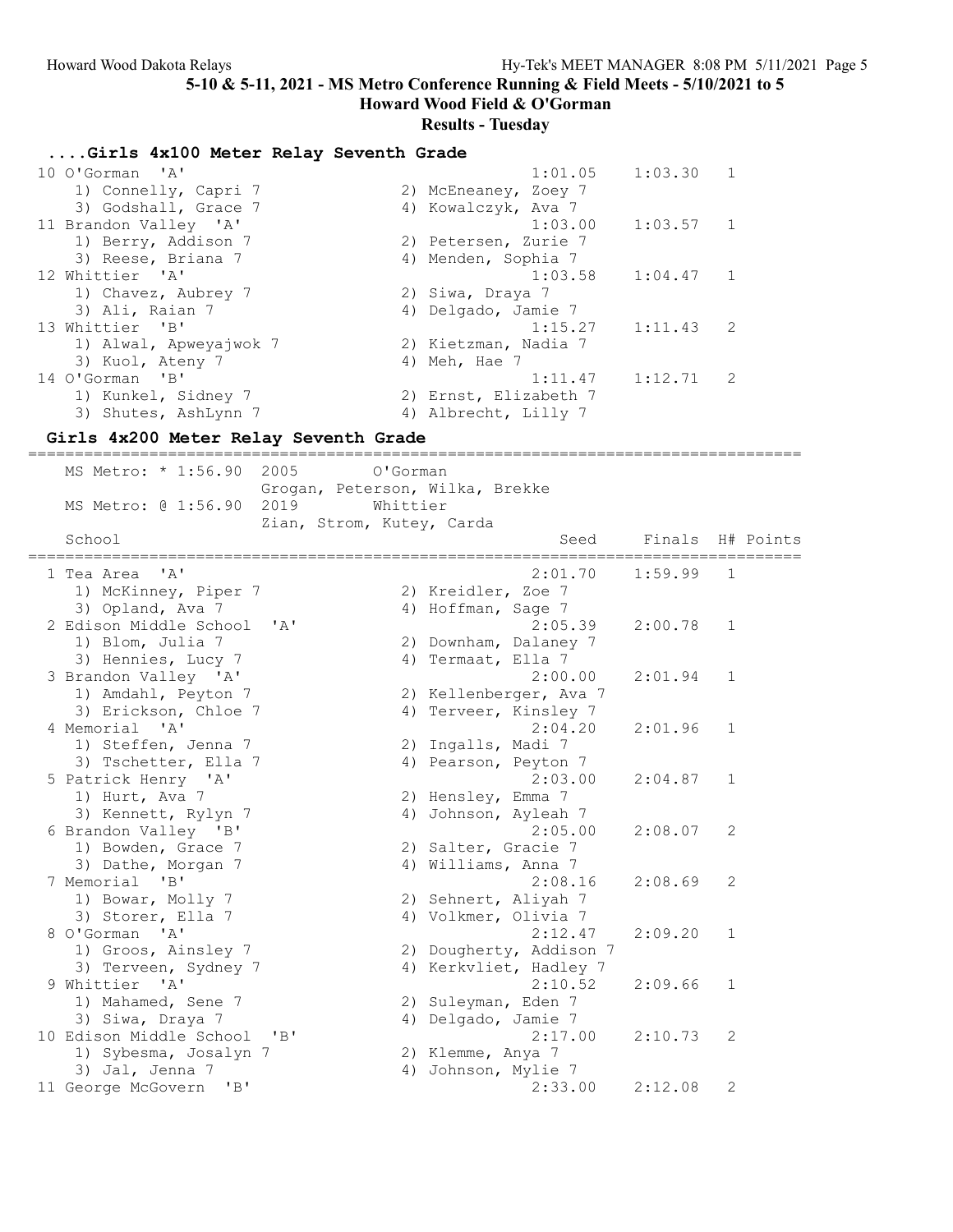Howard Wood Field & O'Gorman

### Results - Tuesday

### ....Girls 4x200 Meter Relay Seventh Grade

| 1) Dumdei, Catie 7     | 2) Pickner, Mia 7        |
|------------------------|--------------------------|
| 3) Phillips, Alina 7   | 4) Alier, Ayen 7         |
| 12 Tea Area 'B'        | $2:12.86$ 2              |
| 1) Roemen, Melanie 7   | 2) Benning, Preslie 7    |
| 3) Slykhuis, Tatym 7   | 4) Binde, Anna 7         |
| 13 Patrick Henry 'B'   | $2:16.72$ $2:14.77$ 2    |
| 1) Donaldson, Kinley 7 | 2) Barck, Avery 7        |
| 3) Zere, Naomi 7       | 4) Watson, Azzy 7        |
| 14 O'Gorman 'B'        | $2:16.41$ $2:15.56$ 2    |
| 1) Bailey, Brooklyn 7  | 2) Heiman, Amy 7         |
| 3) Findell, Anna 7     | 4) Kowalczyk, Ava 7      |
| 15 Whittier 'B'        | 2:23.54<br>2:18.90<br>-2 |
| 1) Barron, Janessa 7   | 2) Barraza, Katherine 7  |
| 3) Interiano, Mayte 7  | 4) Gurung, Neelam 7      |
| 16 George McGovern 'A' | $2:20.00$ $2:24.43$ 1    |
| 1) Johnson, Shyann 7   | 2) Puga, Miah 7          |
| 3) Stombaugh, Ally 7   | 4) Thompson, Cianna 7    |

### Girls 4x400 Meter Relay Seventh Grade

================================================================================ MS Metro: \* 4:34.10 2003 Patrick Henry Thuo, Steinwand, Sandhurst, Pederson School May Secrimana, Sananary, Processor Seed Finals Points ================================================================================ 1 Brandon Valley 'A' 4:40.00 4:41.97 1) Kellenberger, Ava 7 (2) Condon, Reese 7 3) Terveer, Kinsley 7  $\hskip1cm$  4) Amdahl, Peyton 7 2 Tea Area 'A' 5:04.50 4:45.44 1) Hoffman, Sage 7 2) Thompson, Mckenzie 7 3) Reiners, Brooklyn 7 (4) Hofer, Heidi 7 3 O'Gorman 'A' 4:51.57 4:46.80 1) Althoff, Margaret 7 2) Thomas, Payton 7 3) DeMore, Sophie 7 4) Castelluzzo, Laney 7 4 Patrick Henry 'A' 5:05.00 4:59.06 1) Hofer, Nevaeh 7 (2) Bast, Olivia 7 3) Kennett, Rylyn 7 (4) Harpe, Dana 7 5 Edison Middle School 'A' 5:11.00 5:16.00 1) Kenyon, Chalease 7 2) Nekl, Kaylor 7 3) Johnson, Mylie 7 (4) Leuning, Molly 7 6 Patrick Henry 'B' 5:28.00 5:18.50 1) Jensen, Ashlynn 7 (2) Olson, Amelia 7 3) Bouwman, Ruby 7 (4) Top, Ella 7 7 Brandon Valley 'B' 5:00.00 5:23.28 1) Wagner, Savannah 7 1988 (2008) 20 Smook, Taylor 7 3) Harris, Becca 7 4) McKellep, Alexis 7 8 O'Gorman 'B' 5:17.44 5:24.35 1) Ideker, Emily 7 2) Starr, Angela 7 3) Nielsen, Leah 7 4) McEneaney, Zoey 7 9 Edison Middle School 'B' 3:27.00 5:28.34 1) Gurath, Kyra 7 2) White, Ella 7 3) Kramar, Rachel 7 4) Schmaltz, Summer 7 10 Memorial 'A' 4:45.81 5:32.89 1) Hollingshead, Marin 7 2) Frederes, Maliyah 7 3) Storer, Ella 7 (4) Robles, Lili 7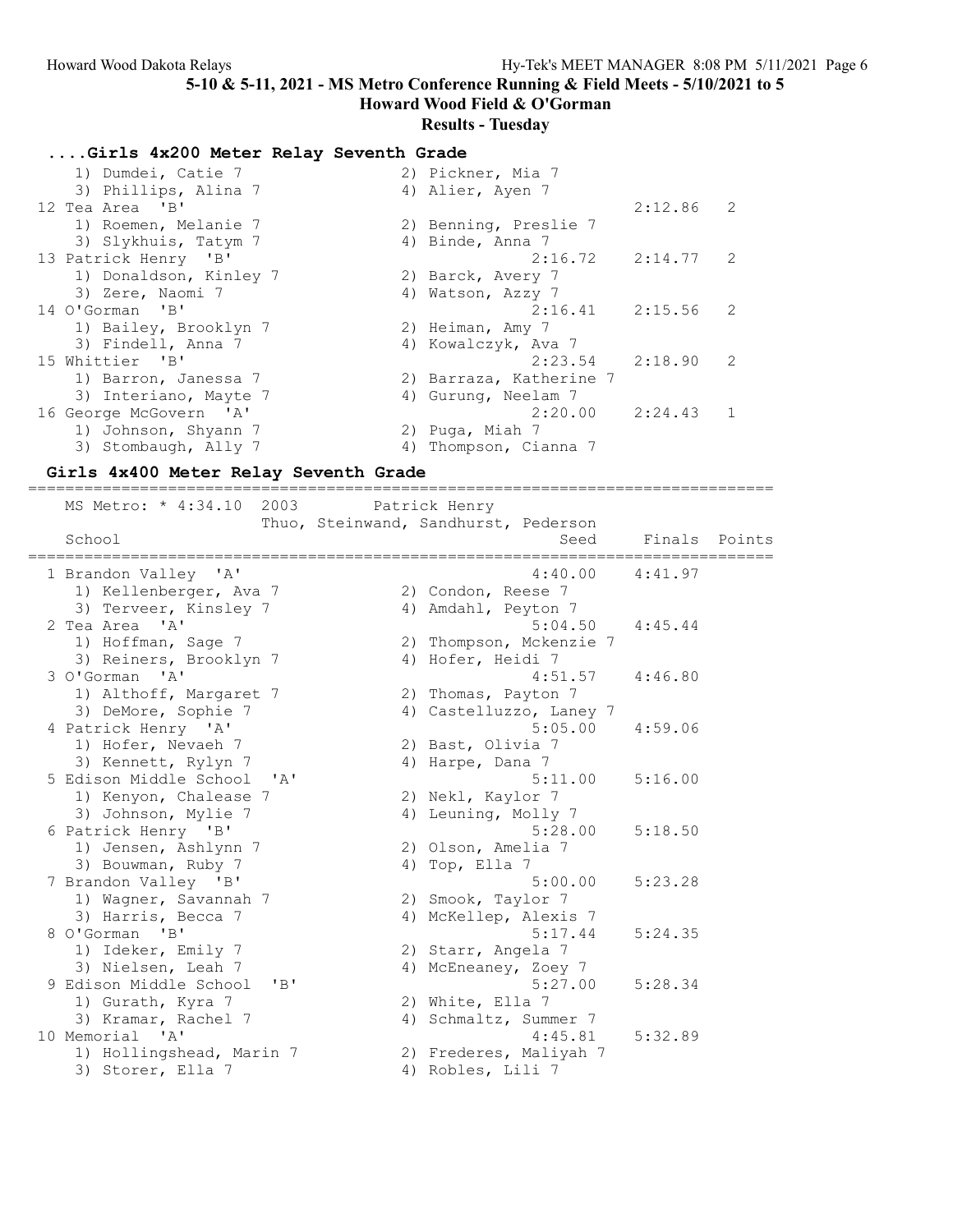Howard Wood Field & O'Gorman

### Results - Tuesday

Girls 800 Sprint Medley Seventh Grade =================================================================================== MS Metro: \* 1:59.90 2007 Patrick Henry School Miederrich, Bren, Lukonen, Heck<br>School S Seed Finals H# Points =================================================================================== 1 Brandon Valley 'A' 2:14.00 2:08.74 1 1) Scheuer, Rosie 7 2) Condon, Reese 7 3) Erickson, Chloe 7 (4) Amdahl, Peyton 7 2 Memorial 'A' 2:14.78 2:10.94 1 1) Schuster, Cora 7 120 20 Warnke, Addie 7 3) Pearson, Peyton 7 (4) Horner, Abby 7 3 Patrick Henry 'A' 2:03.00 2:14.63 1 1) Hughes, Hazel 7 (2) Cooper, Jada 7 3) Johnson, Ayleah 7 14) Kennett, Rylyn 7 4 Memorial 'B' 2:18.33 2:18.61 1 1) Smith, Kynlie 7 2) Ingalls, Madi 7 3) Bowar, Molly 7 (4) Newberg, Kayla 7 5 Tea Area 'A' 2:19.60 2:18.74 1 1) Johnson, Olivia 7 2) Reiners, Brooklyn 7 3) Watson, Emma 7 (4) Gowin, Jenna 7 6 Brandon Valley 'B' 2:24.00 2:20.16 2 1) Freking, Haley 8 2) Putnam, Alivia 7 3) Langerock, Emma 7 4) Wiertzema, Audrey 7 7 Edison Middle School 'B' 2:25.00 2:22.85 2 1) Ulrich, Courtney 7 2) Schmaltz, Summer 7 3) Klemme, Anya 7 (4) Hennies, Lucy 7 8 O'Gorman 'A' 2:18.46 2:24.08 1 1) Godshall, Grace 7 2) Bailey, Brooklyn 7 3) Kunkel, Sidney 7 (4) Ideker, Emily 7 9 Patrick Henry 'B' 2:26.00 2:27.01 2 1) Akkerman, Emily 7 2) Donaldson, Kinley 7 3) Barck, Avery 7 4) Jensen, Ashlynn 7 10 George McGovern 'B' 2:50.00 2:28.66 2 1) Graff, Serena 7 2) Reeves, Tanijah 7 3) Atondo, Mbele 7 4) Johnson, Abril 7 11 Edison Middle School 'A' 2:22.00 2:28.92 1 1) Tadlock, Lily 7 2) Downham, Dalaney 7 3) Townsend, Byrnn 7 and 4) Leuning, Molly 7 12 George McGovern 'A' 2:35.66 2:30.99 2 1) Polanco, Paola 7 2) Juarez, Adriana 7 3) Ngor, Neveah 7 (4) Wigg, Macey 7 13 O'Gorman 'B' 2:26.00 2:37.05 2 1) Ernst, Elizabeth 7 2) Albrecht, Lilly 7 3) Shutes, AshLynn 7 (4) Nielsen, Leah 7 14 Tea Area 'B' 2:39.33 2 1) Roemen, Melanie 7 2) Hulverson, Aubrey 7 3) Sehr, Morgan 7 4) Kramer, Gracie 7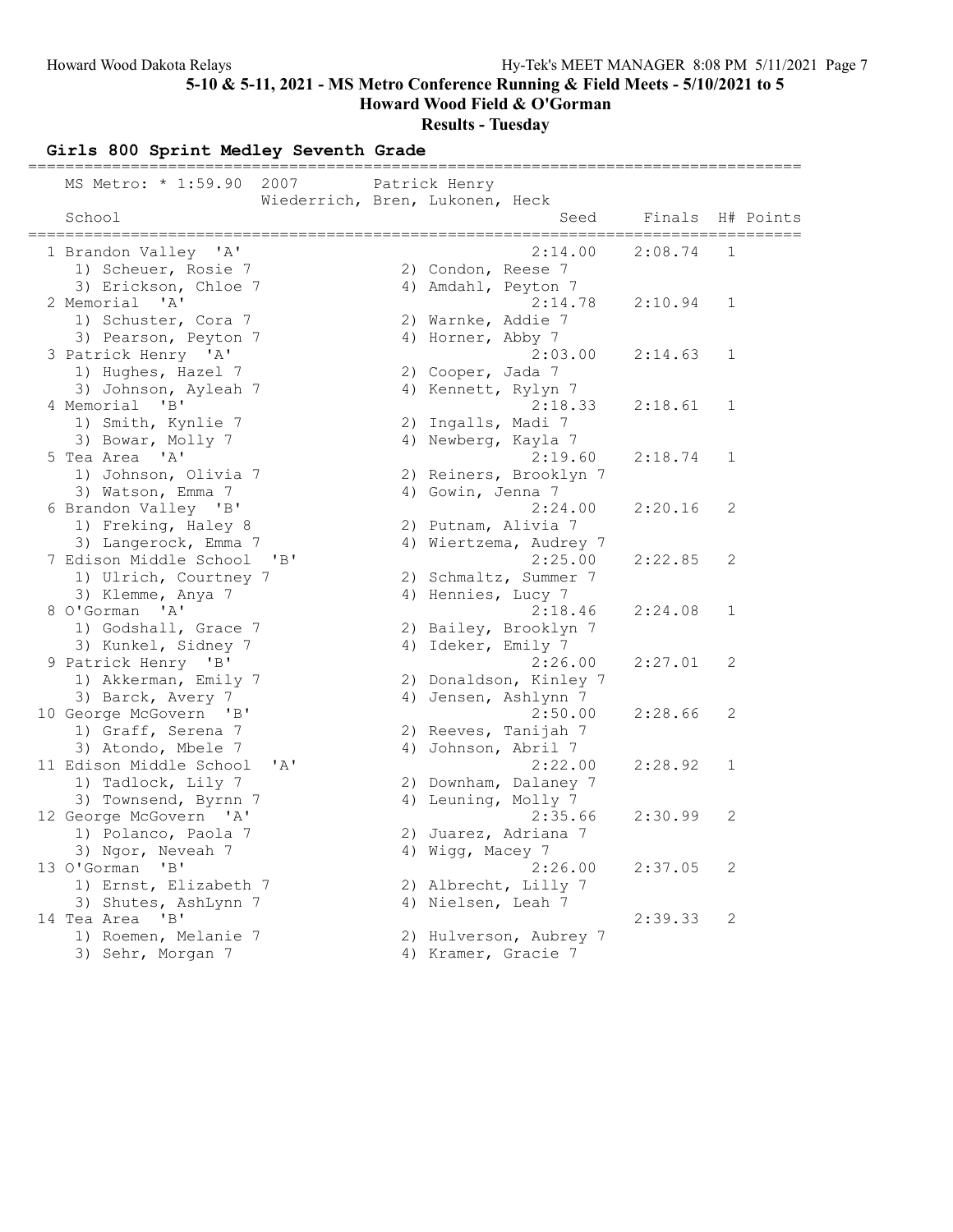Howard Wood Field & O'Gorman

# Results - Tuesday

## Girls High Jump Seventh Grade

| 1986<br>$4 - 10$<br>MS Metro: *<br>$4 - 10$<br>1999<br>MS Metro: @<br>2016<br>MS Metro: #<br>$4 - 10$<br>2018<br>MS Metro: \$<br>$4 - 10$<br>2021<br>MS Metro: %<br>$4 - 10$<br>Name |   | Kim Rogers, Patrick Henry<br>Britta Kolb, O'Gorman<br>Brielle Dixon, Brandon Valley<br>Kira Mentele, O'Gorman<br>Riya Sheley, Brandon Valley<br>Year School | -----------<br>Seed          | Finals                       |                             | Points       |
|--------------------------------------------------------------------------------------------------------------------------------------------------------------------------------------|---|-------------------------------------------------------------------------------------------------------------------------------------------------------------|------------------------------|------------------------------|-----------------------------|--------------|
| 1 Gass, Natalie                                                                                                                                                                      |   | 7 Tea Area                                                                                                                                                  | $4 - 04.00$                  | $4 - 08.00$                  | 10                          |              |
| 2 Amdahl, Peyton                                                                                                                                                                     |   | 7 Brandon Valley                                                                                                                                            | $4 - 04.00$                  | $J4 - 08.00$                 | 8                           |              |
| 3 Satter, Alivia                                                                                                                                                                     |   | 7 O'Gorman                                                                                                                                                  | $4 - 04.00$                  | $4 - 06.00$                  | 6                           |              |
| 4 Langenfeld, Finley                                                                                                                                                                 |   | 7 Edison Middl                                                                                                                                              | $4 - 00.00$                  | $4 - 04.00$                  | $\overline{4}$              |              |
| 5 Volkmer, Olivia                                                                                                                                                                    |   | 7 Memorial                                                                                                                                                  | $4 - 04.00$                  | $4 - 02.00$                  | $\mathbf{2}$                |              |
| 6 Decker, Meredith                                                                                                                                                                   |   | 7 Tea Area                                                                                                                                                  | $4 - 02.00$                  | $J4 - 02.00$                 | $\mathbf{1}$                |              |
| 7 Vanderham, Alexis                                                                                                                                                                  |   | 7 Brandon Valley                                                                                                                                            | $4 - 00.00$                  | $4 - 00.00$                  |                             |              |
| 8 Mahamed, Sene                                                                                                                                                                      |   | 7 Whittier                                                                                                                                                  | $3 - 10.00$                  | $J4 - 00.00$                 |                             |              |
| 8 Arop, Adud                                                                                                                                                                         |   | 7 O'Gorman                                                                                                                                                  | $4 - 00.00$                  | $J4 - 00.00$                 |                             |              |
| 10 Reiners, Brooklyn                                                                                                                                                                 |   | 7 Tea Area                                                                                                                                                  | $4 - 05.00$                  | $3 - 10.00$                  |                             |              |
| 10 Townsend, Byrnn                                                                                                                                                                   |   | 7 Edison Middl                                                                                                                                              | $4 - 00.00$                  | $3 - 10.00$                  |                             |              |
| 10 Putnam, Alivia                                                                                                                                                                    |   | 7 Brandon Valley                                                                                                                                            | $4 - 00.00$                  | $3 - 10.00$                  |                             |              |
| 10 Starr, Angela                                                                                                                                                                     |   | 7 O'Gorman                                                                                                                                                  | $4 - 02.00$                  | $3 - 10.00$                  |                             |              |
| 14 Hennies, Lucy                                                                                                                                                                     |   | 7 Edison Middl                                                                                                                                              | $4 - 00.00$                  | $J3 - 10.00$                 |                             |              |
| 15 McEneaney, Zoey                                                                                                                                                                   |   | 7 O'Gorman                                                                                                                                                  | $3 - 10.00$                  | $J3 - 10.00$                 |                             |              |
| -- Tadlock, Lily                                                                                                                                                                     |   | 7 Edison Middl                                                                                                                                              | $4 - 00.00$                  | ΝH                           |                             |              |
| Johnson, Shyann<br>$---$                                                                                                                                                             |   | 7 George McGovern                                                                                                                                           | $3 - 06.00$                  | ΝH                           |                             |              |
| -- Salter, Gracie                                                                                                                                                                    |   | 7 Brandon Valley                                                                                                                                            | $3 - 10.00$                  | ΝH                           |                             |              |
| -- Binde, Anna                                                                                                                                                                       |   | 7 Tea Area                                                                                                                                                  | $3 - 10.00$                  | NH                           |                             |              |
|                                                                                                                                                                                      |   |                                                                                                                                                             |                              |                              |                             |              |
| Girls Long Jump Seventh Grade                                                                                                                                                        |   |                                                                                                                                                             |                              |                              |                             |              |
|                                                                                                                                                                                      |   |                                                                                                                                                             |                              |                              |                             |              |
|                                                                                                                                                                                      |   |                                                                                                                                                             |                              |                              |                             |              |
| MS Metro: * 16-00.50 2017                                                                                                                                                            |   | Lauren Merkley, Edison<br>Year School                                                                                                                       |                              |                              |                             |              |
| Name                                                                                                                                                                                 |   | --------------------------                                                                                                                                  | Seed<br>================     | Finals                       | ===========                 | H# Points    |
| 1 Termaat, Ella                                                                                                                                                                      |   | 7 Edison Middl                                                                                                                                              | $13 - 08.00$                 | $15 - 01.25$                 | 3                           | 10           |
| 2 Kellenberger, Ava                                                                                                                                                                  |   | 7 Brandon Valley                                                                                                                                            | $14 - 10.00$                 | $14 - 03.00$                 | 3                           | 8            |
| 3 Small, Karlee                                                                                                                                                                      |   | 7 Brandon Valley                                                                                                                                            | $14 - 09.00$                 | $13 - 10.50$                 | 3                           | 6            |
| 4 Warnke, Addie                                                                                                                                                                      |   | 7 Memorial                                                                                                                                                  | $13 - 04.00$                 | $13 - 04.25$                 | 2                           | 4            |
| 5 Gass, Natalie                                                                                                                                                                      |   | 7 Tea Area                                                                                                                                                  | $13 - 05.50$                 | $13 - 03.50$                 | $\mathsf 3$                 | $\mathbf{2}$ |
| 6 Coughlin, Kadance                                                                                                                                                                  |   | 7 Brandon Valley                                                                                                                                            | $13 - 11.00$                 | $13 - 02.50$                 | 3                           | $\mathbf{1}$ |
| 7 Ingalls, Madi                                                                                                                                                                      |   | 7 Memorial                                                                                                                                                  | $13 - 04.50$                 | $13 - 00.50$                 | $\mathfrak{Z}$              |              |
| 8 Horner, Abby                                                                                                                                                                       |   | 7 Memorial                                                                                                                                                  | $12 - 04.50$                 | $12 - 10.75$                 | $\mathbf{2}$                |              |
| 9 Schuster, Cora                                                                                                                                                                     |   | 7 Memorial                                                                                                                                                  | $12 - 02.00$                 | $12 - 08.50$                 | $\mathbf{2}$                |              |
| 10 Doohen, Cail                                                                                                                                                                      |   | 7 Edison Middl                                                                                                                                              | $13 - 05.25$                 | $12 - 07.75$                 | 3                           |              |
| 11 McKinney, Piper                                                                                                                                                                   |   | 7 Tea Area                                                                                                                                                  | $12 - 10.00$                 | $12 - 06.75$                 | 2                           |              |
| 12 Haensel, Megan                                                                                                                                                                    |   | 7 George McGovern                                                                                                                                           | $13 - 09.00$                 | $12 - 05.50$                 | 3                           |              |
| 13 Wagner, Savannah                                                                                                                                                                  |   | 7 Brandon Valley                                                                                                                                            | $13 - 06.75$                 | $12 - 04.75$                 | 3                           |              |
| 14 Sorensen, Jayden                                                                                                                                                                  |   | 7 Whittier                                                                                                                                                  | $11 - 10.00$                 | $12 - 02.25$                 |                             |              |
| 15 Kenyon, Chalease                                                                                                                                                                  |   | 7 Edison Middl                                                                                                                                              | $12 - 02.00$                 | $11 - 11.75$                 | $\mathbf 1$<br>$\mathbf{2}$ |              |
| 16 Johnson, Olivia                                                                                                                                                                   | 7 | Tea Area                                                                                                                                                    | $12 - 01.00$                 | $11 - 11.50$                 | $\mathbf{2}$                |              |
| 17 Arop, Adud                                                                                                                                                                        |   | 7 O'Gorman                                                                                                                                                  | $11 - 08.00$                 | $11 - 10.00$                 | 1                           |              |
| 18 Connelly, Capri                                                                                                                                                                   |   | 7 O'Gorman                                                                                                                                                  | $11 - 05.00$                 | $J11 - 10.00$                | 1                           |              |
|                                                                                                                                                                                      |   | 7 Tea Area                                                                                                                                                  |                              | $11 - 09.75$                 | 1                           |              |
| 19 Thompson, Mckenzie                                                                                                                                                                |   | 7 O'Gorman                                                                                                                                                  | $11 - 09.50$                 |                              |                             |              |
| 20 DeMore, Sophie                                                                                                                                                                    |   |                                                                                                                                                             | $13 - 02.50$                 | $J11 - 09.75$                | 2<br>1                      |              |
| 21 Jackson, Brooke<br>22 Zere, Naomi                                                                                                                                                 |   | 7 Patrick Henry<br>7 Patrick Henry                                                                                                                          | $11 - 10.50$<br>$12 - 08.50$ | $11 - 04.00$<br>$11 - 03.00$ | 2                           |              |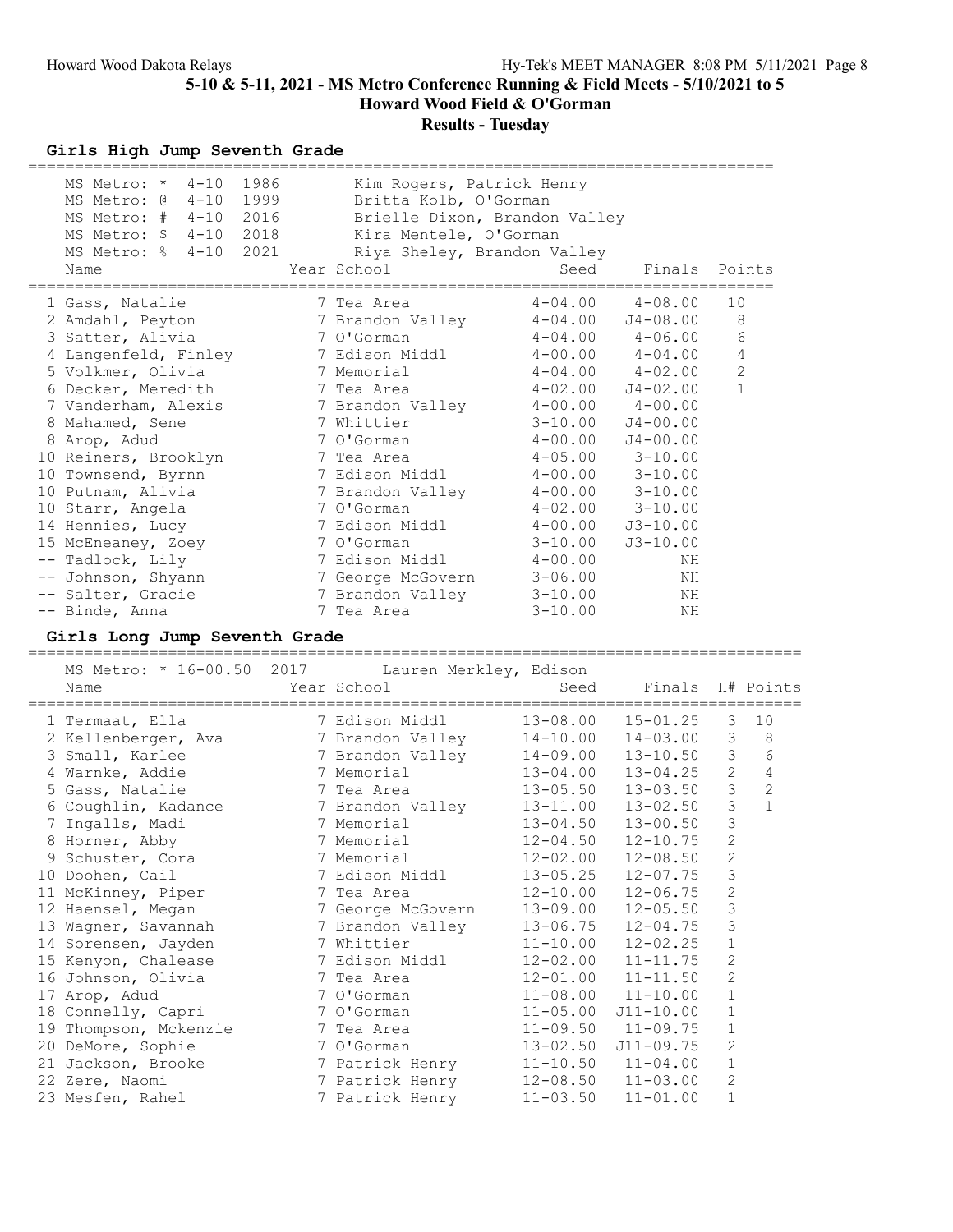# Results - Tuesday

| Girls Long Jump Seventh Grade |                   |              |               |                |
|-------------------------------|-------------------|--------------|---------------|----------------|
| 24 McEneaney, Zoey            | 7 O'Gorman        | $11 - 10.75$ | $11 - 00.50$  | $\overline{1}$ |
| 25 Arndt, Finley              | 7 Edison Middl    | 12-07.50     | $11 - 00.00$  | - 2            |
| 26 Watson, Azzy               | 7 Patrick Henry   | $12 - 07.50$ | $J11 - 00.00$ | $\overline{2}$ |
| 27 Thompson, Cianna           | 7 George McGovern | $9 - 11.50$  | $9 - 07.50$   | 1              |
| 28 Kela, Ayfa                 | 7 Whittier        | $9 - 11.00$  | $9 - 06.25$   | $\overline{1}$ |
| -- Siwa, Draya                | 7 Whittier        | $11 - 00.00$ | ND            | $\overline{1}$ |

### Girls Shot Put Seventh Grade

===================================================================================

| MS Metro: * 37-06 2008 Cera Ledbetter, Whittier<br>Name | Year School       | Seed         | Finals H# Points<br>=========== |                |                |
|---------------------------------------------------------|-------------------|--------------|---------------------------------|----------------|----------------|
| 1 Polanco, Paola                                        | 7 George McGovern |              | $23 - 03.00$ $25 - 02.00$       | 2              | 10             |
| 2 Skyberg, Jenessa                                      | 7 Brandon Valley  |              | $25 - 08.50$ $24 - 04.50$       | 2              | 8              |
| 3 Top, Ella                                             | 7 Patrick Henry   |              | $23 - 06.50$ $J24 - 04.50$      | $\overline{2}$ | 6              |
| 4 Robles, Lili                                          | 7 Memorial        |              | $24 - 09.00$ $23 - 09.00$       | $\mathbf{2}$   | 4              |
| 5 Slykhuis, Tatym                                       | 7 Tea Area        |              | $21 - 07.00$ $23 - 08.00$       | $\overline{c}$ | $\overline{c}$ |
| 6 Kolbrek, Olivia                                       | 7 Whittier        |              | $21 - 02.00$ $22 - 03.50$       | $\overline{2}$ | $\mathbf{1}$   |
| 7 Sheriff, Graci                                        | 7 Edison Middl    |              | $21 - 00.00$ $J22 - 03.50$      | $\overline{c}$ |                |
| 8 Kraft, Kalisa                                         | 7 Memorial        |              | $20 - 04.00$ $21 - 08.50$       | $\mathbf 1$    |                |
| 9 Stahnke, Savannah                                     | 7 Tea Area        |              | $25 - 06.00$ $21 - 07.50$       | $\overline{2}$ |                |
| 10 Thompson, Avalon                                     | 7 Tea Area        |              | $21 - 11.00$ $21 - 01.00$       | $\overline{c}$ |                |
| 11 Vercellino, Milena                                   | 7 Edison Middl    |              | $20 - 00.00$ $20 - 08.00$       | $\mathbf{1}$   |                |
| 12 Sorenson, Trinidy                                    | 7 Edison Middl    |              | $20 - 10.00$ $19 - 11.00$       | $\mathbf 1$    |                |
| 13 Baumberger, Kennedy                                  | 7 Patrick Henry   |              | $23 - 04.50$ 19-07.50           | 2              |                |
| 14 Wigg, Macey                                          | 7 George McGovern | 19-01.00     | $J19 - 07.50$                   | $\mathbf 1$    |                |
| 15 Loween, Jaiden                                       | 7 Edison Middl    |              | $21 - 07.00$ 19-05.00           | $\overline{2}$ |                |
| 16 Benning, Preslie                                     | 7 Tea Area        |              | $22 - 06.50$ $19 - 04.50$       | $\overline{2}$ |                |
| 17 Freking, Kya                                         | 7 Brandon Valley  | $21 - 02.00$ | $19 - 04.00$                    | $\overline{2}$ |                |
| 18 Skillman, Sophie                                     | 7 Memorial        |              | $20 - 03.00$ $18 - 05.50$       | $\mathbf 1$    |                |
| 19 Lane, Ayva                                           | 7 Brandon Valley  |              | $18 - 05.25$ $17 - 04.50$       | $\mathbf{1}$   |                |
| 20 Schoewe, Anna                                        | 7 Brandon Valley  | 19-02.25     | $17 - 03.00$                    | $\mathbf 1$    |                |
| 21 Figueroa, Emilie                                     | 7 George McGovern |              | $15 - 11.00$ $16 - 07.00$       | $\mathbf{1}$   |                |
| 22 Gurung, Neelam                                       | 7 Whittier        |              | $15 - 11.00$ $15 - 08.50$       | $\mathbf{1}$   |                |
| 23 Griffith, Tyanna                                     | 7 George McGovern | $12 - 00.00$ | $12 - 09.00$                    | $\mathbf{1}$   |                |

#### Girls Discus Throw Seventh Grade ===================================================================================

| MS Metro: * 90-06 2015 Aubri Dicus, Memorial |  |                   |              |                  |              |               |
|----------------------------------------------|--|-------------------|--------------|------------------|--------------|---------------|
| Name                                         |  | Year School       | Seed         | Finals H# Points |              |               |
| 1 Sehr, Morgan                               |  | 7 Tea Area        | $65 - 03$    | 69-11            | 2            | 10            |
| 2 Skyberg, Jenessa                           |  | 7 Brandon Valley  | 66-06        | $68 - 02.50$     | 2            | -8            |
| 3 Kraft, Kalisa                              |  | 7 Memorial        | 63-08        | $67 - 11.50$     | 2            | 6             |
| 4 Schmaltz, Summer                           |  | 7 Edison Middl    | $59 - 00$    | 64-07.50         | 2            |               |
| 5 Stahnke, Savannah                          |  | 7 Tea Area        | 74-06        | 64-02            | 2            | $\mathcal{L}$ |
| 6 Juarez, Adriana                            |  | 7 George McGovern | $55 - 07$    | $63 - 08$        | 2            |               |
| 7 Benning, Preslie                           |  | 7 Tea Area        | $61 - 09$    | $62 - 05$        | 2            |               |
| 8 Adamski, Britton                           |  | 7 Memorial        | $54 - 02.50$ | $59 - 09$        | 2            |               |
| 9 Mertes, Emily                              |  | 7 Edison Middl    | $48 - 09$    | $57 - 10.50$     |              |               |
| 10 Wigg, Macey                               |  | 7 George McGovern | $50 - 02$    | $53 - 06$        | $\mathbf{1}$ |               |
| 11 Wescott, Sky                              |  | 7 Edison Middl    | $52 - 01$    | $49 - 04$        | 2            |               |
| 12 Sorenson, Trinidy                         |  | 7 Edison Middl    | $49 - 03$    | $48 - 08.50$     |              |               |
| 13 Slykhuis, Tatym                           |  | 7 Tea Area        | $53 - 00$    | $47 - 08.50$     | 2            |               |
| 14 Skillman, Sophie                          |  | 7 Memorial        | $51 - 06$    | $47 - 00$        | 2            |               |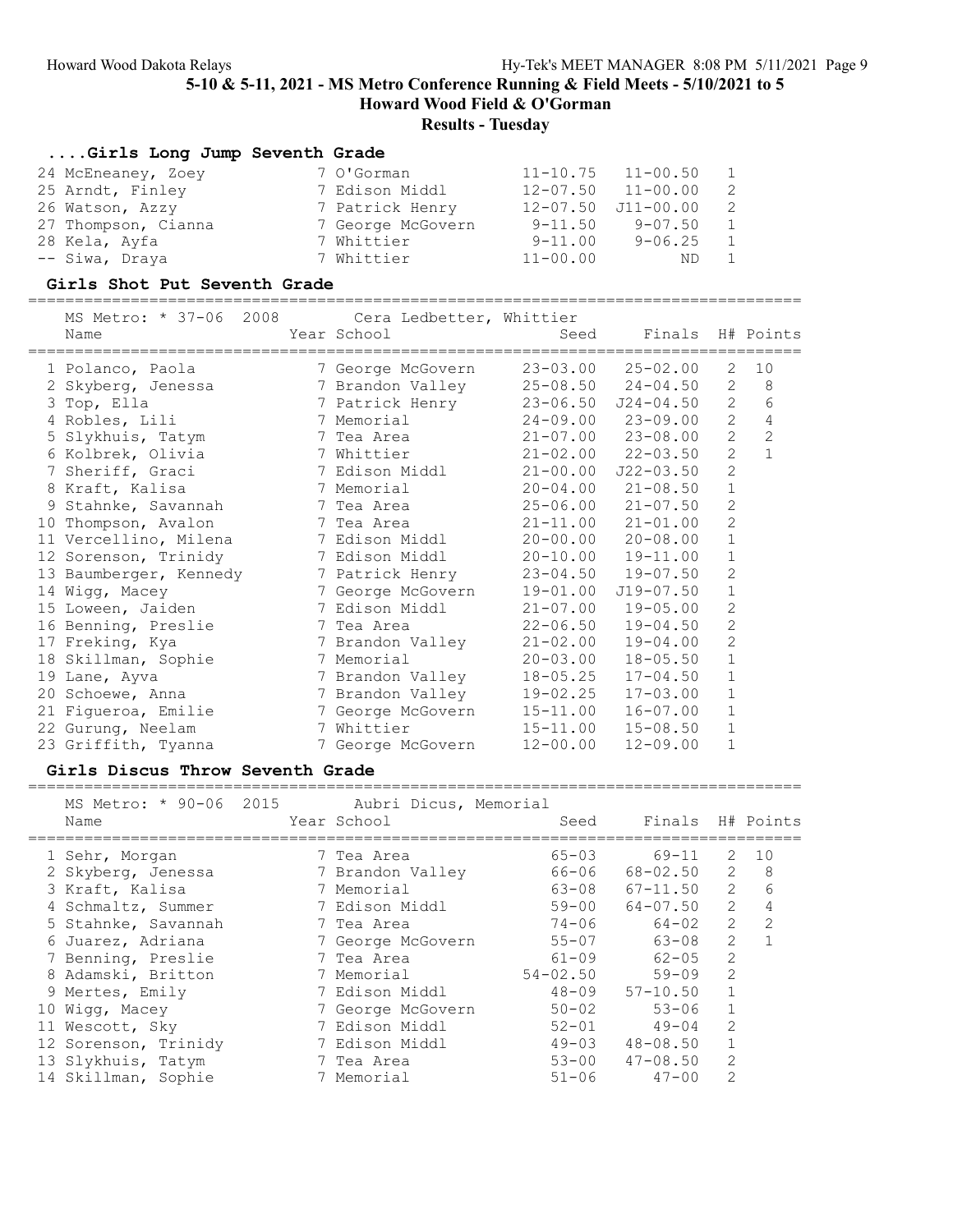### Results - Tuesday

#### ....Girls Discus Throw Seventh Grade

| 15 Meh, Hae        | 7 Whittier        | $34 - 00$ | $44 - 09$    | 1              |
|--------------------|-------------------|-----------|--------------|----------------|
| 16 Meh, Neh        | 7 Whittier        | $40 - 01$ | $44 - 05$    | 1              |
| 17 Subba, Shalina  | 7 Whittier        | $36 - 05$ | $43 - 01$    | $\mathbf{1}$   |
| 18 Magar, Aisha    | 7 Whittier        | $33 - 00$ | $34 - 10.50$ | $\overline{1}$ |
| 19 Stombaugh, Ally | 7 George McGovern | $39 - 03$ | $33 - 00$    | $\mathbf{1}$   |
| 20 Schoewe, Anna   | 7 Brandon Valley  | $39 - 00$ | $30 - 11$    | 1              |
| 21 Alier, Ayen     | 7 George McGovern | $20 - 00$ | 26-05.50     | $\overline{1}$ |

#### Girls 100 Meter Dash Eighth Grade

=================================================================================== MS Metro: \* 12.70 2005 Megan Bren, Memorial MS Metro: @ 12.70 2006 Shanice Henderson, Whittier MS Metro: # 12.70 2013 Callie Dewitt, O'Gorman MS Metro: \$ 12.70 2015 Darline Suah, Whittier Name Year School Seed Finals H# Points =================================================================================== 1 Bills, Bills 8 Brandon Valley 13.20 14.11 1 2 Almas, Nassira 8 George McGovern 13.77 14.20 1 3 Horsted, Marie 8 Edison Middl 13.95 14.27 1 4 Woods, Claire 8 Patrick Henry 13.50 14.33 1 5 Neuhardt, Mya 8 Tea Area 13.90 14.50 1 6 Quewea, Jeffina 8 Edison Middl 13.70 14.55 1 7 Wallace, Olivia 8 Brandon Valley 13.90 14.74 1 8 Stansbury, Ramsey 8 Tea Area 14.30 14.97 2 9 Neemeyer, Ilee 8 Patrick Henry 14.20 15.01 2 10 Ortega, Emily 8 Edison Middl 14.20 15.17 2 11 Haynes, Kya 8 Tea Area 14.40 15.18 3 12 Kattman, Elizabeth 8 O'Gorman 14.38 15.23 3 13 Fragoso, Nevaeh 8 Edison Middl 14.30 15.24 2 14 Getahun, Izabel 8 Whittier 14.20 15.26 2 15 Lee, Nadia 8 Memorial 14.20 15.30 1 16 Ibrahim, Heather 8 Memorial 14.60 15.35 3 17 Dukuly, Jumah 8 George McGovern 16.00 15.39 4 18 Hendricks, Payton 8 Brandon Valley 14.30 15.42 2 19 Brison, Rylie 8 Patrick Henry 14.30 15.53 2 20 Mikuska, Abby 8 O'Gorman 14.72 15.58 4 21 Whittington, Aubrey 8 Memorial 15.06 15.66 4 22 Baker, Cierra 8 Memorial 14.40 15.67 3 23 Dowling, Aubree 8 O'Gorman 14.20 15.67 2 24 Williams, Jackerria 8 George McGovern 15.20 15.73 4 25 Hanson, Jolissa 8 Patrick Henry 14.40 15.78 3 26 Ask, Julia 8 Brandon Valley 14.60 15.84 4 27 Carias-Graves, Mya 8 Whittier 15.30 15.93 4 28 Skinner, Claire 8 O'Gorman 14.40 16.04 3 29 Alexander, Ava 8 George McGovern 16.12 17.05 4 30 Aakhus, Madison 8 Whittier 16.70 17.43 4 31 Jones, Saretta 8 Whittier 14.50 21.13 3

### Girls 200 Meter Dash Eighth Grade

| MS Metro: * 26.40 2017<br>Name | Nyanas Kur, Whittier<br>Year School | Seed  |         | Finals H# Points |
|--------------------------------|-------------------------------------|-------|---------|------------------|
| 1 Bills, Bills                 | 8 Brandon Valley                    | 28.10 | 29.19 1 |                  |
| 2 Pudwill, Ivy                 | 8 Edison Middl                      | 28.70 | 29.33   |                  |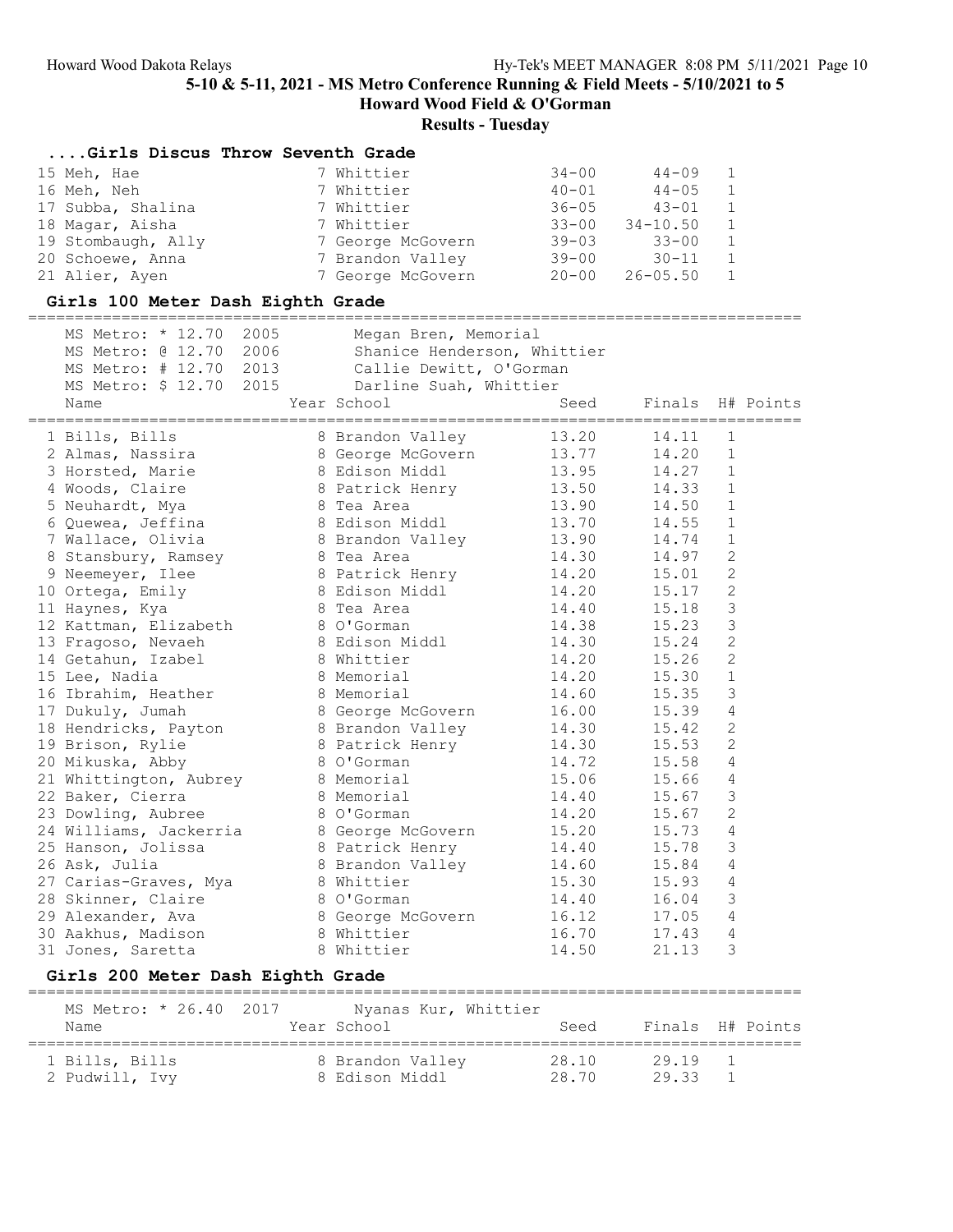# Results - Tuesday

| Girls 200 Meter Dash Eighth Grade |  |                   |       |       |                            |  |  |  |  |
|-----------------------------------|--|-------------------|-------|-------|----------------------------|--|--|--|--|
| 3 Wannarka, Sydnie                |  | 8 Brandon Valley  | 29.10 | 29.93 | 1                          |  |  |  |  |
| 4 Woods, Claire                   |  | 8 Patrick Henry   | 29.90 | 29.98 | $\mathbf 1$                |  |  |  |  |
| 5 Gbayee, Samartha                |  | 8 Tea Area        | 30.30 | 30.00 | $\overline{2}$             |  |  |  |  |
| 6 Schuck, Emily                   |  | 8 Memorial        | 29.23 | 30.53 | $\ensuremath{\mathbbm{1}}$ |  |  |  |  |
| 7 Lunstra, Regan                  |  | 8 Brandon Valley  | 29.80 | 30.68 | $\mathbf 1$                |  |  |  |  |
| 8 Meyerink, Claire                |  | 8 Edison Middl    | 30.30 | 30.69 | $\mathbf 1$                |  |  |  |  |
| 9 Eggert, Julia                   |  | 8 O'Gorman        | 30.35 | 30.92 | $\mathbf{2}$               |  |  |  |  |
| 10 Quewea, Jeffina                |  | 8 Edison Middl    | 29.70 | 30.94 | $\ensuremath{\mathbbm{1}}$ |  |  |  |  |
| 11 Brison, Rylie                  |  | 8 Patrick Henry   | 31.30 | 31.17 | $\mathfrak{Z}$             |  |  |  |  |
| 12 Goehring, Shelbi               |  | 8 Tea Area        | 30.60 | 31.21 | $\sqrt{2}$                 |  |  |  |  |
| 13 Gustafson, Isabella            |  | 8 Brandon Valley  | 30.30 | 31.36 | $\overline{c}$             |  |  |  |  |
| 14 Haynes, Kya                    |  | 8 Tea Area        | 30.90 | 31.53 | $\mathbf{2}$               |  |  |  |  |
| 15 Peterson, Grace                |  | 8 Whittier        | 30.50 | 31.96 | $\mathbf{2}$               |  |  |  |  |
| 16 Roghair, Zoie                  |  | 8 O'Gorman        | 31.40 | 32.10 | $\mathsf 3$                |  |  |  |  |
| 17 Paulo, Helen                   |  | 8 George McGovern | 32.50 | 32.14 | $\mathfrak{Z}$             |  |  |  |  |
| 18 Schultz, Alexis                |  | 8 Patrick Henry   | 31.40 | 32.21 | $\mathsf 3$                |  |  |  |  |
| 19 Messenbrink, Isabella          |  | 8 Whittier        | 30.50 | 32.53 | $\mathbf{2}$               |  |  |  |  |
| 20 Dewitz, Sadie                  |  | 8 Patrick Henry   | 31.50 | 32.63 | $\mathsf 3$                |  |  |  |  |
| 21 Brown, Savannah                |  | 8 Whittier        | 30.90 | 32.66 | $\mathbf{2}$               |  |  |  |  |
| 22 Hermsen, Allie                 |  | 8 O'Gorman        | 31.82 | 32.71 | $\mathfrak{Z}$             |  |  |  |  |
| 23 Holland, Kyla                  |  | 8 Tea Area        | 32.60 | 32.89 | $\overline{4}$             |  |  |  |  |
| 24 Meyer, Lauren                  |  | 8 O'Gorman        | 33.00 | 33.38 | $\sqrt{4}$                 |  |  |  |  |
| 25 Meile, Ella                    |  | 8 Memorial        | 30.96 | 33.39 | $\mathfrak{Z}$             |  |  |  |  |
| 26 Kramer, Savanna                |  | 8 Memorial        | 31.67 | 33.78 | $\mathfrak{Z}$             |  |  |  |  |
| 27 Masah, Melisah                 |  | 8 Edison Middl    |       | 33.86 | $\sqrt{4}$                 |  |  |  |  |
| 28 Simmons, Josie                 |  | 8 Memorial        | 33.20 | 34.81 | $\overline{4}$             |  |  |  |  |
| 29 Coleman, Aleah                 |  | 8 George McGovern | 35.80 | 36.52 | $\overline{4}$             |  |  |  |  |
| 30 Snapper, Trinity               |  | 8 George McGovern | 36.10 | 38.32 | $\overline{4}$             |  |  |  |  |
| 31 DeLay, Samantha                |  | 8 George McGovern | 38.00 | 39.36 | $\overline{4}$             |  |  |  |  |

# Girls 400 Meter Dash Eighth Grade

| MS Metro: * 1:00.40 2008 Kari Heck, Patrick Henry<br>Name                          | Year School              |         | Seed Finals H# Points |                |  |
|------------------------------------------------------------------------------------|--------------------------|---------|-----------------------|----------------|--|
| 1 Pudwill, Ivy                                                                     | 8 Edison Middl           | 1:07.19 | 1:04.97               | $\mathbf{1}$   |  |
| 2 Hyronimus, Taryn 8 Memorial 1:06.56                                              |                          |         | 1:05.06               | $\mathbf{1}$   |  |
| 3 Koll, Brooklyn                                                                   | 8 Memorial               | 1:07.40 | 1:07.00               |                |  |
| 4 Horsted, Marie 8 Edison Middl 1:10.90                                            |                          |         | 1:07.69               |                |  |
| 5 Woods, Claire                                                                    | 8 Patrick Henry 1:10.90  |         | 1:07.76               | $\mathbf{1}$   |  |
| 6 Gbayee, Samartha                                                                 | 8 Tea Area 1:14.80       |         | 1:10.82               | $\overline{2}$ |  |
| 7 Roths, Adeline                                                                   | 8 Brandon Valley 1:20.80 |         | 1:12.75               | 3              |  |
| 8 Huber, Ellie                                                                     |                          | 1:14.40 | 1:13.31               | 2              |  |
| 9 Wall, Taylor                                                                     |                          |         | 1:13.85               | $\overline{2}$ |  |
| 10 Gjoraas, Mckenzie and 8 Brandon Valley                                          |                          | 1:14.30 | 1:13.96               | $\mathbf{2}$   |  |
| 11 McManus, Keira                                                                  | 8 O'Gorman               | 1:12.20 | 1:14.07               |                |  |
| 12 Hunsaid, Addison 8 Brandon Valley 1:14.40<br>13 Otten. Alana 8 Tea Area 1:15.80 |                          |         | 1:15.80               | 2              |  |
|                                                                                    |                          |         | 1:16.18               | $\overline{2}$ |  |
| 14 Stansbury, Ramsey 8 Tea Area                                                    |                          | 1:17.10 | 1:16.70               | $\overline{2}$ |  |
| 15 Lee, Nadia                                                                      | 8 Memorial               | 1:17.70 | 1:17.00               | 3              |  |
| 16 Reaves, Brooke                                                                  | 8 O'Gorman               | 1:18.41 | 1:17.42               | 3              |  |
| 17 Van De Vendel, Zoriah 8 Patrick Henry                                           |                          | 1:20.40 | 1:17.54               | 3              |  |
| 18 Ekthanitphong, Thaila                                                           | 8 Tea Area               | 1:17.20 | 1:18.23               | $\overline{2}$ |  |
| 19 Thammavongkeo, Jayden 8 Patrick Henry 1:13.10                                   |                          |         | 1:18.46               |                |  |
| 20 Gilo, Aballa                                                                    | 8 Memorial               |         | 1:18.50               | 3              |  |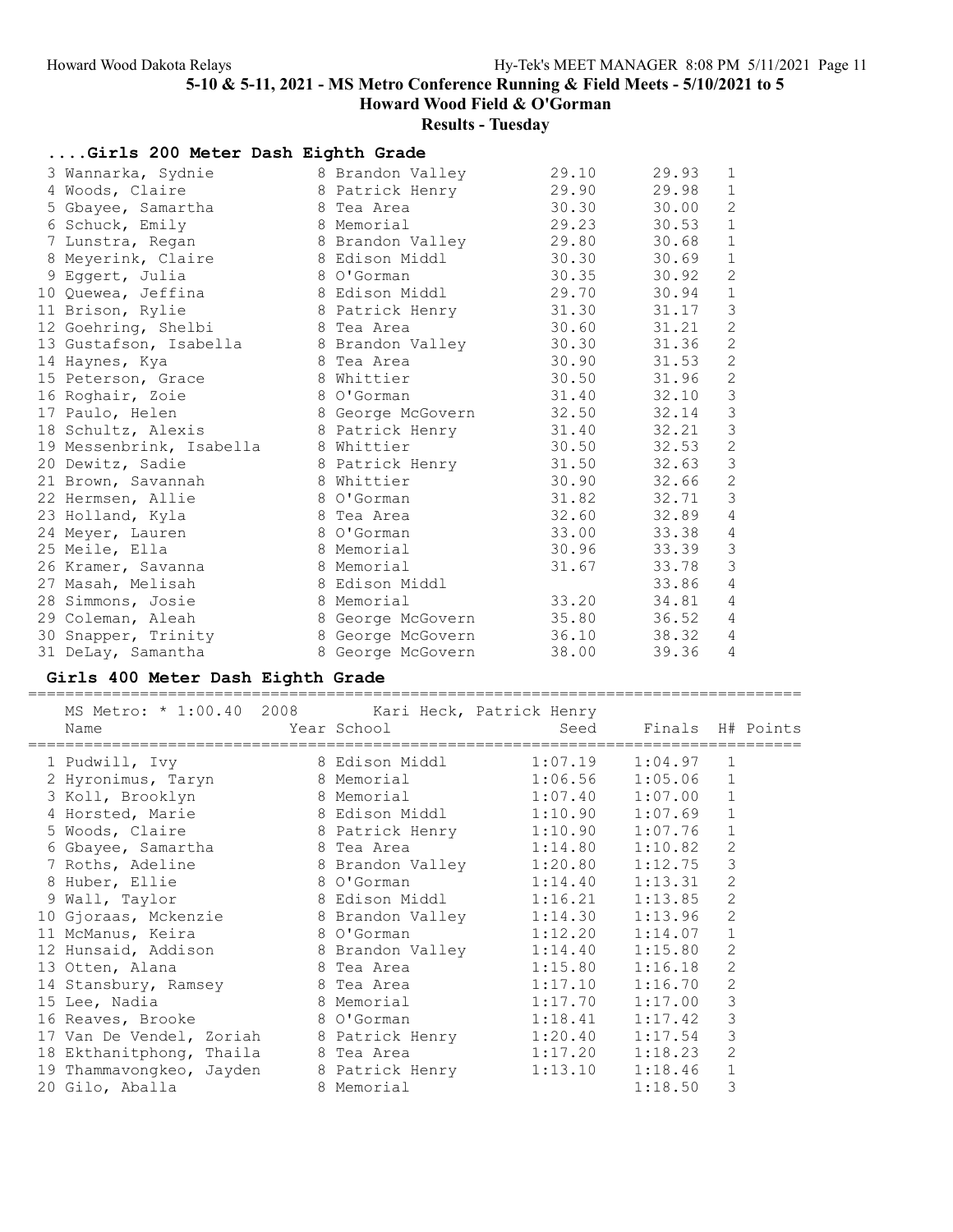Howard Wood Field & O'Gorman

## Results - Tuesday

|  | Girls 400 Meter Dash Eighth Grade |  |  |  |  |  |  |
|--|-----------------------------------|--|--|--|--|--|--|
|--|-----------------------------------|--|--|--|--|--|--|

| 21 Lidel, Lauryn | 8 Edison Middl | $1:22.60$ $1:19.89$ 3 |  |
|------------------|----------------|-----------------------|--|
| 22 Miner, Grace  | 8 O'Gorman     | $1:22.90$ $1:20.47$ 3 |  |

### Girls 800 Meter Run Eighth Grade

================================================================================ MS Metro: \* 2:27.60 1983 Monica Hulstein, Axtell Park

| LID LIELLU.                           | $\sim$ 2.27.00 1909 - MONILO NUISCEIN, AACEII FAIN |                     |               |  |
|---------------------------------------|----------------------------------------------------|---------------------|---------------|--|
| Name                                  | Year School                                        | Seed                | Finals Points |  |
| 1 Koll, Brooklyn                      | 8 Memorial                                         | 2:44.10 2:36.86     |               |  |
| 2 Mauney, Tyla                        | 8 O'Gorman                                         | $2:43.50$ $2:38.48$ |               |  |
| 3 Krunitzky, Isabella 8 Patrick Henry |                                                    | $2:54.00$ $2:49.69$ |               |  |
| 4 Heiman, Shannon                     | 8 O'Gorman                                         | 2:57.19 2:51.69     |               |  |
| 5 Basel, Hannah                       | 8 Edison Middl                                     | 2:55.50 2:55.41     |               |  |
| 6 Hoff, Evie                          | 8 Brandon Valley                                   | 2:59.70 2:56.92     |               |  |
| 7 Hermanson, Kyra                     | 8 O'Gorman                                         | $3:03.00$ 2:59.17   |               |  |
| 8 Bearden, Ruby                       | 8 Edison Middl                                     | 3:04.00             | 2:59.69       |  |
| 9 Burnette, Brooke                    | 8 Brandon Valley                                   | $3:03.20$ 2:59.76   |               |  |
| 10 Miller, Laila                      | 8 Edison Middl                                     | $3:04.80$ $3:01.84$ |               |  |
| 11 Hailu, Meridian                    | 8 Whittier                                         | $3:05.00$ $3:02.93$ |               |  |
| 12 Wiebesiek, Kate                    | 8 Memorial                                         | 3:06.10             | 3:04.41       |  |
| 13 Kovalenko, Sofia                   | 8 Memorial                                         | 3:06.10             | 3:05.43       |  |
| 14 Gjoraas, Mckenzie                  | 8 Brandon Valley                                   | 3:09.30             | 3:10.01       |  |
| 15 Eggers, Madelin                    | 8 Edison Middl                                     |                     | 3:12.74       |  |
| 16 Greenslate, Tessa 8 O'Gorman       |                                                    | $3:09.00$ $3:24.34$ |               |  |
| 17 Huber, Ava                         | 8 Brandon Valley                                   | $3:32.70$ $3:31.17$ |               |  |
| 18 Corp, Allyson                      | 8 Patrick Henry                                    | $3:44.00$ $3:43.12$ |               |  |
|                                       |                                                    |                     |               |  |

### Girls 1600 Meter Run Eighth Grade

================================================================================

| Name |                                                                                                                                                                    |                          | Seed                                                                                                                                             | Finals Points              |  |
|------|--------------------------------------------------------------------------------------------------------------------------------------------------------------------|--------------------------|--------------------------------------------------------------------------------------------------------------------------------------------------|----------------------------|--|
|      |                                                                                                                                                                    |                          | 5:52.00                                                                                                                                          | 5:49.24                    |  |
|      |                                                                                                                                                                    |                          | 6:07.74                                                                                                                                          | 6:05.78                    |  |
|      |                                                                                                                                                                    |                          | 6:15.20                                                                                                                                          | 6:15.65                    |  |
|      |                                                                                                                                                                    |                          | 6:35.60                                                                                                                                          | 6:32.50                    |  |
|      |                                                                                                                                                                    |                          | 6:49.00                                                                                                                                          | 6:36.76                    |  |
|      |                                                                                                                                                                    |                          | 7:04.10                                                                                                                                          | 6:44.76                    |  |
|      |                                                                                                                                                                    |                          | 6:55.40                                                                                                                                          | 6:47.84                    |  |
|      |                                                                                                                                                                    |                          | 6:44.52                                                                                                                                          | 6:49.03                    |  |
|      | 1 Hyronimus, Taryn<br>2 Basel, Hannah<br>3 Krunitzky, Isabella<br>4 Bearden, Ruby<br>5 Bleeker, Katie<br>6 Keenan, Nevaeh<br>7 Kovalenko, Sofia<br>8 Miller, Laila | MS Metro: * 5:22.00 1983 | Year School<br>8 Memorial<br>8 Edison Middl<br>8 Patrick Henry<br>8 Edison Middl<br>8 Memorial<br>8 Edison Middl<br>8 Memorial<br>8 Edison Middl | Kristi Reiger, Axtell Park |  |

## Girls 100 Meter Hurdles Eighth Grade

===================================================================================

| MS Metro: * 15.60 2005<br>Name |  | Nevada Sorenson, Edison<br>Year School | Seed  | Finals H# Points |                |  |
|--------------------------------|--|----------------------------------------|-------|------------------|----------------|--|
| 1 Oehlke, Klaire               |  | 8 O'Gorman                             | 17.30 | 17.60            |                |  |
| 2 Holland, Kyla                |  | 8 Tea Area                             | 19.70 | 19.23            |                |  |
| 3 Roths, Adeline               |  | 8 Brandon Valley                       | 18.70 | 19.33            |                |  |
| 4 Mauney, Tyla                 |  | 8 O'Gorman                             | 19.10 | 19.57            |                |  |
| 5 Boll, Jorja                  |  | 8 Memorial                             | 20.40 | 20.14            | 2              |  |
| 6 Evenson, Kaylee              |  | 8 Memorial                             | 19.38 | 20.23            | $\overline{1}$ |  |
| 7 Matrisciano, Anna            |  | 8 Memorial                             | 19.65 | 20.42            |                |  |
| 8 Otten, Alana                 |  | 8 Tea Area                             | 20.70 | 20.50            | 2              |  |
| 9 Haft, Betsy                  |  | 8 Edison Middl                         | 20.20 | 20.70            | $\mathcal{L}$  |  |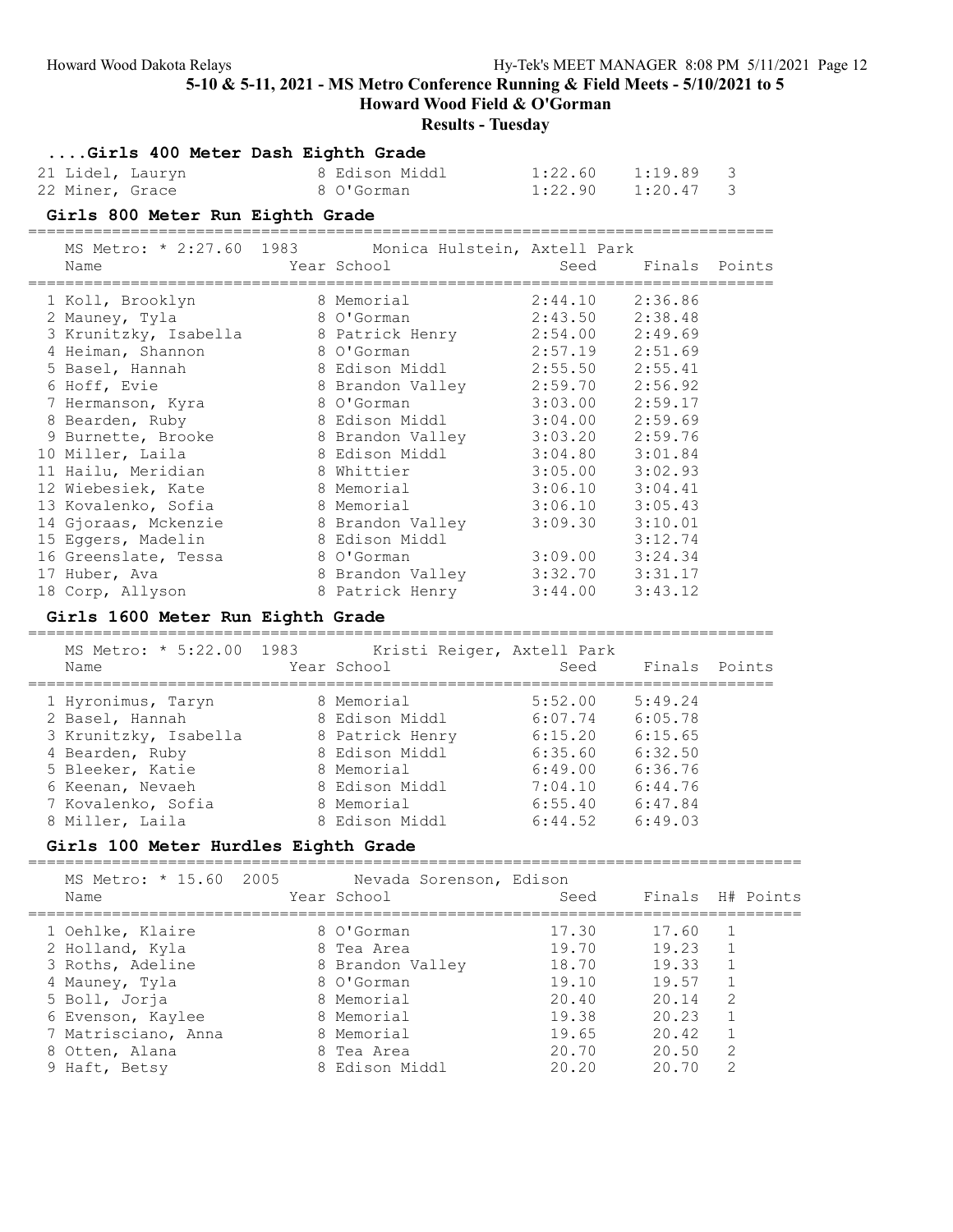# Results - Tuesday

| Girls 100 Meter Hurdles Eighth Grade |                  |       |       |   |
|--------------------------------------|------------------|-------|-------|---|
| 10 Schoby, Danielle                  | 8 Brandon Valley | 21.40 | 21.03 | 3 |
| 11 Brosnahan, Emory                  | 8 Memorial       | 20.40 | 21.07 | 2 |
| 12 Ajith, Monica                     | 8 Edison Middl   | 21.20 | 21.36 | 3 |
| 13 Ricketts, Mikayla                 | 8 Patrick Henry  | 20.34 | 21.47 | 2 |
| 14 Hammerquist, Reese                | 8 Tea Area       | 19.80 | 21.85 |   |
| 15 Goehring, Shelbi                  | 8 Tea Area       | 21.40 | 22.18 | 3 |
| 16 Boetel, Nora                      | 8 O'Gorman       | 20.00 | 22.50 | 2 |
| 17 Kortan, Adley                     | 8 Edison Middl   | 22.60 | 22.59 | 3 |
| 18 Sonnichsen, Stella                | 8 Patrick Henry  | 24.00 | 23.53 | 3 |
| 19 Pellicotte, Kathryn               | 8 O'Gorman       | 19.90 | 31.70 | 2 |

## Girls 4x100 Meter Relay Eighth Grade

#### ===================================================================================

MS Metro: \* 53.70 2016 Whittier

|                                                           | Gonzales, Ungang, Reck, Petterson |         |              |           |
|-----------------------------------------------------------|-----------------------------------|---------|--------------|-----------|
| School                                                    | Seed                              | Finals  |              | H# Points |
| 1 Edison Middle School<br>$\mathsf{A}$                    | 57.80                             | 56.80   | $\mathbf{1}$ |           |
| 1) Horsted, Marie 8                                       | 2) Quewea, Jeffina 8              |         |              |           |
| 3) Pudwill, Ivy 8                                         | 4) Meyerink, Claire 8             |         |              |           |
| 2 Brandon Valley 'A'                                      | 57.00                             | 56.94   | 1            |           |
| 1) Lunstra, Regan 8                                       | 2) Hunsaid, Addison 8             |         |              |           |
| 3) Wannarka, Sydnie 8                                     | 4) Bills, Bills 8                 |         |              |           |
| 3 Memorial<br>$\mathsf{I} \wedge \mathsf{I}$              | 58.27                             | 57.23   | $\mathbf 1$  |           |
| 1) Ibrahim, Heather 8                                     | 2) Evenson, Kaylee 8              |         |              |           |
| 3) Schuck, Emily 8                                        | 4) Butcher, Madie 8               |         |              |           |
| 4 Tea Area 'A'                                            | 57.60                             | 57.50   | $\mathbf 1$  |           |
| 1) Wright-Ringo, Grace 8                                  | 2) Hammerquist, Reese 8           |         |              |           |
| 3) Haynes, Kya 8                                          | 4) Neuhardt, Mya 8                |         |              |           |
| 5 George McGovern 'A'                                     | 1:01.76                           | 59.46   | 2            |           |
| 1) Dukuly, Jumah 8                                        | 2) Williams, Jackerria 8          |         |              |           |
| 3) Paulo, Helen 8                                         | 4) Almas, Nassira 8               |         |              |           |
| 6 Edison Middle School<br>$'$ B <sup><math>'</math></sup> |                                   | 59.48   | 2            |           |
| 1) Gramm, Ashlyn 8                                        | 2) Ortega, Emily 8                |         |              |           |
| 3) Masah, Melisah 8                                       | 4) Fragoso, Nevaeh 8              |         |              |           |
| 7 Patrick Henry 'A'                                       | 1:00.00                           | 59.55   | $\mathbf{1}$ |           |
| 1) Hanson, Jolissa 8                                      | 2) Neemeyer, Ilee 8               |         |              |           |
| 3) Fisher, Kennedy 8                                      | 4) Brison, Rylie 8                |         |              |           |
| 8 Whittier 'A'                                            | 58.51                             | 59.67   | $\mathbf 1$  |           |
| 1) Messenbrink, Isabella 8                                | 2) Brown, Savannah 8              |         |              |           |
| 3) Getahun, Izabel 8                                      | 4) Peterson, Grace 8              |         |              |           |
| 9 O'Gorman<br>$^{\prime}$ A $^{\prime}$                   | 1:00.00                           | 1:01.31 | $\mathbf 1$  |           |
| 1) Skinner, Claire 8                                      | 2) Mikuska, Abby 8                |         |              |           |
| 3) Huber, Ellie 8                                         | 4) Hermsen, Allie 8               |         |              |           |
| 10 Patrick Henry 'B'                                      | 1:02.00                           | 1:01.42 | $\mathbf{2}$ |           |
| 1) Young, Alaina 8                                        | 2) Kendall, Kaitlyn 8             |         |              |           |
| 3) Schultz, Alexis 8                                      | 4) DuBois, Ella 8                 |         |              |           |
| 11 Memorial<br>$\mathbf{B}$                               | 1:01.00                           | 1:03.18 | 2            |           |
| 1) Whittington, Aubrey 8                                  | 2) Kramer, Savanna 8              |         |              |           |
| 3) Thoresen, Alexis 8                                     | 4) Roerig, Aryn 8                 |         |              |           |
| 12 Brandon Valley 'B'                                     | 1:05.00                           | 1:04.04 | 2            |           |
| 1) Ask, Julia 8                                           | 2) DeBlieck, Brianna 8            |         |              |           |
| 3) Risty, Emeline 8                                       | 4) Petty, Ashlyn 8                |         |              |           |
| 13 George McGovern 'B'                                    | 1:05.94                           | 1:06.96 | 2            |           |
| 1) Coleman, Aleah 8                                       | 2) Snapper, Trinity 8             |         |              |           |
|                                                           |                                   |         |              |           |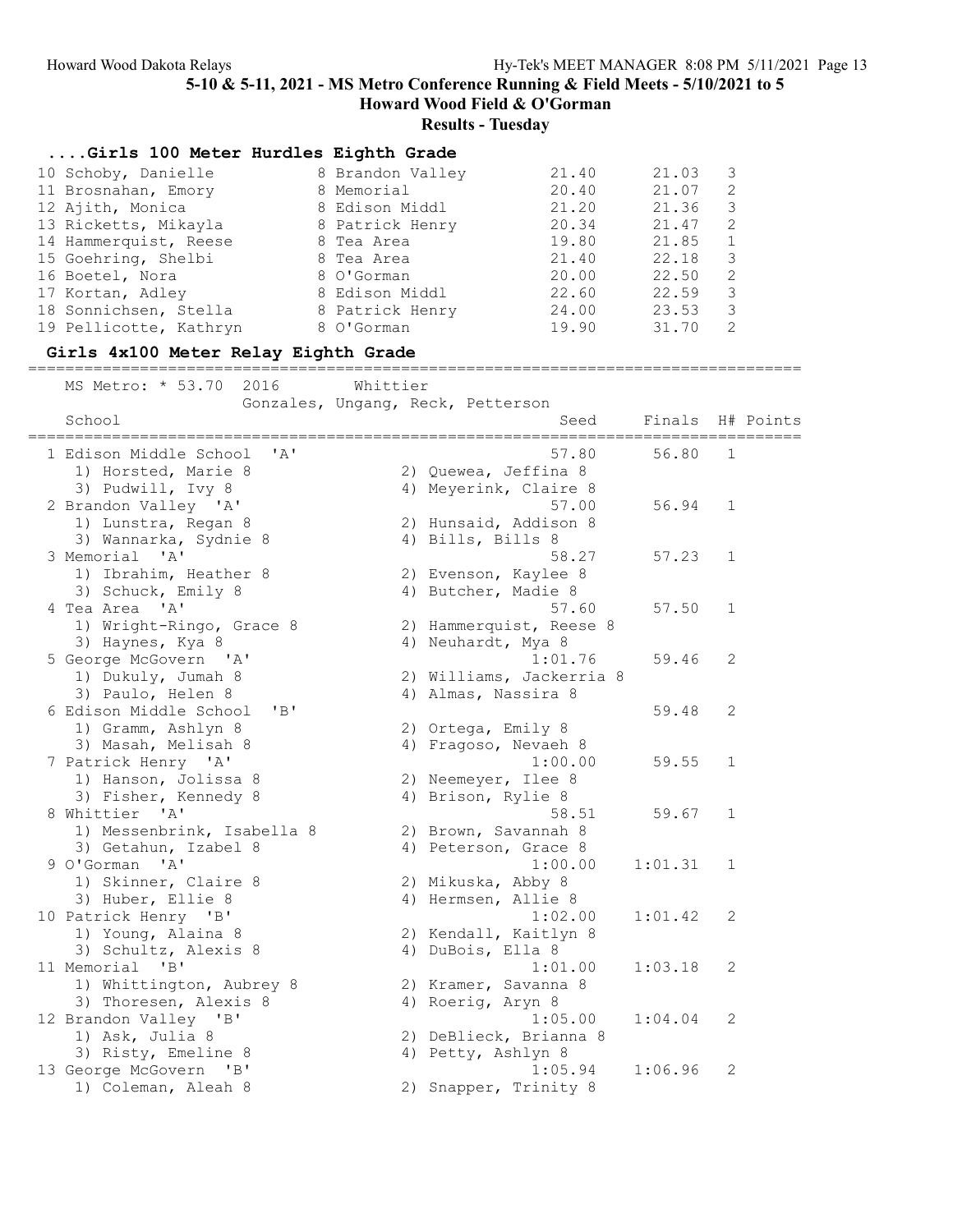Howard Wood Field & O'Gorman

#### Results - Tuesday

....Girls 4x100 Meter Relay Eighth Grade 3) Terefe, Belain 8 4) Alexander, Ava 8 14 O'Gorman 'B' 1:09.40 2 Girls 4x200 Meter Relay Eighth Grade =================================================================================== MS Metro: \* 1:54.90 1981 Edison Treadway, Felderman, Holman, Miller School Seed Finals H# Points =================================================================================== 1 Tea Area 'A' 2:01.70 2:01.09 1 1) Wright-Ringo, Grace 8 2) Hammerquist, Reese 8 3) Goehring, Shelbi 8 4) Neuhardt, Mya 8 2 Brandon Valley 'A' 2:07.42 2:03.08 1 1) Wallace, Olivia 8 2) Hunsaid, Addison 8 3) Hendricks, Payton 8 4) Wannarka, Sydnie 8 3 Edison Middle School 'A' 2:05.40 2:05.00 1 1) Gramm, Ashlyn 8 2) Ajith, Monica 8 3) Theophilus, Adeline 8 4) Meyerink, Claire 8 4 Patrick Henry 'A' 2:04.00 2:05.50 1 1) Neemeyer, Ilee 8 2) Dewitz, Sadie 8 3) Godfrey, Sydnee 8 4) Lubovich, Kierra 8 5 George McGovern 'A' 2:12.84 2:07.23 1 1) Paulo, Helen 8 2) Dukuly, Jumah 8 3) Coleman, Aleah 8 4) Almas, Nassira 8 6 O'Gorman 'A' 2:12.00 2:08.11 1 1) Roghair, Zoie 8 2) Hermsen, Allie 8 3) Mikuska, Abby 8 4) Meyer, Lauren 8 7 Memorial 'A' 2:04.00 2:09.89 1 1) Simmons, Josie 8 2) Butcher, Madie 8 3) Evenson, Kaylee 8 4) Johnson, Morgan 8 8 Patrick Henry 'B' 2:08.00 2:10.20 2 1) Hultgren, Charlotte 8 2) Fisher, Kennedy 8 3) Carlson, Jayla 8 4) Hanson, Jolissa 8 9 Brandon Valley 'B' 2:12.00 2:10.52 2 1) Anders, Ava 8 2) Beck, Makenna 8 3) Schoby, Danielle 8 4) Morrell, Reagan 8 10 Memorial 'B' 2:20.00 2:12.47 2 1) Smith, Isabel 8 2) Mitchell, Janae 8 3) Dagel, Rachel 8 4) Chase, Brooklyn 8 11 Edison Middle School 'B' 2:15.76 2 1) Kool, Jerzi 8 2) Hutchinson, Harmony 8 3) McLean, Naoma 8 4) Koball, Mary 8 12 O'Gorman 'B' 2:25.00 2:17.42 2 1) Czarnecki, Mirtalem 8 2) Fritz, Chloe 8 3) Pellicotte, Kathryn 8 (4) Wilson, Kaci 8

### Girls 4x400 Meter Relay Eighth Grade

================================================================================ MS Metro: \* 4:26.20 2004 Patrick Henry Lambert, Steinwand, Sandhurst, Pederson School School School Seed Finals Points ================================================================================ 1 O'Gorman 'A' 4:50.00 4:58.84 1) McManus, Keira 8 2) Struck, Sienna 8 3) Kattman, Elizabeth 8 (4) Heiman, Shannon 8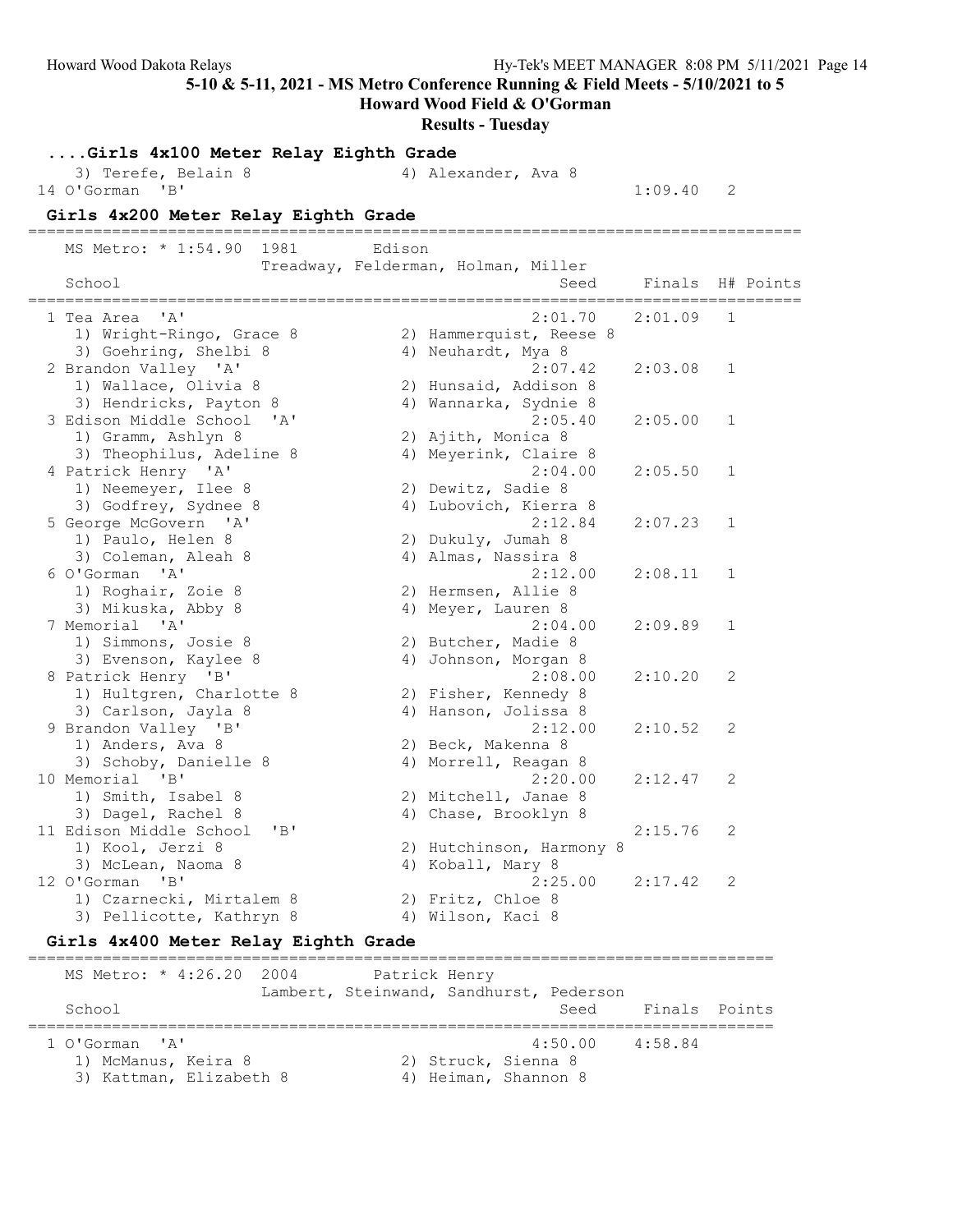Howard Wood Field & O'Gorman

# Results - Tuesday

## ....Girls 4x400 Meter Relay Eighth Grade

| 2 Patrick Henry 'A'        | 4:30.00<br>5:05.16             |
|----------------------------|--------------------------------|
| 1) Thammavongkeo, Jayden 8 | 2) Derenge, Rebecca 8          |
| 3) Godfrey, Sydnee 8       | 4) Lubovich, Kierra 8          |
| 3 Tea Area 'A'             | $5:04.50$ $5:08.30$            |
| 1) Stansbury, Ramsey 8     | 2) Ekthanitphong, Thaila 8     |
| 3) Holland, Kyla 8         | 4) Otten, Alana 8              |
| 4 Memorial 'A'             | 5:14.57<br>4:58.00             |
| 1) Wright, Orah 8          | 2) Wiebesiek, Kate 8           |
| 3) Bleeker, Katie 8        | 4) Meile, Ella 8               |
| 5 Brandon Valley 'A'       | 5:23.53<br>5:20.00             |
| 1) Hoff, Evie 8            | 2) Burnette, Brooke 8          |
| 3) Gjoraas, Mckenzie 8     | 4) Donoho, Kristen 8           |
| 6 Edison Middle School 'A' | 5:11.90<br>5:28.37             |
| 1) Bearden, Ruby 8         | 2) Miller, Laila 8             |
| 3) Kool, Jerzi 8           | 4) Surendran, Katya 8          |
| 7 Memorial 'B'             | $5:10.00$ $5:36.21$            |
| 1) Kuchenreuther, Emma 8   | 2) Stephens-Hartmann, Shayne 8 |
| 3) Kovalenko, Sofia 8      | 4) Sutton, Maya 8              |

## Girls 800 Sprint Medley Eighth Grade

| ==================================                 | ================================                    |         |                                 |
|----------------------------------------------------|-----------------------------------------------------|---------|---------------------------------|
| MS Metro: * 2:00.40 1983                           | Axtell Park<br>Plienis, Rieger, Heidebrink Hulstein |         |                                 |
| School                                             | Seed                                                |         | Finals H# Points<br>=========== |
| 1 Memorial<br>$\mathsf{A}$                         | 2:07.00                                             | 2:06.34 | 1                               |
| 1) Butcher, Madie 8<br>3) Koll, Brooklyn 8         | 2) Schuck, Emily 8<br>4) Hyronimus, Taryn 8         |         |                                 |
| 2 O'Gorman 'A'                                     | 2:10.00                                             | 2:10.38 | 1                               |
| 1) Dowling, Aubree 8                               | 2) Kattman, Elizabeth 8                             |         |                                 |
| 3) Eggert, Julia 8<br>3 Whittier 'A'               | 4) Boetel, Nora 8<br>2:09.03                        | 2:10.65 | $\mathbf{1}$                    |
| 1) Getahun, Izabel 8                               | 2) Brown, Savannah 8                                |         |                                 |
| 3) Messenbrink, Isabella 8                         | 4) Peterson, Grace 8                                |         |                                 |
| 4 Memorial<br>"B"                                  | 2:30.00                                             | 2:15.56 | 2                               |
| 1) Ibrahim, Heather 8<br>3) Meile, Ella 8          | 2) Lee, Nadia 8<br>4) Wright, Orah 8                |         |                                 |
| 5 Edison Middle School 'A'                         | 2:15.60                                             | 2:15.57 | 1                               |
| 1) Tiah, Kelly 8                                   | 2) Gramm, Ashlyn 8                                  |         |                                 |
| 3) Theophilus, Adeline 8<br>6 Patrick Henry 'A'    | 4) Fragoso, Nevaeh 8<br>2:17.00                     | 2:16.00 | $\mathbf{1}$                    |
| 1) Kendall, Kaitlyn 8                              | 2) Sanders, Cordelia 8                              |         |                                 |
| 3) Hultgren, Charlotte 8<br>7 Edison Middle School | 4) Derenge, Rebecca 8                               | 2:19.43 | 2                               |
| "B"<br>1) Haft, Betsy 8                            | 2) Ajith, Monica 8                                  |         |                                 |
| 3) Walpole, Sarina 8                               | 4) Lemieux, Annabelle 8                             |         |                                 |
| 8 Brandon Valley 'A'                               | 2:18.00                                             | 2:19.76 | 1                               |
| 1) Hendricks, Payton 8<br>3) Wallace, Olivia 8     | 2) DeBlieck, Brianna 8<br>4) Schoby, Danielle 8     |         |                                 |
| 9 Patrick Henry 'B'                                | 2:22.00                                             | 2:21.43 | 2                               |
| 1) Jones, Kinsey 8                                 | 2) Rogers, Braylie 8                                |         |                                 |
| 3) Young, Alaina 8<br>10 O'Gorman<br>"B"           | 4) DuBois, Ella 8<br>2:22.00                        | 2:23.19 | 2                               |
| 1) Dorn, Tessa 8                                   | 2) Benson, Alana 8                                  |         |                                 |
| 3) Stanley, Sophia 8                               | 4) Struck, Sienna 8                                 |         |                                 |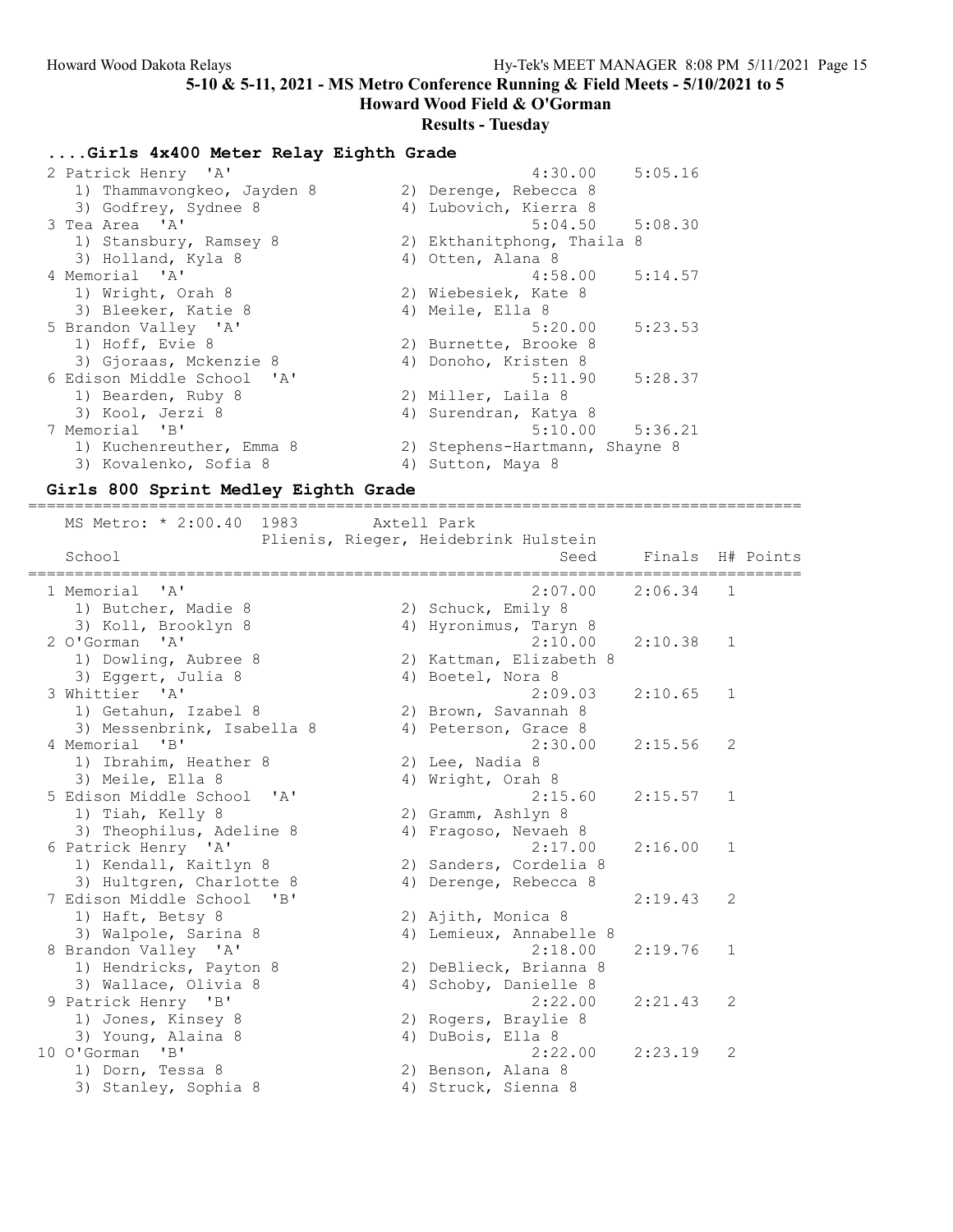Howard Wood Field & O'Gorman

#### Results - Tuesday

....Girls 800 Sprint Medley Eighth Grade

| 11 Brandon Valley 'B'    |                      | $2:24.00$ $2:23.92$ 2 |  |
|--------------------------|----------------------|-----------------------|--|
| 1) Freitag, Cadence 8    | 2) Twedt, Malaysia 8 |                       |  |
| 3) Petty, Ashlyn 8       | 4) Biren, Josie 8    |                       |  |
| 12 George McGovern 'A'   | 2:45.07              | $2:41.90$ 2           |  |
| 1) Williams, Jackerria 8 | 2) Alexander, Ava 8  |                       |  |
| 3) Haensel, Macie 8      | 4) Tesfa, Diana 8    |                       |  |
| 13 George McGovern 'B'   | 2:56.10              | $2:43.03$ 2           |  |
| 1) Hyberston, Kelsey 8   | 2) Terefe, Belain 8  |                       |  |
| 3) Coleman, Aleah 8      | 4) DeLay, Samantha 8 |                       |  |
|                          |                      |                       |  |

#### Girls High Jump Eighth Grade

================================================================================ MS Metro: \* 5-01 2003 Jenna Schmidt, Patrick Henry MS Metro: @ 5-01 2015 Morgan Thompson, Brandon Valley Name Year School Seed Finals Points ================================================================================ 1 Hammerquist, Reese 8 Tea Area  $4-08.00$   $4-10.00$  10 2 Hunsaid, Addison 8 Brandon Valley 4-08.00 4-08.00 8 3 Brosnahan, Emory 8 Memorial 4-06.00 4-06.00 6 4 Mikuska, Abby 8 O'Gorman 4-04.00 4-04.00 2.33 4 Oehlke, Klaire 8 O'Gorman 4-04.00 4-04.00 2.33 4 Woods, Claire 8 Patrick Henry 4-06.00 4-04.00 2.33 7 Burnette, Brooke 8 Brandon Valley 4-06.00 4-02.00 7 Beck, Makenna 8 Brandon Valley 4-02.00 4-02.00 9 Huber, Ellie 8 O'Gorman 4-04.00 J4-02.00 10 Carias-Graves, Mya 8 Whittier 4-02.00 J4-02.00 11 Meile, Ella 8 Memorial 4-00.00 J4-02.00 12 Boll, Jorja 8 Memorial 4-00.00 4-00.00 -- Stephens-Hartmann, Shayn 8 Memorial 4-02.00 NH -- Eggert, Julia 8 O'Gorman 4-04.00 NH -- Haynes, Kya 8 Tea Area 4-04.00 NH -- Risty, Emeline 8 Brandon Valley  $4-02.00$  NH

### Girls Long Jump Eighth Grade

===================================================================================

| MS Metro: * 16-07.50 2008 Kari Heck, Patrick Henry |                   |                           |                  |                |              |
|----------------------------------------------------|-------------------|---------------------------|------------------|----------------|--------------|
| Name                                               | Year School       | Seed                      | Finals H# Points |                |              |
| 1 Horsted, Marie                                   | 8 Edison Middl    | $14 - 02.00$ $14 - 06.50$ |                  | 3 <sup>3</sup> | 10           |
| 2 Otten, Alana                                     | 8 Tea Area        | 13-01.75                  | $14 - 01.50$     | 3              | 8            |
| 3 Koll, Brooklyn                                   | 8 Memorial        | 12-11.75                  | 13-07.25         | 3              | 6            |
| 4 Bills, Bills                                     | 8 Brandon Valley  | $13 - 02.00$ $13 - 07.00$ |                  | 3              | 4            |
| 5 Evenson, Kaylee                                  | 8 Memorial        | $12 - 08.00$ $13 - 05.00$ |                  | 3              | 2            |
| 6 Hendricks, Payton                                | 8 Brandon Valley  | $12 - 11.00$ $13 - 01.50$ |                  | 3              | $\mathbf{1}$ |
| 7 Wallace, Olivia                                  | 8 Brandon Valley  | $13 - 01.00$ $13 - 00.25$ |                  | 3              |              |
| 8 Neuhardt, Mya                                    | 8 Tea Area        | $12 - 01.00$ $12 - 08.75$ |                  | 2              |              |
| 9 Tiah, Kelly                                      | 8 Edison Middl    | $12 - 05.00$ $12 - 08.50$ |                  | 3              |              |
| 10 Huber, Ellie                                    | 8 O'Gorman        | $11 - 08.00$              | $12 - 05.00$     | $\overline{2}$ |              |
| 11 Bleeker, Katie                                  | 8 Memorial        | $11 - 03.50$              | $12 - 04.75$     | $\mathbf{1}$   |              |
| 12 Lee, Nadia                                      | 8 Memorial        | $10 - 11.25$              | $12 - 04.00$     | $\mathbf{1}$   |              |
| 13 Brown, Savannah                                 | 8 Whittier        | $11 - 04.50$              | $12 - 03.75$     | 2              |              |
| 14 McManus, Keira                                  | 8 O'Gorman        | $12 - 04.50$ $12 - 03.50$ |                  | 2              |              |
| 15 Paulo, Helen                                    | 8 George McGovern | $12 - 06.50$ $12 - 03.25$ |                  | 3              |              |
| 16 Morrell, Reagan                                 | 8 Brandon Valley  | $12 - 02.00$ $11 - 11.75$ |                  | 2              |              |
| 17 Pellicotte, Kathryn                             | 8 O'Gorman        | $11 - 09.25$ $11 - 11.25$ |                  | 2              |              |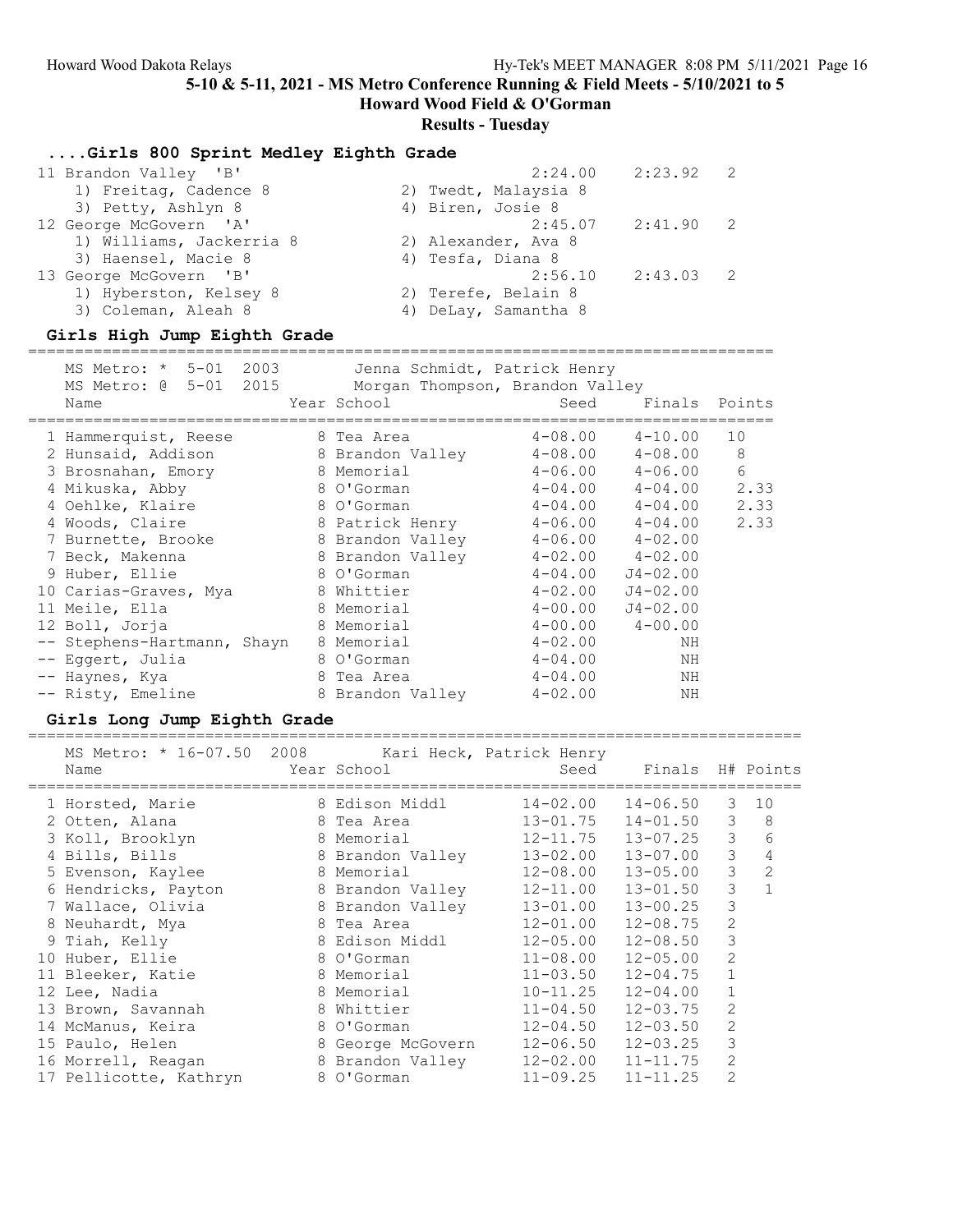## Results - Tuesday

| Girls Long Jump Eighth Grade |                   |              |                         |              |
|------------------------------|-------------------|--------------|-------------------------|--------------|
| 18 Heiman, Shannon           | 8 O'Gorman        | $11 - 06.50$ | $11 - 10.00$            | 2            |
| 19 Dewitz, Sadie             | 8 Patrick Henry   | $12 - 04.75$ | $11 - 09.00$            | 2            |
| 20 Gramm, Ashlyn             | 8 Edison Middl    | $11 - 05.25$ | $11 - 05.25$            | 2            |
| 21 Aakhus, Madison           | 8 Whittier        | $10 - 04.50$ | $11 - 03.50$            | $\mathbf{1}$ |
| 22 Ramm, Elizabeth           | 8 Whittier        | $10 - 11.00$ | $10 - 11.25$            | $\mathbf{1}$ |
| 23 Pudwill, Ivy              | 8 Edison Middl    | $13 - 00.25$ | $J10 - 11.25$           | 3            |
| 24 Derenge, Rebecca          | 8 Patrick Henry   | $11 - 04.25$ | $10 - 10.50$            | $\mathbf{1}$ |
| 25 Haensel, Macie            | 8 George McGovern | $10 - 00.00$ | $10 - 07.75$            | 1            |
| 26 Carias-Graves, Mya        | 8 Whittier        | $10 - 04.50$ | $10 - 06.50$            | $\mathbf{1}$ |
| 27 Murawski, Olive           | 8 Patrick Henry   |              | $9 - 06.25$ $9 - 10.25$ | 1            |
| 28 Snapper, Trinity          | 8 George McGovern | $10 - 06.00$ | $9 - 06.75$             | 1            |

#### Girls Shot Put Eighth Grade

=================================================================================== MS Metro: \* 38-03 2016 Jasmine Greer, Memorial

| MS MELLO: ^ 30-03 SUID<br>Name | Jasmine Greer, Memorial<br>Year School | Seed                      | Finals H# Points          |                |                |
|--------------------------------|----------------------------------------|---------------------------|---------------------------|----------------|----------------|
| 1 Lubovich, Kierra             | 8 Patrick Henry                        |                           | $31 - 05.00$ $31 - 05.25$ | 3              | 10             |
| 2 Fletcher, Myaa               | 8 Whittier                             | $29 - 06.50$              | 28-00.00                  | 3              | 8              |
| 3 Reed, Callia                 | 8 Tea Area                             | $25 - 08.00$              | $25 - 07.75$              | $\mathcal{S}$  | 6              |
| 4 Heptig, Anika                | 8 Whittier                             | $23 - 09.00$              | $25 - 01.00$              | $\mathcal{E}$  | $\overline{4}$ |
| 5 Christensen, Lily            | 8 Brandon Valley                       |                           | $24 - 08.00$              | $\mathbf{1}$   | $\overline{c}$ |
| 6 Ask, Julia                   | 8 Brandon Valley                       |                           | $24 - 07.75$              | $\mathbf{1}$   | $\mathbf{1}$   |
| 7 Roths, Adeline               | 8 Brandon Valley                       |                           | $23 - 10.50$              | $1\,$          |                |
| 8 Brech, Sienna                | 8 Tea Area                             | $23 - 05.00$              | $23 - 09.50$              | 3              |                |
| 9 Metzger, Charlie             | 8 Patrick Henry                        | $23 - 04.00$ $23 - 09.00$ |                           | $\overline{c}$ |                |
| 10 Parker, Akira               | 8 Whittier                             | $25 - 02.00$              | $23 - 08.25$              | 3              |                |
| 11 McCall, Aubreigh            | 8 Edison Middl                         | $24 - 06.00$              | $23 - 00.75$              | 3              |                |
| 12 Randle, Teonna              | 8 George McGovern                      | $22 - 10.50$ $22 - 09.75$ |                           | $\overline{2}$ |                |
| 13 Schaefer, Harley/Luca       | 8 Edison Middl                         | $21 - 03.75$              | $22 - 09.25$              | $\overline{2}$ |                |
| 14 Harkema, Kerigan            | 8 Patrick Henry                        | $23 - 11.00$              | $22 - 07.25$              | 3              |                |
| 15 Montooth, Cadence           | 8 Brandon Valley                       | $20 - 00.00$              | $22 - 02.50$              | $\mathbf 1$    |                |
| 16 Johnson, Izabella           | 8 O'Gorman                             | $22 - 02.00$              | $21 - 10.25$              | $\sqrt{2}$     |                |
| 17 Basel, Hannah               | 8 Edison Middl                         | $22 - 07.50$              | $21 - 07.50$              | $\overline{c}$ |                |
| 18 Beck, Brenna                | 8 O'Gorman                             | $22 - 00.00$              | $21 - 05.50$              | $\sqrt{2}$     |                |
| 19 Thoresen, Alexis            | 8 Memorial                             | $23 - 11.50$              | $21 - 03.00$              | 3              |                |
| 20 Mehretab, Mehret            | 8 George McGovern                      | $21 - 07.00$              | $20 - 04.00$              | $\overline{c}$ |                |
| 21 Salas, Madeline             | 8 Whittier                             | $20 - 11.00$              | $20 - 03.00$              | $\mathbf 1$    |                |
| 22 Butcher, Madie              | 8 Memorial                             | $21 - 02.50$              | $20 - 02.00$              | $\mathbf{1}$   |                |
| 23 Winterboer, Ryann           | 8 O'Gorman                             | $20 - 03.50$              | $20 - 00.00$              | $\mathbf 1$    |                |
| 24 Fechner, Nichole            | 8 Tea Area                             | $20 - 00.00$              | $18 - 11.50$              | $\mathbf{1}$   |                |
| 25 Kuchenreuther, Emma         | 8 Memorial                             | $18 - 05.50$              | $18 - 05.75$              | $\mathbf 1$    |                |
| 26 Fisher, Kennedy             | 8 Patrick Henry                        | $21 - 09.00$              | $17 - 11.25$              | $\overline{c}$ |                |
| 27 Johnson, Rylee              | 8 Memorial                             | $17 - 08.00$              | $16 - 07.00$              | $\mathbf 1$    |                |

### Girls Discus Throw Eighth Grade

===================================================================================

| MS Metro: * 114-04 2003<br>Name | Year School      | Jennifer Schuttloffel, Memorial<br>Seed | Finals H# Points |                         |                 |
|---------------------------------|------------------|-----------------------------------------|------------------|-------------------------|-----------------|
| 1 Lubovich, Kierra              | 8 Patrick Henry  | 79-06                                   | 78-10 3 10       |                         |                 |
| 2 Christensen, Lily             | 8 Brandon Valley | $83 - 05$                               | $75 - 08$        |                         | $3 \quad 8$     |
| 3 Fletcher, Myaa                | 8 Whittier       | $75 - 05$                               | $74 - 09$        |                         | $3\overline{6}$ |
| 4 Roths, Adeline                | 8 Brandon Valley | $78 - 06$                               | $74 - 0.3$       | $\overline{\mathbf{3}}$ | $\overline{4}$  |
| 5 Ricketts, Mikayla             | 8 Patrick Henry  | $67 - 04$                               | $71 - 09$        |                         |                 |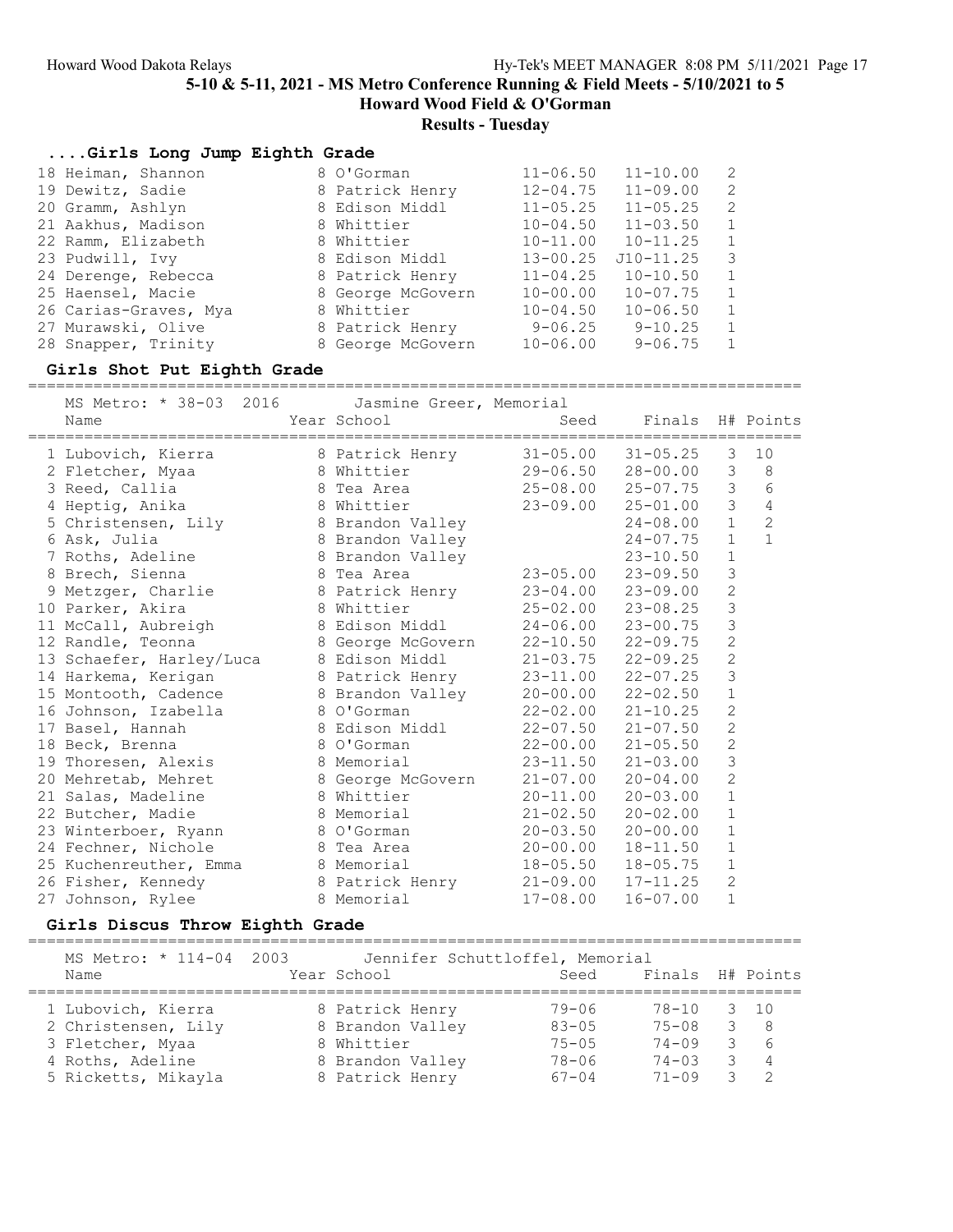# Results - Tuesday

| Girls Discus Throw Eighth Grade         |                   |           |           |                |   |
|-----------------------------------------|-------------------|-----------|-----------|----------------|---|
| 6 Beck, Brenna                          | 8 O'Gorman        | 63-11     | $71 - 03$ | 3              | 1 |
| 7 Ask, Julia                            | 8 Brandon Valley  | 68-07     | 69-08     | 3              |   |
| 8 Fisher, Kennedy                       | 8 Patrick Henry   | $73 - 06$ | 68-01     | $\mathcal{S}$  |   |
| 9 Brech, Sienna                         | 8 Tea Area        | 68-04     | 65-03     | 3              |   |
| 10 Parker, Akira                        | 8 Whittier        | $63 - 09$ | $62 - 01$ | $\mathbf{2}$   |   |
| 11 Heptig, Anika                        | 8 Whittier        | $64 - 02$ | 61-01     | 3              |   |
| 12 Gilo, Aballa                         | 8 Memorial        | $55 - 03$ | $59 - 05$ | $\overline{2}$ |   |
| 13 Salas, Madeline                      | 8 Whittier        | $54 - 00$ | 58-07     | $\mathbf{1}$   |   |
| 14 Schaefer, Harley/Luca 8 Edison Middl |                   | $61 - 00$ | J58-07    | $\overline{2}$ |   |
| 15 Montooth, Cadence 3 Brandon Valley   |                   | $57 - 02$ | $58 - 04$ | $\overline{2}$ |   |
| 16 Kamnikar, Lily                       | 8 Memorial        | $52 - 02$ | 57-04     | $\mathbf 1$    |   |
| 17 Munezero, Fifi                       | 8 George McGovern | $56 - 11$ | $56 - 08$ | $\overline{c}$ |   |
| 18 Johnson, Izabella                    | 8 O'Gorman        | $61 - 01$ | $56 - 05$ | $\overline{c}$ |   |
| 19 Corp, Allyson                        | 8 Patrick Henry   | $55 - 04$ | $56 - 00$ | $\overline{c}$ |   |
| 20 Hyberston, Kelsey                    | 8 George McGovern | $59 - 08$ | $55 - 07$ | $\overline{2}$ |   |
| 21 McCall, Aubreigh                     | 8 Edison Middl    | $51 - 02$ | $54 - 06$ | $1\,$          |   |
| 22 Husman, Reese                        | 8 Edison Middl    | $49 - 03$ | $54 - 05$ | $\mathbf{1}$   |   |
| 23 Fechner, Nichole                     | 8 Tea Area        | 63-09     | $53 - 00$ | $\overline{2}$ |   |
| 24 Olander, Addison                     | 8 Memorial        | $52 - 11$ | $51 - 00$ | $\mathbf 1$    |   |
| 25 Randle, Teonna                       | 8 George McGovern | $57 - 07$ | $49 - 05$ | 2              |   |
| 26 Hermsen, Allie                       | 8 O'Gorman        | $47 - 00$ | $48 - 06$ | $\mathbf{1}$   |   |
| 27 Buckman, Haylie                      | 8 Memorial        | $42 - 04$ | $42 - 01$ | $\mathbf 1$    |   |

# Boys 100 Meter Dash Seventh Grade

| MS Metro: * 11.70 2016<br>Name<br>=================== | Joey Nemec, Brandon Valley<br>Year School | Seed<br>---------------------- | Finals H# Points<br>============ |                |  |
|-------------------------------------------------------|-------------------------------------------|--------------------------------|----------------------------------|----------------|--|
| 1 Bonwell-Witte, Dveyoun                              | 7 Brandon Valley                          | 12.10                          | 12.38                            | 1              |  |
| 2 Roche, Mikey                                        | 7 Patrick Henry                           | 12.25                          | 12.65                            | $\mathbf 1$    |  |
| 3 Nofziger, Cael                                      | 7 Memorial                                | 12.03                          | 12.78                            | $\mathbf{1}$   |  |
| 4 Gluhm, Tristan                                      | 7 George McGovern                         | 12.43                          | 13.03                            | $\mathbf 1$    |  |
| 5 Schoenwald, Garrison 7 Edison Middl                 |                                           | 12.40                          | 13.11                            | 1              |  |
| 6 Wlliamson, Kayden                                   | 7 Tea Area                                | 12.80                          | 13.20                            | $\mathbf 1$    |  |
| 7 Akossi, Louison                                     | 7 Edison Middl                            | 13.10                          | 13.31                            | $\sqrt{2}$     |  |
| 8 Schmaus, CJ                                         | 7 Memorial                                | 12.30                          | 13.34                            | $\mathbf 1$    |  |
| 9 Newson, Roman                                       | 7 George McGovern                         | 13.04                          | 13.38                            | $\overline{c}$ |  |
| 10 Haukaas, Javon 17 Patrick Henry                    |                                           | 13.25                          | 13.47                            | $\overline{c}$ |  |
| 11 Honner, Lucas                                      | 7 Patrick Henry                           | 13.43                          | 13.64                            | 3              |  |
| 12 Christensen, Carter 7 Tea Area                     |                                           | 13.00                          | 13.77                            | $\overline{c}$ |  |
| 13 Jennings, Dylan                                    | 7 Edison Middl                            | 13.10                          | 13.83                            | $\overline{c}$ |  |
| 14 Kinzer, Braylon                                    | 7 Memorial                                | 13.01                          | 13.87                            | $\mathbf{2}$   |  |
| 15 Myers, Elijah 15 7 Patrick Henry                   |                                           | 13.31                          | 13.94                            | 3              |  |
| 16 Vahle, Cole                                        | 7 Brandon Valley                          | 13.40                          | 13.98                            | 3              |  |
| 16 DeWall, Landon                                     | 7 Memorial                                | 12.90                          | 13.98                            | $\mathbf 1$    |  |
| 18 Preheim, Austin                                    | 7 Brandon Valley                          | 13.40                          | 13.99                            | $\mathfrak{Z}$ |  |
| 19 Haji, Mohamed                                      | 7 George McGovern                         | 13.50                          | 14.00                            | 3              |  |
| 20 Veskma, Levi                                       | 7 Brandon Valley                          | 13.40                          | 14.09                            | 3              |  |
| 21 Konechne, Sawyer                                   | 7 O'Gorman                                | 14.30                          | 14.18                            | $\mathcal{S}$  |  |
| 22 Heutzenroeder, Lucious                             | 7 Tea Area                                | 14.20                          | 14.20                            | 3              |  |
| 23 Silva, Jayden                                      | 7 George McGovern                         | 13.26                          | 14.21                            | $\overline{2}$ |  |
| 24 Kelling, Cason                                     | 7 Tea Area                                | 14.70                          | 14.93                            | $\overline{4}$ |  |
| 25 Charron, Spencer                                   | 7 O'Gorman                                | 14.70                          | 15.10                            | $\overline{4}$ |  |
| 26 Antonen, Jayden                                    | 7 O'Gorman                                | 16.10                          | 16.14                            | 4              |  |
| 27 Schoenfelder, Evan                                 | 7 O'Gorman                                | 15.00                          | 16.26                            | $\overline{4}$ |  |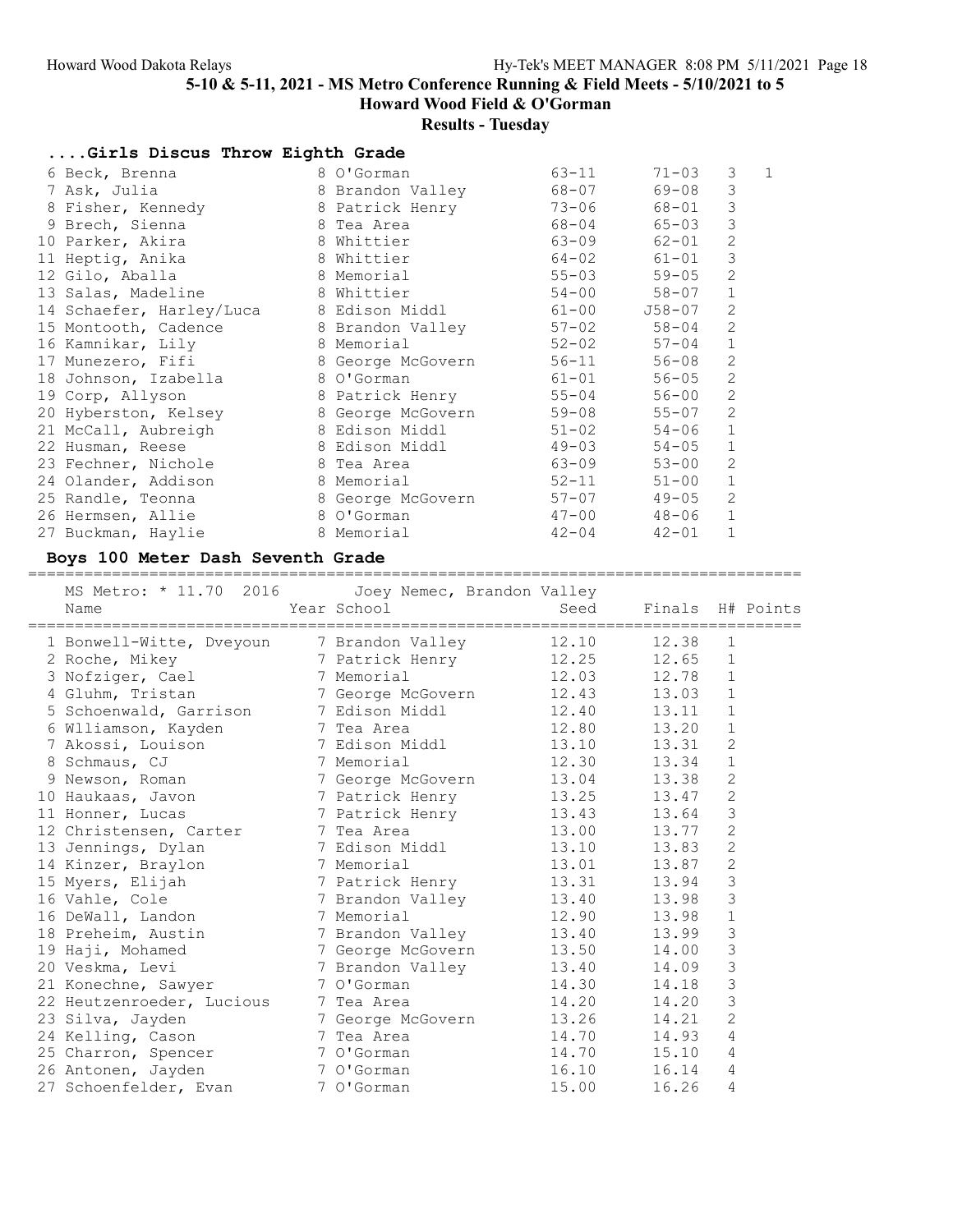Howard Wood Field & O'Gorman

## Results - Tuesday

| Boys 100 Meter Dash Seventh Grade |                |       |       |                |
|-----------------------------------|----------------|-------|-------|----------------|
| 28 Nowick, Mason                  | 7 Edison Middl | 14.50 | 16.31 | 4              |
| 29 Taborda, Logan                 | 7 Whittier     | 18.00 | 19.71 | $\overline{4}$ |
| 30 Schave, Cody                   | 7 Whittier     | 19.90 | 23.87 | $\overline{4}$ |

## Boys 200 Meter Dash Seventh Grade

===================================================================================

| 2009<br>MS Metro: * 24.60  | Adam Belhaj, Edison |       |                  |                |                  |
|----------------------------|---------------------|-------|------------------|----------------|------------------|
| Name                       | Year School         | Seed  | Finals H# Points |                |                  |
| 1 Bonwell-Witte, Dveyoun   | 7 Brandon Valley    | 25.10 | 25.89            | 1              | ================ |
| 2 Roche, Mikey             | 7 Patrick Henry     | 25.19 | 26.38            | 1              |                  |
| 3 Schilling, Hayden        | 7 Patrick Henry     | 25.50 | 26.74            | $\mathbf 1$    |                  |
| 4 Newson, Roman            | 7 George McGovern   | 30.03 | 27.71            | 3              |                  |
| 5 Gough, Riley             | 7 Memorial          | 26.41 | 28.02            | $\mathbf 1$    |                  |
| 6 Peters, Max              | 7 Brandon Valley    | 27.60 | 28.29            | $\mathbf 1$    |                  |
| 7 Grajeda, Gerardo         | 7 Whittier          | 28.50 | 28.61            | $\overline{c}$ |                  |
| 8 Hofer, Isaiah            | 7 Patrick Henry     | 27.60 | 28.72            | $\mathbf 1$    |                  |
| 9 Simonsen, Daevion        | 7 Brandon Valley    | 27.40 | 29.22            | 1              |                  |
| 10 Haji, Mohamed           | 7 George McGovern   | 28.80 | 29.82            | $\mathbf{2}$   |                  |
| 11 Barrera Natareno, Kevin | 7 Whittier          | 28.90 | 29.96            | $\mathbf{2}$   |                  |
| 12 Hartz, Cohen            | 7 Brandon Valley    | 28.70 | 29.97            | $\overline{c}$ |                  |
| 13 Abild, Evan             | 7 Edison Middl      | 29.70 | 30.18            | 3              |                  |
| 14 Heutzenroeder, Lucious  | 7 Tea Area          |       | 30.30            | $\overline{4}$ |                  |
| 15 Giddings, Timothy       | 7 Memorial          | 28.70 | 30.35            | $\mathbf{2}$   |                  |
| 16 Warnke, Jackson         | 7 Memorial          | 29.60 | 30.89            | 3              |                  |
| 17 Burch, Rylan            | 7 Edison Middl      | 30.10 | 31.25            | 3              |                  |
| 18 Wallin, Jameson         | 7 George McGovern   | 29.27 | 31.33            | $\mathbf{2}$   |                  |
| 19 Powell, Raleigh         | 7 Tea Area          | 30.70 | 31.82            | 3              |                  |
| 20 Scheidt, Parker         | 7 O'Gorman          | 31.25 | 31.84            | 4              |                  |
| 21 Heitmann, Blaine        | 7 O'Gorman          | 31.00 | 31.89            | 3              |                  |
| 22 Parker, Robert          | 7 Edison Middl      | 31.40 | 32.38            | 4              |                  |
| 23 Kovash, John            | 7 O'Gorman          | 31.90 | 32.98            | $\overline{4}$ |                  |
| 24 Ehrich, Crayton         | 7 Tea Area          | 34.20 | 33.16            | $\overline{4}$ |                  |
| 25 Markuson, Cameron       | 7 O'Gorman          | 32.70 | 33.29            | $\overline{4}$ |                  |
| 26 DeGroot, Sam            | 7 Edison Middl      | 30.90 | 33.43            | 3              |                  |
| 27 McKinney, Oliver        | 7 Whittier          |       | 33.82            | 3              |                  |
| 28 RivasWells, Jonah       | 7 Whittier          | 36.40 | 37.19            | 4              |                  |
| 29 Awoak, Kang             | 7 George McGovern   | 29.33 | 37.93            | $\overline{2}$ |                  |

### Boys 400 Meter Dash Seventh Grade

| MS Metro: * 54.70 2004<br>Name                                                           | Brett Anderson, Patrick Henry<br>Year School             | Seed                                     | Finals H# Points                         |                                     |  |
|------------------------------------------------------------------------------------------|----------------------------------------------------------|------------------------------------------|------------------------------------------|-------------------------------------|--|
| 1 Schilling, Hayden<br>2 Mebius, Logan                                                   | 7 Patrick Henry<br>7 O'Gorman                            | 58.39<br>1:00.40                         | 58.40<br>58.85                           |                                     |  |
| 3 Pantekoek, Camden<br>4 Deboer, Chase<br>5 Herrboldt, Isaac                             | 7 Brandon Valley<br>7 Tea Area<br>7 Patrick Henry        | 1:00.40<br>1:02.50<br>1:03.30            | 59.16<br>1:00.77<br>1:01.25              |                                     |  |
| 6 Francis, Corbin<br>7 Farmer, Jacob                                                     | 7 Brandon Valley<br>7 Patrick Henry                      | 1:04.70<br>1:08.40                       | 1:04.84<br>1:05.11                       | $\mathcal{L}$                       |  |
| 8 Kelling, Cason<br>9 Weeldreyer, Jaxson<br>10 Hutchinson, Connor<br>11 Sanders, Charlie | 7 Tea Area<br>7 O'Gorman<br>7 Edison Middl<br>7 Memorial | 1:07.80<br>1:04.00<br>1:05.40<br>1:05.40 | 1:05.15<br>1:05.50<br>1:05.72<br>1:06.19 | $\mathcal{L}$<br>2<br>$\mathcal{L}$ |  |
|                                                                                          |                                                          |                                          |                                          |                                     |  |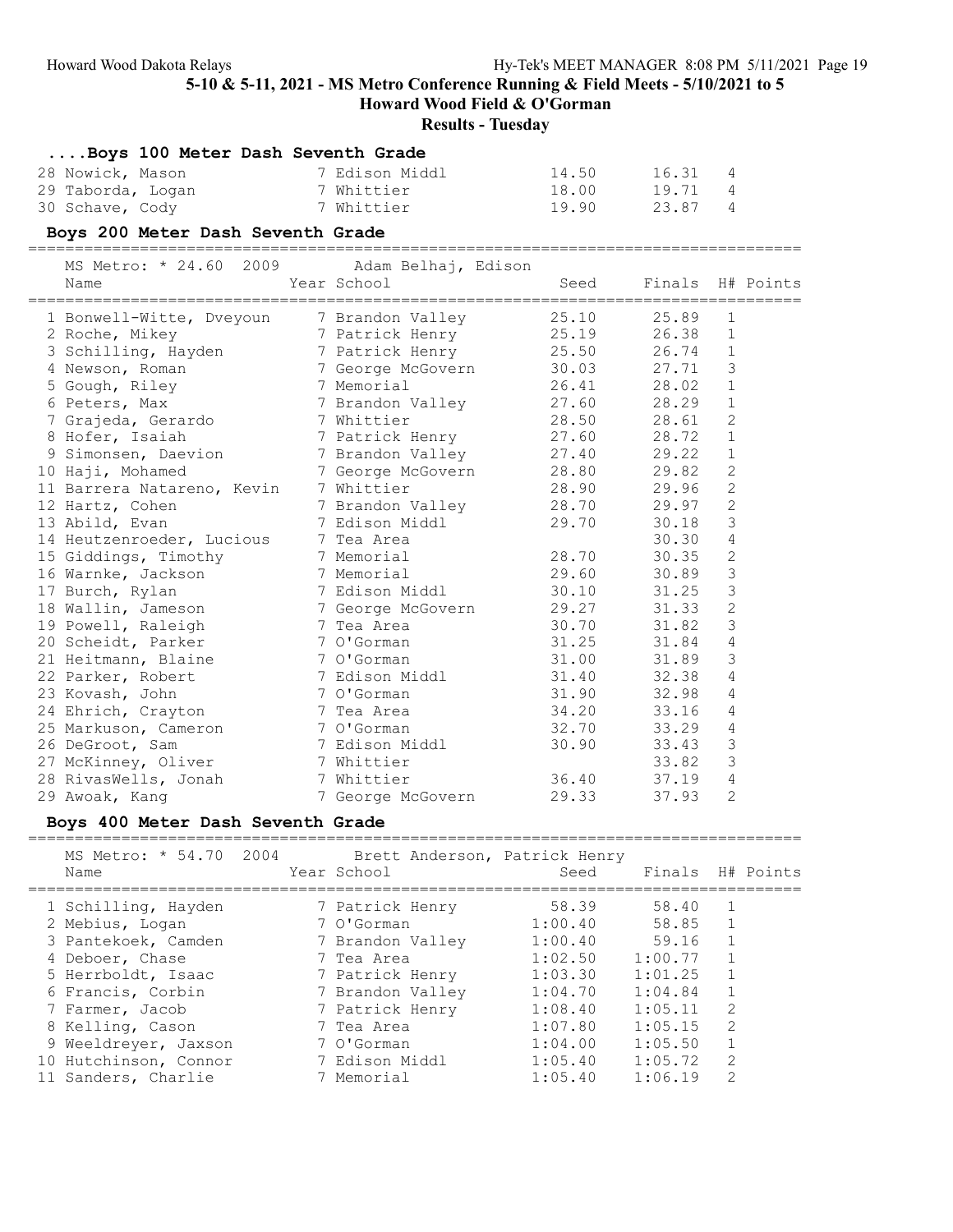## Results - Tuesday

| Boys 400 Meter Dash Seventh Grade |                   |         |         |                |
|-----------------------------------|-------------------|---------|---------|----------------|
| 12 Stroh, Bryton                  | 7 Brandon Valley  | 1:07.70 | 1:06.47 | 2              |
| 13 Mattheis, Kaeden               | 7 Memorial        | 1:07.60 | 1:06.51 | 2              |
| 14 Brown, Carter                  | 7 Tea Area        | 1:11.40 | 1:06.61 | 3              |
| 15 Kuek, Kuek                     | 7 Memorial        | 1:10.10 | 1:08.57 | 3              |
| 16 Yellow Bird, Braylen           | 7 Memorial        | 1:09.00 | 1:08.73 | 3              |
| 17 RivasWells, Favian             | 7 Whittier        | 1:10.40 | 1:10.86 | 3              |
| 18 Siemonsma, Emmanuel            | 7 Brandon Valley  | 1:16.00 | 1:11.00 | 3              |
| 19 Ehrich, Crayton                | 7 Tea Area        | 1:16.90 | 1:11.63 | 3              |
| 20 Klinetobe, Lane                | 7 George McGovern | 1:12.80 | 1:13.29 | 3              |
| 21 Salter, Jack                   | 7 O'Gorman        | 1:17.70 | 1:17.39 | 4              |
| 22 Sumey, Elijah                  | 7 Edison Middl    | 1:20.70 | 1:18.13 | $\overline{4}$ |
| 23 Healy, Jack                    | 7 O'Gorman        | 1:23.80 | 1:21.74 | $\overline{4}$ |
| 24 Heiser, Brooks                 | 7 Edison Middl    | 1:24.00 | 1:23.59 | $\overline{4}$ |
| 25 Wiessner, Grant                | 7 Edison Middl    | 1:22.38 | 1:24.38 | 4              |

### Boys 800 Meter Run Seventh Grade

================================================================================ MS Metro: \* 2:12.70 2015 Brady Dannenbring, Patrick Henry

| MS MELIO. " 2.12.70 ZUIS - DIAUY DAMMENDIING, PALIICK RENIY<br>Name | <b>Example 2018</b> Year School |                     | Seed Finals Points |  |
|---------------------------------------------------------------------|---------------------------------|---------------------|--------------------|--|
| 1 Mebius, Logan                                                     | 7 O'Gorman                      | 2:28.30 2:28.49     |                    |  |
| 2 Campbell, Jack                                                    | 7 Tea Area                      | $2:28.50$ $2:30.22$ |                    |  |
| 3 Garry, Cooper                                                     | 7 O'Gorman                      | 2:36.44 2:35.48     |                    |  |
| 4 Pantekoek, Camden 7 Brandon Valley                                |                                 | 2:36.00 2:35.74     |                    |  |
| 5 Sanders, Charlie 3 7 Memorial                                     |                                 | 2:36.70 2:38.38     |                    |  |
| 6 Hutchinson, Connor 7 Edison Middl                                 |                                 | 2:37.40 2:38.70     |                    |  |
| 7 Hokenstad, Kyle 3 7 Memorial                                      |                                 | $2:38.70$ $2:42.12$ |                    |  |
| 8 Ringing Shield, Nayati 7 Patrick Henry                            |                                 | $2:41.30$ $2:43.03$ |                    |  |
| 9 Carlson, Tate 7 Memorial                                          |                                 | $2:49.20$ $2:44.88$ |                    |  |
| 10 Oppenheimer, Henry 7 Patrick Henry                               |                                 | $2:44.80$ $2:46.50$ |                    |  |
| 11 Webb, Jon                                                        | 7 Patrick Henry                 | $2:51.70$ $2:46.53$ |                    |  |
| 12 Hillman, Alaric                                                  | 7 O'Gorman                      | $2:49.90$ $2:47.97$ |                    |  |
| 13 Peterson, Will 3 7 Brandon Valley                                |                                 | 2:53.10 2:48.56     |                    |  |
| 14 Woodring, Tyler 7 Tea Area                                       |                                 | $2:58.50$ $2:49.45$ |                    |  |
| 15 Howe, Jonathon                                                   | 7 Tea Area                      | $2:55.50$ $2:53.13$ |                    |  |
| 16 Johnson, Archer 7 Brandon Valley                                 |                                 | 2:55.40 2:53.85     |                    |  |
| 17 Michailidis, Elias 17 Brandon Valley                             |                                 | 2:56.90 2:56.07     |                    |  |
| 18 Wurtz, Seth                                                      | 7 Memorial                      | $3:02.30$ $3:01.17$ |                    |  |
| 19 Buxengard, Jakob 7 Whittier                                      |                                 |                     | 3:02.82            |  |
| 20 Stolz, Nathanael 7 Edison Middl                                  |                                 | $3:13.60$ $3:07.02$ |                    |  |
| 21 Menzia, Logan                                                    | 7 Whittier                      | $3:13.30$ $3:08.65$ |                    |  |
| 22 Hartmann, Matthew 7 Edison Middl                                 |                                 | $3:22.70$ $3:09.92$ |                    |  |

#### Boys 1600 Meter Run Seventh Grade

================================================================================

| MS Metro: * 4:59.80 2008<br>Name | Tanner Ahrendt, Memorial<br>Year School | Seed    | Finals Points |  |
|----------------------------------|-----------------------------------------|---------|---------------|--|
| 1 Herrboldt, Isaac               | 7 Patrick Henry                         | 5:19.00 | 5:20.20       |  |
| 2 Campbell, Jack                 | 7 Tea Area                              | 5:22.10 | 5:24.77       |  |
| 3 Garry, Cooper                  | 7 O'Gorman                              | 5:33.64 | 5:29.18       |  |
| 4 Carlson, Tate                  | 7 Memorial                              | 5:53.80 | 5:42.50       |  |
| 5 Kuchta, Lucas                  | 7 Memorial                              | 5:57.70 | 5:42.76       |  |
| 6 Hillman, Alaric                | 7 O'Gorman                              | 5:56.00 | 5:46.27       |  |
| 7 Ringing Shield, Nayati         | 7 Patrick Henry                         | 5:52.90 | 5:46.72       |  |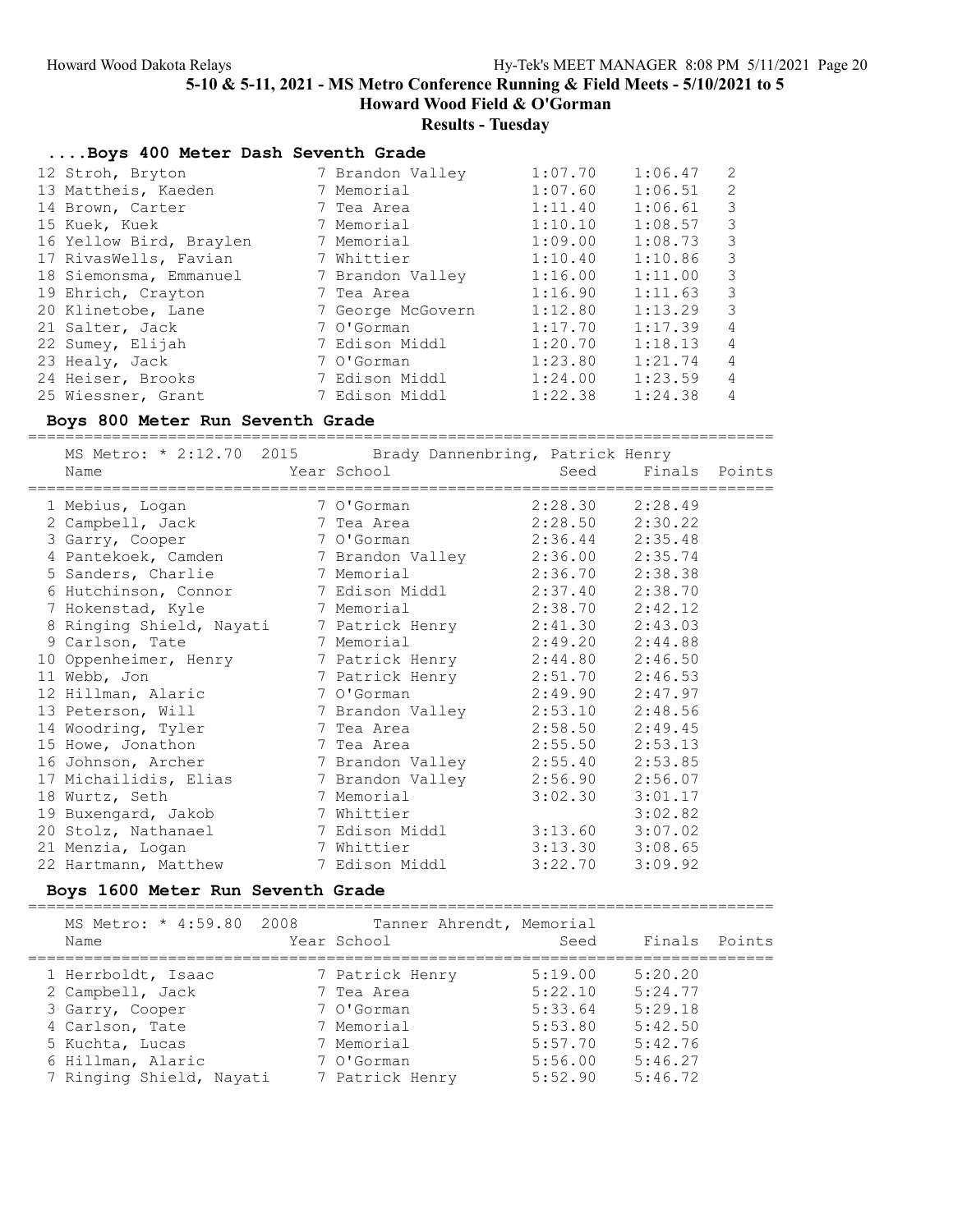# Results - Tuesday

| Boys 1600 Meter Run Seventh Grade |                  |         |         |
|-----------------------------------|------------------|---------|---------|
| 8 Siemonsma, Emmanuel             | 7 Brandon Valley | 5:57.00 | 5:50.47 |
| 9 Howe, Jonathon                  | 7 Tea Area       | 5:59.00 | 5:50.82 |
| 10 Nelsen, Arvid                  | 7 Patrick Henry  | 5:57.70 | 5:52.33 |
| 11 Risty, Hayden                  | 7 Memorial       | 5:58.50 | 5:56.24 |
| 12 Northrup, Cole                 | 7 Tea Area       | 5:56.40 | 5:59.71 |
| 13 Peterson, Will                 | 7 Brandon Valley | 6:06.80 | 6:01.78 |
| 14 Michailidis, Elias             | 7 Brandon Valley | 6:08.50 | 6:02.66 |
| 15 Johnson, Archer                | 7 Brandon Valley | 6:07.50 | 6:06.55 |
| 16 Lowery, Daschle                | 7 Tea Area       | 6:14.90 | 6:14.97 |
| 17 Pearson, Cael                  | 7 Memorial       | 6:16.80 | 6:23.55 |
| 18 Hilger, Kyper                  | 7 O'Gorman       | 6:12.80 | 6:28.58 |
| 19 Burch, Rylan                   | 7 Edison Middl   | 6:49.11 | 6:32.63 |
| 20 Drake, Joseph                  | 7 O'Gorman       | 6:30.60 | 6:51.65 |
| 21 Stolz, Kaleb                   | 7 Edison Middl   | 7:25.00 | 7:14.05 |

# Boys 110 Meter Hurdles Seventh Grade

| 2016<br>MS Metro: * 16.60            | Tyler Feldkamp, Memorial     |       |        |                |           |
|--------------------------------------|------------------------------|-------|--------|----------------|-----------|
| Name                                 | Year School                  | Seed  | Finals |                | H# Points |
|                                      |                              |       |        |                |           |
| 1 Mulbah, Eddie                      | 7 Memorial                   | 17.00 | 17.20  | 1              |           |
| 2 Schmaus, CJ                        | 7 Memorial                   | 18.00 | 18.66  | $\mathbf{1}$   |           |
| 3 Tynan, Brody                       | 7 O'Gorman                   | 18.85 | 18.87  | 1              |           |
| 4 Stamp, Brady                       | 7 Edison Middl               | 18.30 | 19.07  | 1              |           |
| 5 Gluhm, Tristan                     | 7 George McGovern            | 19.60 | 19.15  | $\mathbf{2}$   |           |
| 6 Reiners, Gavin                     | 7 Tea Area                   | 20.30 | 19.16  | 3              |           |
| 7 Casanova, Gavin                    | 7 Edison Middl               | 19.80 | 19.37  | $\mathbf{2}$   |           |
| 8 Mueller, Maddox                    | 7 Brandon Valley             | 19.90 | 19.77  | $\overline{c}$ |           |
| 9 Abild, Evan                        | 7 Edison Middl               | 19.20 | 19.77  | $\mathbf{1}$   |           |
| 10 Mayen, Kuai                       | 7 Memorial                   | 18.80 | 19.84  | 1              |           |
| 11 Hofer, Isaiah                     | 7 Patrick Henry              | 19.60 | 19.94  | $\mathbf{2}$   |           |
| 12 Hoines, Carson                    | 7 Memorial                   | 19.47 | 20.20  | $\overline{c}$ |           |
| 13 Konrad, Brenner                   | 7 Tea Area                   | 19.90 | 20.44  | $\overline{c}$ |           |
| 14 DeGroot, Sam                      | 7 Edison Middl               | 20.09 | 20.49  | 3              |           |
| 15 Laddusaw, Tavian                  | 7 Whittier                   | 20.84 | 20.67  | 4              |           |
| 16 Delger, Nash                      | 7 Tea Area                   | 20.70 | 20.79  | 3              |           |
| 17 Hall, Quinton                     | 7 Brandon Valley             | 20.60 | 20.83  | 3              |           |
| 18 Bekele, Senaf                     | 7 George McGovern            | 20.70 | 20.86  | 3              |           |
| 19 Marty, Preston                    | 7 Patrick Henry              | 20.70 | 20.89  | 3              |           |
| 20 Cox, Hunter                       | 7 O'Gorman                   | 21.10 | 21.65  | $\overline{4}$ |           |
| 21 Mayen, Gak                        | 7 Brandon Valley             | 21.20 | 21.70  | $\overline{4}$ |           |
| 22 GarciaGonzalez, Josue             | 7 George McGovern            | 20.50 | 22.10  | 3              |           |
| 23 Fisher, Brandon                   | 7 Brandon Valley             | 19.00 | 22.23  | $\mathbf{1}$   |           |
| 24 Roth, Grant                       | 7 O'Gorman                   | 20.90 | 22.26  | 4              |           |
| 25 Powell, Raleigh                   | 7 Tea Area                   | 22.00 | 22.45  | 4              |           |
| 26 Buxengard, Jakob                  | 7 Whittier                   | 22.33 | 22.71  | 4              |           |
| 27 Hosman, Aden                      | 7 Patrick Henry              | 22.90 | 24.51  | 4              |           |
| Boys 4x100 Meter Relay Seventh Grade |                              |       |        |                |           |
|                                      |                              |       |        |                |           |
| MS Metro: * 50.50<br>1994            | Patrick Henry                |       |        |                |           |
|                                      | Olson, Jensen, Reilly, Lewis |       |        |                |           |
| School                               |                              | Seed  | Finals |                | H# Points |
| ' A'<br>1 Memorial                   |                              | 51.91 | 51.88  | 1              |           |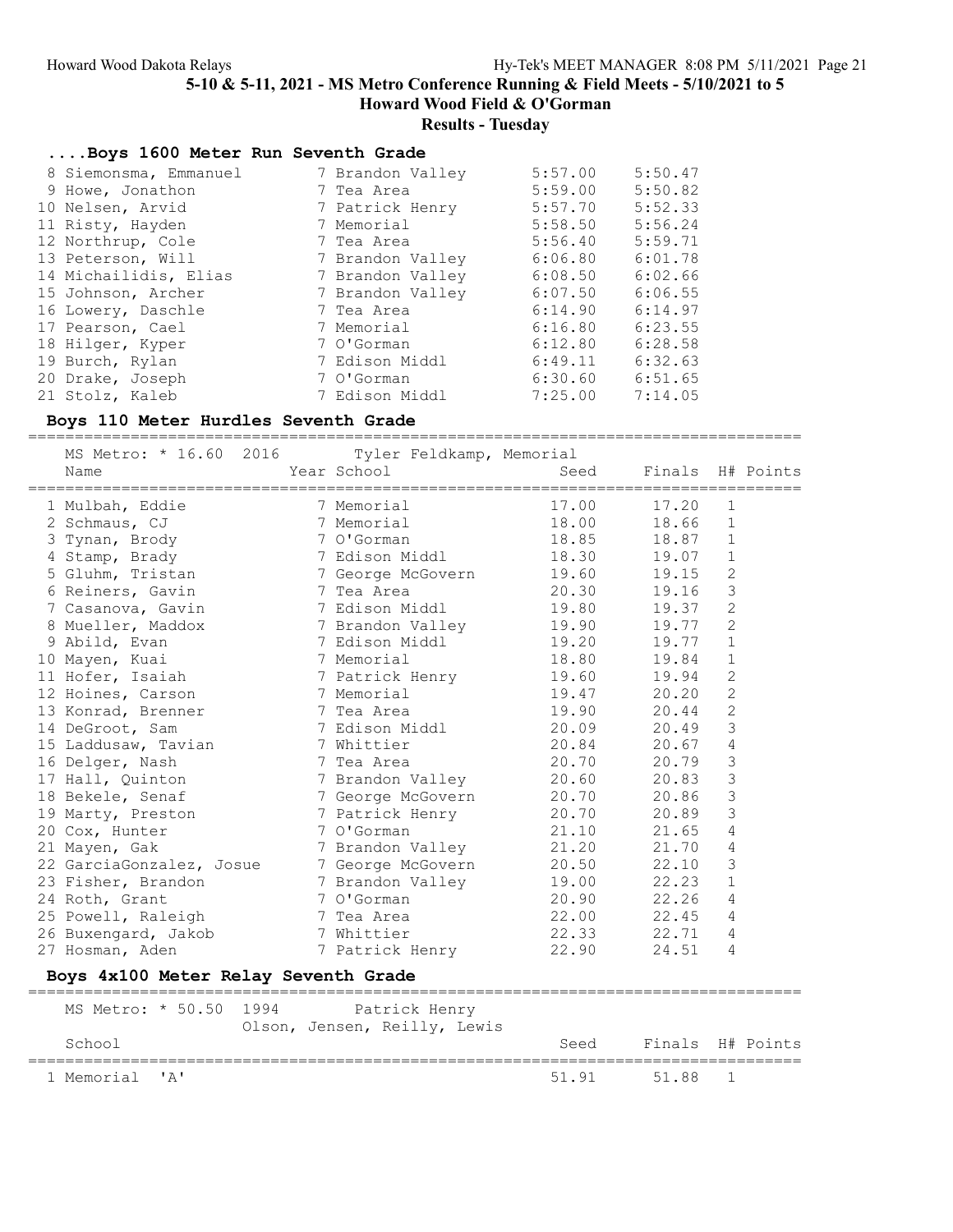Howard Wood Field & O'Gorman

#### Results - Tuesday

### ....Boys 4x100 Meter Relay Seventh Grade

| 1) Schmaus, CJ 7             | 2) Mulbah, Eddie 7       |         |              |
|------------------------------|--------------------------|---------|--------------|
| 3) DeWall, Landon 7          | 4) Nofziger, Cael 7      |         |              |
| 2 George McGovern 'A'        | 53.95                    | 55.27   | 1            |
| 1) Haji, Mohamed 7           | 2) Silva, Jayden 7       |         |              |
| 3) Newson, Roman 7           | 4) Gluhm, Tristan 7      |         |              |
| 3 Memorial 'B'               | 55.26                    | 55.42   | 2            |
| 1) Gough, Riley 7            | 2) Mayen, Kuai 7         |         |              |
| 3) Halde, Beckett 7          | 4) Kinzer, Braylon 7     |         |              |
| 4 Tea Area 'A'               | 52.40                    | 56.09   | $\mathbf{1}$ |
| 1) Wlliamson, Kayden 7       | 2) Konrad, Brenner 7     |         |              |
| 3) Reiners, Gavin 7          | 4) Christensen, Carter 7 |         |              |
| 5 O'Gorman 'A'               | 55.80                    | 56.26   | $\mathbf{1}$ |
| 1) Dinges, Tige 7            | 2) Andersen, Dane 7      |         |              |
| 3) Danh, James 7             | 4) Myers, Noah 7         |         |              |
| 6 Patrick Henry 'A'          | 52.50                    | 56.31   | 1            |
| 1) Myers, Elijah 7           | 2) Baker, Ryan 7         |         |              |
| 3) Gomarko, Cruz 7           | 4) Marty, Preston 7      |         |              |
| 7 Brandon Valley 'A'         | 52.00                    | 56.52   | 1            |
| 1) Preheim, Austin 7         | 2) Mueller, Maddox 7     |         |              |
| 3) Veskma, Levi 7            | 4) Vahle, Cole 7         |         |              |
| 8 Whittier 'A'               | 54.59                    | 57.09   | 1            |
| 1) RivasWells, Favian 7      | 2) Scheetz, Kenderson 7  |         |              |
| 3) Barrera Natareno, Kevin 7 | 4) Grajeda, Gerardo 7    |         |              |
| 9 Edison Middle School 'A'   | 59.38                    | 58.05   | 1            |
| 1) Face, Elwood 7            | 2) Van Beek, Oliver 7    |         |              |
| 3) Casanova, Gavin 7         | 4) DeGroot, Sam 7        |         |              |
| 10 O'Gorman 'B'              | 56.00                    | 58.50   | 2            |
| 1) Konshak, Tanner 7         | 2) Olson, Caden 7        |         |              |
| 3) Myers, Caleb 7            | 4) White, Daniel 7       |         |              |
| 11 Edison Middle School 'B'  | 1:07.75                  | 1:08.91 | 2            |
| 1) Cortes, Alejandro 7       | 2) Daiker, Joshua 7      |         |              |
| 3) Peterson, Will 7          | 4) Hartmann, Matthew 7   |         |              |

#### Boys 4x200 Meter Relay Seventh Grade

=================================================================================== MS Metro: \* 1:46.70 1995 Whittier Eckert, Benedict, Timmer, Stansbury School School School Seed Finals H# Points =================================================================================== 1 Patrick Henry 'A' 1:46.60 1:47.18 1 1) Schilling, Hayden 7 (2) Ericsson, Sam 7 3) Honner, Lucas 7 (4) Roche, Mikey 7 2 Edison Middle School 'A' 1:48.31 1:48.08 1 1) Jennings, Dylan 7 2) Akossi, Louison 7 3) Stamp, Brady 7 4) Schoenwald, Garrison 7 3 Tea Area 'A' 1:50.50 1:51.66 1 1) Wlliamson, Kayden 7 (2) Deboer, Chase 7 3) Christensen, Carter 7 (4) Reiners, Gavin 7 4 Brandon Valley 'A' 1:55.00 1:52.13 1 1) Peters, Max 7 2) Hartz, Cohen 7 3) Veskma, Levi 7 4) Simonsen, Daevion 7 5 Memorial 'B' 1:56.47 1:54.28 2 1) Lowry, Jackson 7 2) Sanders, Charlie 7 3) Hokenstad, Kyle 7 (4) Hoines, Carson 7 6 O'Gorman 'A' 1:55.30 1:58.15 1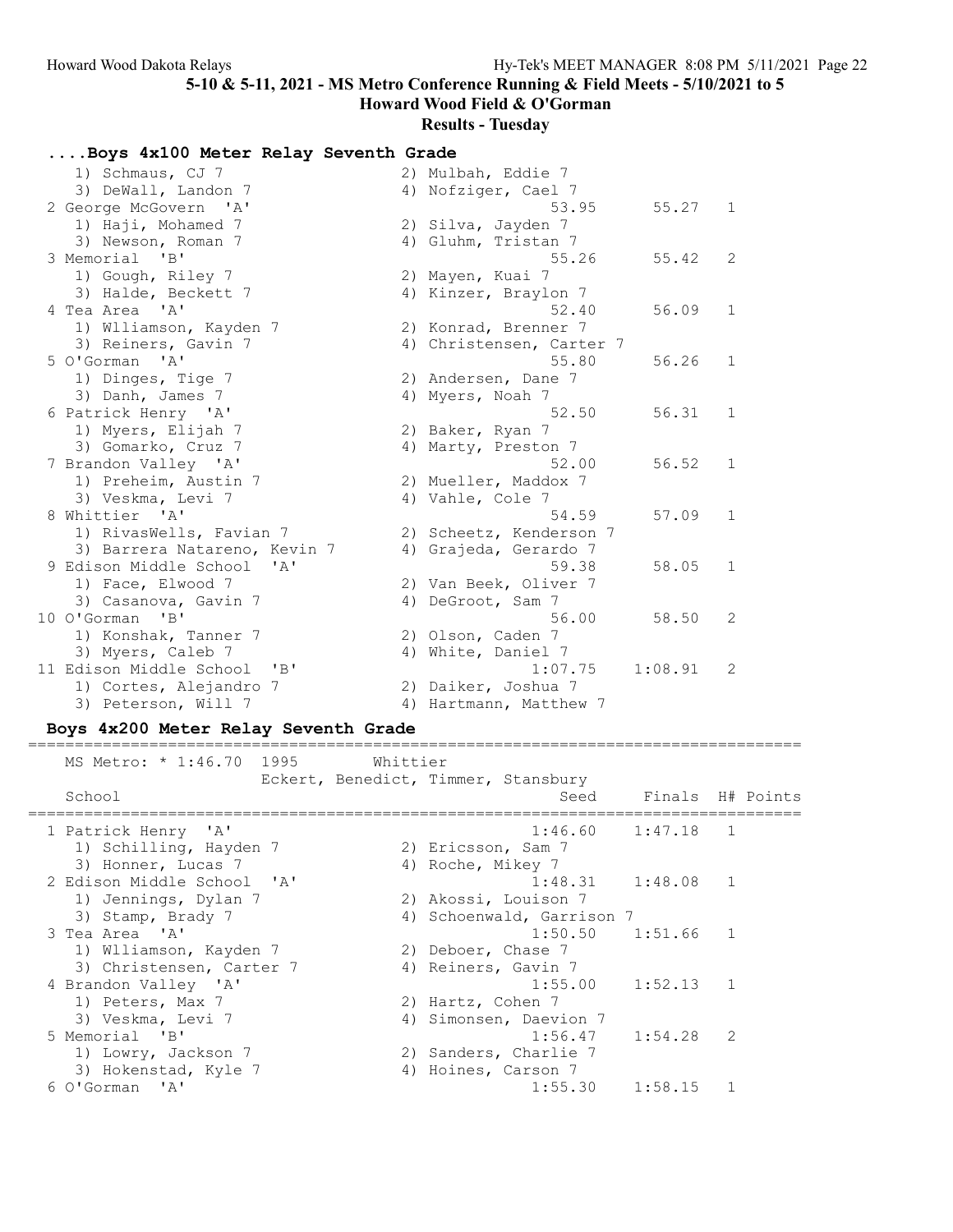## Howard Wood Field & O'Gorman Results - Tuesday

### ....Boys 4x200 Meter Relay Seventh Grade

| 1) Edwards, Carson 7       | 2) White, Daniel 7      |             |                |
|----------------------------|-------------------------|-------------|----------------|
| 3) Roth, Grant 7           | 4) Sanchez, Luke 7      |             |                |
| 7 Memorial 'A'             | 1:55.00                 | $1:59.44$ 1 |                |
| 1) Whiting, Eddie 7        | 2) Giddings, Timothy 7  |             |                |
| 3) Warnke, Jackson 7       | 4) Mattheis, Kaeden 7   |             |                |
| 8 O'Gorman 'B'             | $1:57.00$ $2:00.87$ 2   |             |                |
| 1) Konshak, Tanner 7       | 2) Olson, Caden 7       |             |                |
| 3) Aday, Brody 7           | 4) Raasch, Keaton 7     |             |                |
| 9 Whittier 'A'             | 2:01.45                 | 2:05.82 1   |                |
| 1) Jones, Trivino 7        | 2) Scheetz, Kenderson 7 |             |                |
| 3) Avila, Marlon 7         | 4) Laddusaw, Tavian 7   |             |                |
| 10 George McGovern 'A'     | $2:00.47$ $2:06.30$     |             | $\overline{1}$ |
| 1) Bekele, Senaf 7         | 2) Suljic, Ersin 7      |             |                |
| 3) GarciaGonzalez, Josue 7 | 4) Awoak, Kang 7        |             |                |
| 11 Brandon Valley 'B'      | $2:08.00$ $2:11.63$     |             | $\overline{2}$ |
| 1) Stroh, Zayden 7         | 2) Meyer, Izaac 7       |             |                |
| 3) Josephsen, Isaac 7      | 4) Schmidt, Jaden 7     |             |                |
| 12 George McGovern 'B'     | 2:13.46                 | 2:17.94     | $\mathcal{L}$  |
| 1) Cram, Jaeden 7          | 2) Cole, Corbin 7       |             |                |
| 3) Mekuria, Samuel 7       | 4) Moore, Jeffery 7     |             |                |

#### Boys 4x400 Meter Relay Seventh Grade

================================================================================ MS Metro: \* 4:07.80 2004 Patrick Henry Dalton, Ibach, Heck, Anderson School School School Seed Finals Points ================================================================================ 1 Memorial 'A' 4:21.03 4:12.12 1) Whiting, Eddie 7 2) Halde, Beckett 7 3) DeWall, Landon 7 (4) Nofziger, Cael 7 2 O'Gorman 'A' 4:14.00 4:16.41 1) Tynan, Brody 7 2) Weeldreyer, Jaxson 7 3) Muller, Jase 7 (4) Mebius, Logan 7 3 Brandon Valley 'A' 4:23.00 4:27.93 1) Francis, Corbin 7 (2) Peters, Max 7 3) Stroh, Bryton 7 4) Pantekoek, Camden 7 4 Tea Area 'A' 4:38.30 4:28.42 1) Kelling, Cason 7 2) Bohnenberger, Caden 7 3) Delger, Nash 7 (4) Deboer, Chase 7 5 Patrick Henry 'A' 4:30.40 4:41.92 1) Haukaas, Javon 7 2) Nelsen, Arvid 7 3) Farmer, Jacob 7 (4) Edwards, Griffin 7 6 O'Gorman 'B' 4:49.00 4:48.54 1) Blauwet, Grady 7 2) Berdahl, Thomas 7 3) Edwards, Carson 7 4) Stanton, Joseph 7 7 Tea Area 'B' 4:52.62 1) Ehrich, Crayton 7 2) Woodring, Tyler 7 3) Lowery, Daschle 7 (4) Campbell, Jack 7 8 Whittier 'A' 31 and 158.00 4:54.27 1) RivasWells, Favian 7 2) Barrera Natareno, Kevin 7 3) Bracetti, Alejandro 7 4) Grajeda, Gerardo 7 9 George McGovern 'A' 4:45.00 4:57.68 1) Mager, Connor 7 2) Klinetobe, Lane 7 3) Wigg, Miles 7 4) Tarnowski, Isaac 7 10 Edison Middle School 'A' 6:31.01 6:10.81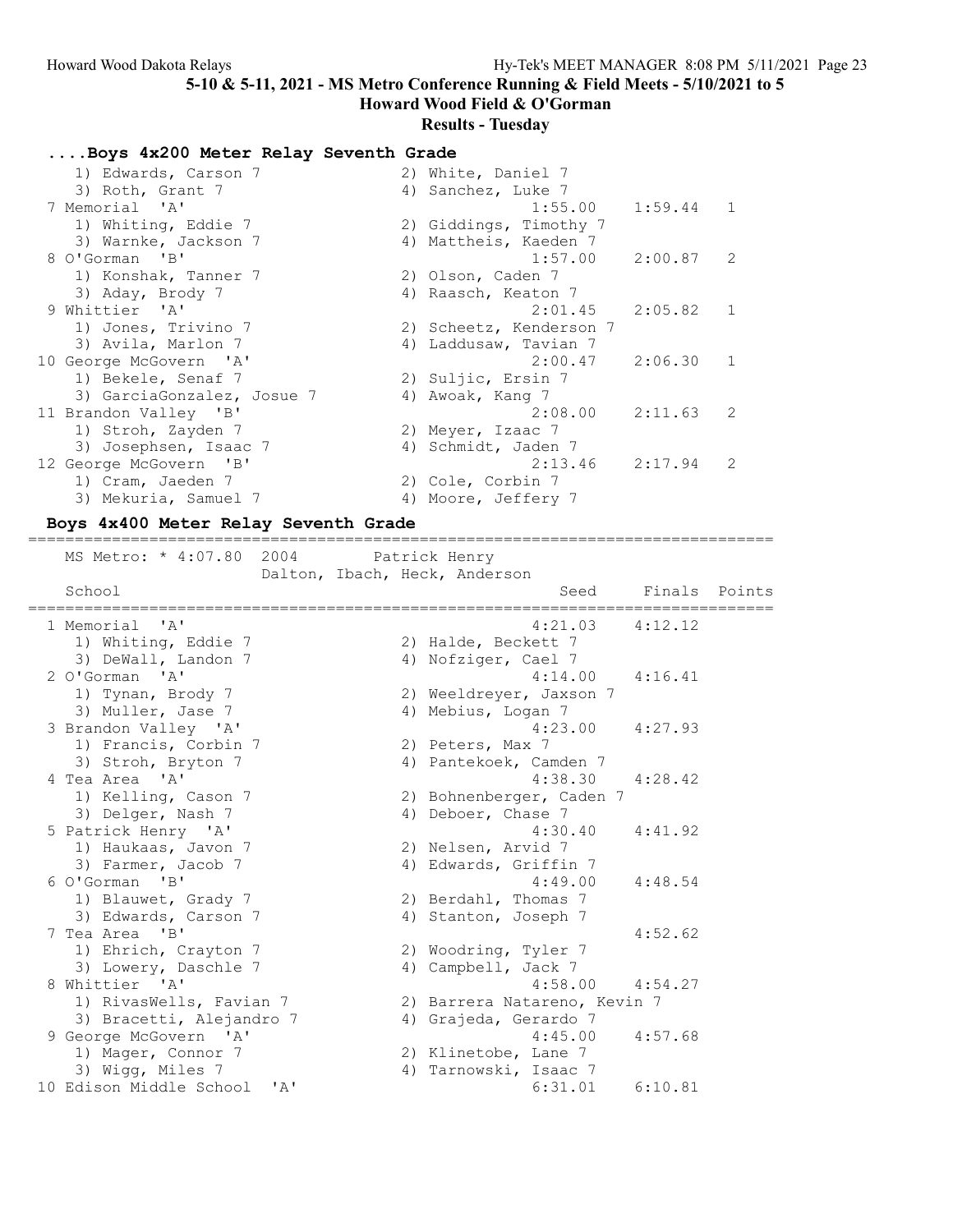|                                                                                                                | Hy-Tek's MEET MANAGER 8:08 PM 5/11/2021 Page 24                                                                                                                 |
|----------------------------------------------------------------------------------------------------------------|-----------------------------------------------------------------------------------------------------------------------------------------------------------------|
| 5-10 & 5-11, 2021 - MS Metro Conference Running & Field Meets - 5/10/2021 to 5<br>Howard Wood Field & O'Gorman |                                                                                                                                                                 |
|                                                                                                                |                                                                                                                                                                 |
|                                                                                                                |                                                                                                                                                                 |
| 2) Stolz, Nathanael 7                                                                                          |                                                                                                                                                                 |
|                                                                                                                |                                                                                                                                                                 |
|                                                                                                                |                                                                                                                                                                 |
| _________________________________                                                                              |                                                                                                                                                                 |
|                                                                                                                |                                                                                                                                                                 |
| Seed                                                                                                           | Finals H# Points                                                                                                                                                |
|                                                                                                                |                                                                                                                                                                 |
| 2:01.50<br>1:57.98                                                                                             | 1                                                                                                                                                               |
|                                                                                                                |                                                                                                                                                                 |
|                                                                                                                |                                                                                                                                                                 |
| 2:00.00<br>2:00.48                                                                                             | 1                                                                                                                                                               |
|                                                                                                                |                                                                                                                                                                 |
| 2:10.00<br>2:01.93                                                                                             | 2                                                                                                                                                               |
|                                                                                                                |                                                                                                                                                                 |
| 4) Herrboldt, Isaac 7                                                                                          |                                                                                                                                                                 |
| 2:09.00<br>2:02.83                                                                                             | 1                                                                                                                                                               |
|                                                                                                                |                                                                                                                                                                 |
|                                                                                                                |                                                                                                                                                                 |
| 2:03.20<br>2:04.06                                                                                             | 1                                                                                                                                                               |
|                                                                                                                |                                                                                                                                                                 |
|                                                                                                                |                                                                                                                                                                 |
| 2:05.00<br>2:08.82                                                                                             | 1                                                                                                                                                               |
|                                                                                                                |                                                                                                                                                                 |
| 2:08.00<br>2:10.13                                                                                             | 1                                                                                                                                                               |
|                                                                                                                |                                                                                                                                                                 |
|                                                                                                                |                                                                                                                                                                 |
| 2:06.60<br>2:10.34                                                                                             | 1                                                                                                                                                               |
| 2) Heutzenroeder, Lucious 7                                                                                    |                                                                                                                                                                 |
|                                                                                                                |                                                                                                                                                                 |
| 2:22.25<br>2:10.51                                                                                             | 2                                                                                                                                                               |
|                                                                                                                |                                                                                                                                                                 |
| 2:45.00<br>2:10.78                                                                                             | 2                                                                                                                                                               |
| 2) Hugelman, Connor 7                                                                                          |                                                                                                                                                                 |
| 4) Oppenheimer, Henry 7                                                                                        |                                                                                                                                                                 |
| 2:16.00<br>2:14.74                                                                                             | 2                                                                                                                                                               |
|                                                                                                                |                                                                                                                                                                 |
|                                                                                                                |                                                                                                                                                                 |
| 2:21.58                                                                                                        | 2                                                                                                                                                               |
|                                                                                                                |                                                                                                                                                                 |
|                                                                                                                |                                                                                                                                                                 |
|                                                                                                                | 2                                                                                                                                                               |
|                                                                                                                |                                                                                                                                                                 |
|                                                                                                                |                                                                                                                                                                 |
|                                                                                                                | 2                                                                                                                                                               |
|                                                                                                                |                                                                                                                                                                 |
|                                                                                                                | 4) Scheetz, Kenderson 7<br>2:19.00<br>4) Sharping, Grayden 7<br>2:31.12<br>2:23.82<br>4) Southwick, Grady 7<br>2:19.00<br>2:24.83<br>2) GarciaGonzalez, Josue 7 |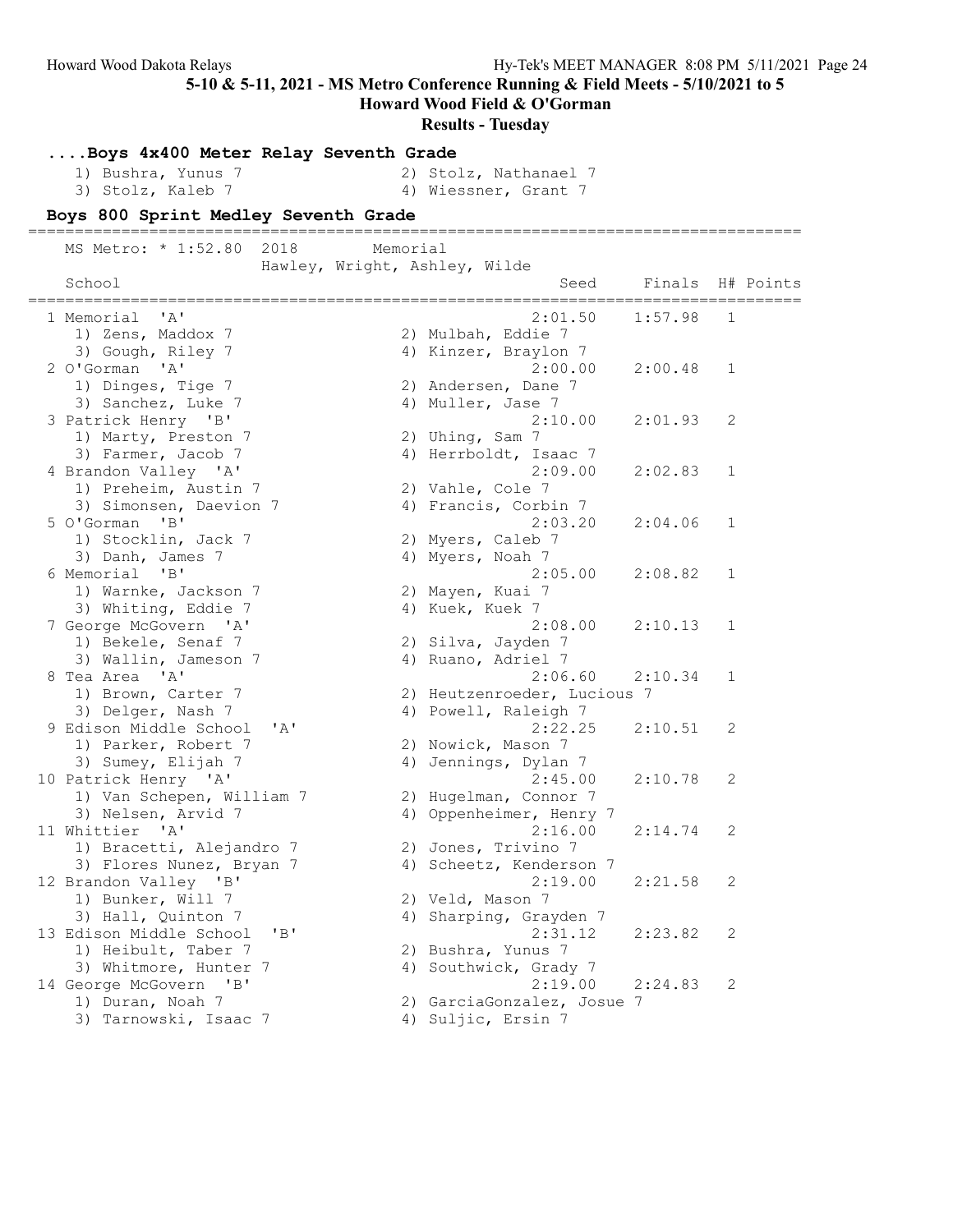## Results - Tuesday

## Boys High Jump Seventh Grade

| MS Metro: * 5-09 2014 Jayden Johannsen, Patrick Henry<br>MS Metro: @ |    | 5-09 2021 Dveyoun Bonwell-Witte, Branden Valley |              |                                                   |                |                |
|----------------------------------------------------------------------|----|-------------------------------------------------|--------------|---------------------------------------------------|----------------|----------------|
| Name                                                                 |    | Year School                                     | Seed         | Finals Points                                     |                |                |
| 1 Bonwell-Witte, Dveyoun 7 Brandon Valley                            |    |                                                 | $5 - 09.00$  | $5 - 04.00$                                       | 10             |                |
| 2 Mayen, Kuai                                                        |    |                                                 |              |                                                   | 8              |                |
| 3 Schoenwald, Garrison                                               |    | 7 Memorial<br>7 Edison Middl                    |              | 5-02.00 5-02.00<br>5-04.00 5-00.00<br>$5 - 00.00$ |                | $\epsilon$     |
| 4 Schmaus, CJ                                                        |    | 7 Memorial                                      |              | $5 - 00.00$ $J5 - 00.00$                          |                | 4              |
| 5 Sanchez, Luke                                                      |    | 7 O'Gorman                                      |              | $4 - 06.00$ $4 - 10.00$                           | $\overline{c}$ |                |
| 6 Stamp, Brady                                                       |    | 7 Edison Middl 4-08.00 4-08.00                  |              |                                                   |                | $\mathbf{1}$   |
| 7 Roth, Grant                                                        |    | 7 O'Gorman                                      |              | $4 - 06.00$ $J4 - 08.00$                          |                |                |
| 8 Face, Elwood                                                       |    |                                                 |              |                                                   |                |                |
| 9 Awoak, Kang                                                        |    |                                                 |              |                                                   |                |                |
| 9 RivasWells, Favian                                                 |    | 7 Whittier                                      |              | $4-06.00$ $4-04.00$                               |                |                |
| 9 Whiting, Eddie                                                     |    | 7 Memorial                                      |              | $4-10.00$ $4-04.00$                               |                |                |
| 9 Kuek, Kuek                                                         |    | 7 Memorial                                      |              | $4-08.00$ $4-04.00$                               |                |                |
| 13 Laddusaw, Tavian                                                  |    | 7 Whittier                                      |              | $4 - 04.00$ $J4 - 04.00$                          |                |                |
| 13 Flores Nunez, Bryan                                               |    | 7 Whittier                                      |              | $4 - 02.00$ $J4 - 04.00$                          |                |                |
| 13 Stanton, Joseph                                                   |    | 7 O'Gorman                                      | $4 - 08.00$  | $J4 - 04.00$                                      |                |                |
| -- Buxengard, Jakob                                                  |    | 7 Whittier                                      | $4 - 02.00$  | ΝH                                                |                |                |
| -- Henriksen, Ryder                                                  |    | 7 Tea Area                                      |              | ΝH                                                |                |                |
| -- Ehrich, Crayton 7 Tea Area                                        |    |                                                 |              | ΝH                                                |                |                |
| -- Berg, Caiden                                                      |    | 7 Patrick Henry                                 | $4 - 00.00$  | ΝH                                                |                |                |
| -- Mager, Connor                                                     |    | 7 George McGovern                               | $4 - 04.00$  | ΝH                                                |                |                |
| -- Engeltjes, Vandon                                                 |    | 7 Brandon Valley                                | $4 - 02.00$  | ΝH                                                |                |                |
| -- Van Beek, Oliver                                                  |    | 7 Edison Middl                                  | $4 - 06.00$  | ΝH                                                |                |                |
| -- Uhing, Sam                                                        |    | 7 Patrick Henry                                 | 4-02.00      | ΝH                                                |                |                |
| -- Mueller, Maddox                                                   |    | 7 Brandon Valley                                | $4 - 02.00$  | ΝH                                                |                |                |
| Boys Long Jump Seventh Grade                                         |    |                                                 |              |                                                   |                |                |
|                                                                      |    |                                                 |              |                                                   |                |                |
| MS Metro: * 19-11 1987                                               |    | Josh Lien, Edison<br>Year School                | Seed         |                                                   |                |                |
| Name                                                                 |    |                                                 |              | Finals H# Points<br>===========================   |                |                |
| 1 Bonwell-Witte, Dveyoun 3 Brandon Valley                            |    |                                                 |              | $17-09.75$ $18-01.50$                             | 3              | 10             |
| 2 Gluhm, Tristan                                                     |    | 7 George McGovern                               |              | 14-07.00  16-09.00<br>15-11.25  16-03.00          | $\mathbf{2}$   | 8              |
| 3 Stamp, Brady                                                       |    | 7 Edison Middl                                  |              |                                                   |                | $3\qquad 6$    |
| 4 Nofziger, Cael                                                     |    | 7 Memorial                                      |              | $16-03.00$ $16-01.00$ 3 4                         |                |                |
| 5 Akossi, Louison                                                    |    | 7 Edison Middl                                  |              | $15 - 02.00$ $J16 - 01.00$ 3                      |                | $\overline{c}$ |
| 6 Mebius, Logan                                                      |    | 7 O'Gorman                                      | $16 - 06.00$ | $15 - 07.00$                                      | $\mathcal{S}$  | $\overline{1}$ |
| 7 Wlliamson, Kayden                                                  |    | 7 Tea Area                                      |              | $14 - 11.00$ $15 - 06.00$ 2                       |                |                |
| 8 Sanchez, Luke                                                      |    | 7 O'Gorman                                      |              | $14 - 04.75$                                      | 2              |                |
| 9 Preheim, Austin                                                    |    | 7 Brandon Valley                                | $16 - 04.00$ | $14 - 04.50$                                      | 3              |                |
| 10 White, Daniel                                                     |    | 7 O'Gorman                                      | $15 - 09.00$ | $14 - 01.25$                                      | 3              |                |
| 11 Roth, Grant                                                       |    | 7 O'Gorman                                      | $15 - 07.50$ | $14 - 01.00$                                      | 3              |                |
| 12 Grajeda, Gerardo                                                  |    | 7 Whittier                                      | $14 - 03.00$ | $14 - 00.50$                                      | 2              |                |
| 13 Casanova, Gavin                                                   |    | 7 Edison Middl                                  | $15 - 02.00$ | $14 - 00.25$                                      | 3              |                |
| 14 Hall, Quinton                                                     |    | 7 Brandon Valley                                | $14 - 07.25$ | $13 - 10.75$                                      | $\mathbf{2}$   |                |
| 15 Gough, Riley                                                      |    | 7 Memorial                                      | $14 - 04.00$ | $13 - 09.75$                                      | $\mathbf{2}$   |                |
| 16 Deboer, Chase                                                     | 7  | Tea Area                                        | $14 - 07.50$ | $13 - 09.00$                                      | $\sqrt{2}$     |                |
| 17 Halde, Beckett                                                    | 7. | Memorial                                        | $14 - 09.00$ | $13 - 05.00$                                      | $\mathbf{2}$   |                |
| 18 Mueller, Maddox                                                   |    | 7 Brandon Valley                                | $14 - 06.50$ | $13 - 04.75$                                      | 2              |                |
| 19 Bohnenberger, Caden                                               |    | 7 Tea Area                                      | $14 - 05.00$ | $13 - 04.00$                                      | 2              |                |
| 20 Usman, Samuel                                                     |    | 7 Whittier                                      | $13 - 01.00$ | $13 - 03.50$                                      | 1              |                |
| 21 Barrera Natareno, Kevin                                           |    | 7 Whittier                                      | $13 - 04.00$ | $13 - 01.25$                                      | $\mathbf 1$    |                |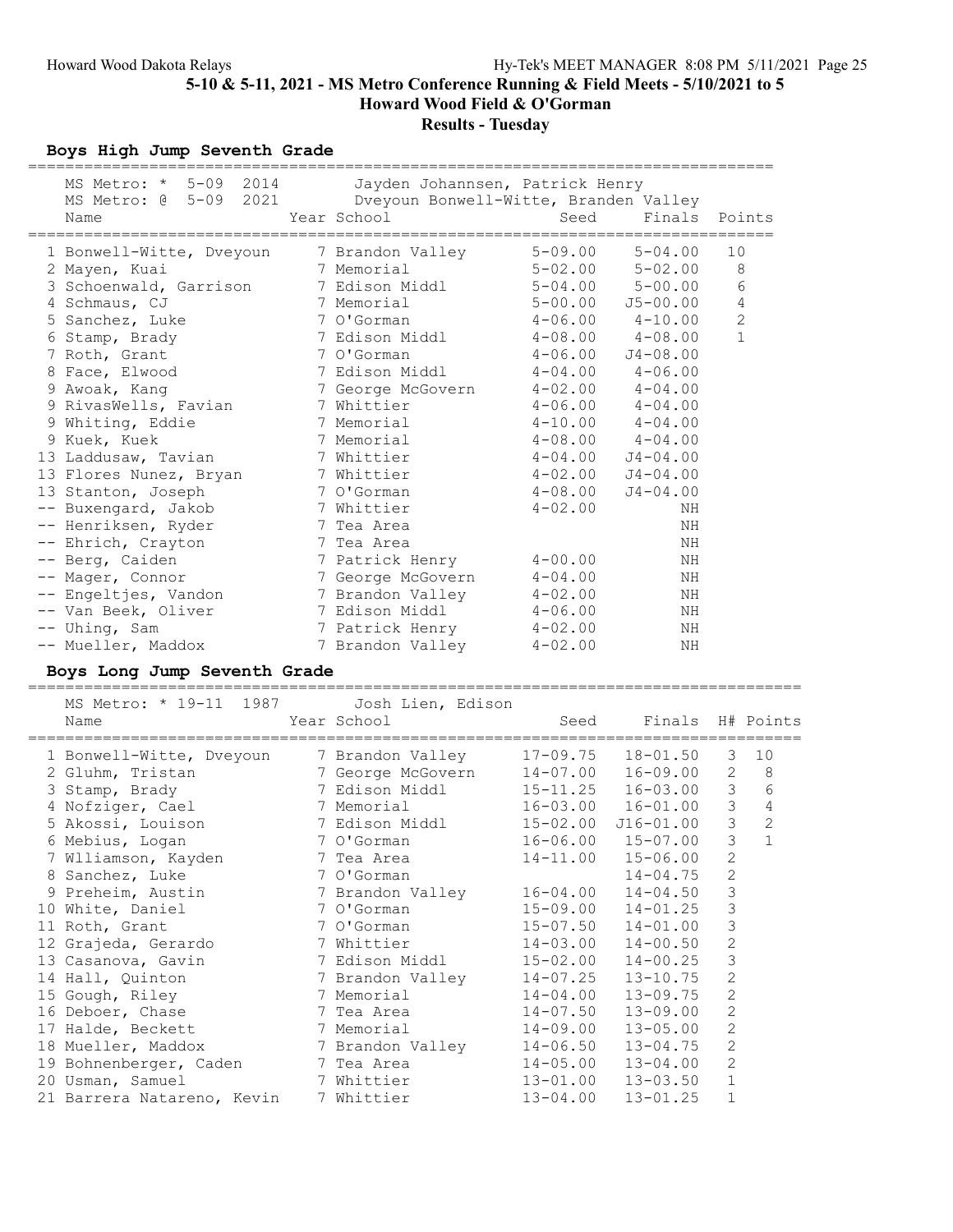## Results - Tuesday

### ....Boys Long Jump Seventh Grade

| 22 GarciaGonzalez, Josue | 7 George McGovern | $13 - 00.75$ | $12 - 11.75$ |                |
|--------------------------|-------------------|--------------|--------------|----------------|
| 23 Cole, Corbin          | 7 George McGovern | $12 - 05.00$ | $12 - 11.50$ |                |
| 24 Jones, Trivino        | 7 Whittier        | $14 - 00.00$ | $12 - 09.25$ |                |
| 25 Giddings, Timothy     | 7 Memorial        | $14 - 01.00$ | $12 - 08.00$ |                |
| 26 Schoenwald, Garrison  | 7 Edison Middl    | $15 - 04.75$ | $11 - 11.50$ | -3             |
| 27 Berg, Caiden          | 7 Patrick Henry   | $11 - 07.50$ | $11 - 10.75$ | $\overline{1}$ |
| 28 Uhing, Sam            | 7 Patrick Henry   | $13 - 00.25$ | $11 - 10.00$ |                |
| 29 Webb, Jon             | 7 Patrick Henry   | $10 - 07.50$ | $11 - 01.00$ | $\overline{1}$ |
| 30 Edwards, Griffin      | 7 Patrick Henry   | $11 - 09.00$ | $10 - 11.75$ |                |
| 31 Cram, Jaeden          | 7 George McGovern | $12 - 04.50$ | $10 - 05.50$ |                |

#### Boys Shot Put Seventh Grade

===================================================================================

| MS Metro: * 43-07.75 1989<br>Name | Russ Hovalt, Axtell Park<br>Year School | Seed         | Finals                                  |                | H# Points      |
|-----------------------------------|-----------------------------------------|--------------|-----------------------------------------|----------------|----------------|
| 1 Duran, Noah                     | 7 George McGovern                       |              | ==========<br>$38 - 08.00$ $38 - 10.50$ | 3              | 10             |
| 2 Casanova, Gavin                 | 7 Edison Middl                          |              | $32 - 09.50$ $35 - 04.50$               | 3              | 8              |
| 3 Konrad, Brenner                 | 7 Tea Area                              |              | $35 - 03.50$ $33 - 07.50$               | 3              | 6              |
| 4 Waltner, Jaeden                 | 7 Tea Area                              | $33 - 08.50$ | $33 - 04.00$                            | 3              | $\sqrt{4}$     |
| 5 Ruano, Adriel                   | 7 George McGovern                       |              | $30 - 00.00$ $J33 - 04.00$              | $\mathfrak{Z}$ | $\overline{c}$ |
| 6 Douglas, Jackson                | 7 Patrick Henry                         |              | $33 - 10.50$ $32 - 03.00$               | $\mathfrak{Z}$ | $\mathbf{1}$   |
| 7 Sejnoha, Henry                  | 7 O'Gorman                              |              | $30 - 10.00$ $31 - 03.50$               | 3              |                |
| 8 Hohn, Noah                      | 7 Edison Middl                          |              | $27 - 08.00$ $31 - 00.00$               | $\overline{c}$ |                |
| 9 Petersen, Cody                  | 7 Tea Area                              | $29 - 05.00$ | $30 - 10.00$                            | $\overline{c}$ |                |
| 10 Zortman, Aiden                 | 7 Memorial                              | $26 - 08.00$ | $30 - 08.50$                            | $\mathbf{1}$   |                |
| 11 Burch, Rylan                   | 7 Edison Middl                          | $29 - 09.50$ | $30 - 05.00$                            | $\overline{2}$ |                |
| 12 McClure, Blake                 | 7 Brandon Valley                        | $26 - 05.00$ | $29 - 10.00$                            | $1\,$          |                |
| 13 Meyer, Luke                    | 7 O'Gorman                              | $30 - 09.00$ | $29 - 03.50$                            | 3              |                |
| 14 Cortes, Alejandro              | 7 Edison Middl                          | $27 - 07.00$ | $29 - 03.00$                            | $\overline{c}$ |                |
| 15 Coughlin, Parker               | 7 Brandon Valley                        | $28 - 10.25$ | $29 - 02.50$                            | $\overline{c}$ |                |
| 16 Frost, Gable                   | 7 Brandon Valley                        | $27 - 10.75$ | 29-02.00                                | $\overline{c}$ |                |
| 17 RivasWells, Jonah              | 7 Whittier                              | $24 - 04.00$ | $28 - 11.50$                            | $\mathbf 1$    |                |
| 18 Hamed, Sameer                  | 7 George McGovern                       | 28-08.00     | $28 - 09.00$                            | $\overline{c}$ |                |
| 19 Nelson, Ben                    | 7 Memorial                              | $27 - 11.00$ | $27 - 10.50$                            | $\mathbf{2}$   |                |
| 20 Edwards, Griffin               | 7 Patrick Henry                         | $25 - 05.00$ | $27 - 00.00$                            | $\mathbf{1}$   |                |
| 21 Nyberg, Kingston               | 7 Tea Area                              | $27 - 04.50$ | $26 - 03.00$                            | $\overline{2}$ |                |
| 22 Baker, Ryan                    | 7 Patrick Henry                         | $26 - 00.25$ | $25 - 11.50$                            | $\mathbf{1}$   |                |
| 23 Schafer, Braxton               | 7 O'Gorman                              |              | $26 - 06.75$ $25 - 11.00$               | $1\,$          |                |
| 24 Wallin, Jameson                | 7 George McGovern                       | $26 - 08.00$ | $25 - 10.50$                            | $\mathbf{1}$   |                |
| 25 Chuol, Jangjuol                | 7 Patrick Henry                         | $26 - 10.75$ | $J25 - 10.50$                           | $\mathbf 1$    |                |
| 26 Bangasser, Bryce               | 7 Brandon Valley                        | $26 - 11.00$ | $25 - 06.00$                            | $\overline{2}$ |                |
| 27 Taborda, Logan                 | 7 Whittier                              | $22 - 09.00$ | $23 - 00.00$                            | $\mathbf{1}$   |                |
| 28 Reisner, Deacon                | 7 Whittier                              | $22 - 00.00$ | $20 - 04.00$                            | $\mathbf 1$    |                |
| 29 McGahee, LaRontae              | 7 Whittier                              | 29-11.00     | $20 - 00.50$                            | 3              |                |
| 30 Lindsey, Aidan                 | 7 Memorial                              | $20 - 03.00$ | $16 - 05.00$                            | $\mathbf{1}$   |                |

### Boys Discus Throw Seventh Grade

=================================================================================== MS Metro: \* 138-09.50 2016 Drake Swenson, Brandon Valley<br>Name Year School Seed Fin Name Seed Finals H# Points =================================================================================== 1 Duran, Noah 7 George McGovern 98-07 108-00.50 3 10 2 Nelson, Ben 7 Memorial 07-07.75 104-08.50 3 8 3 Waltner, Jaeden 7 Tea Area 93-03 104-03.50 3 6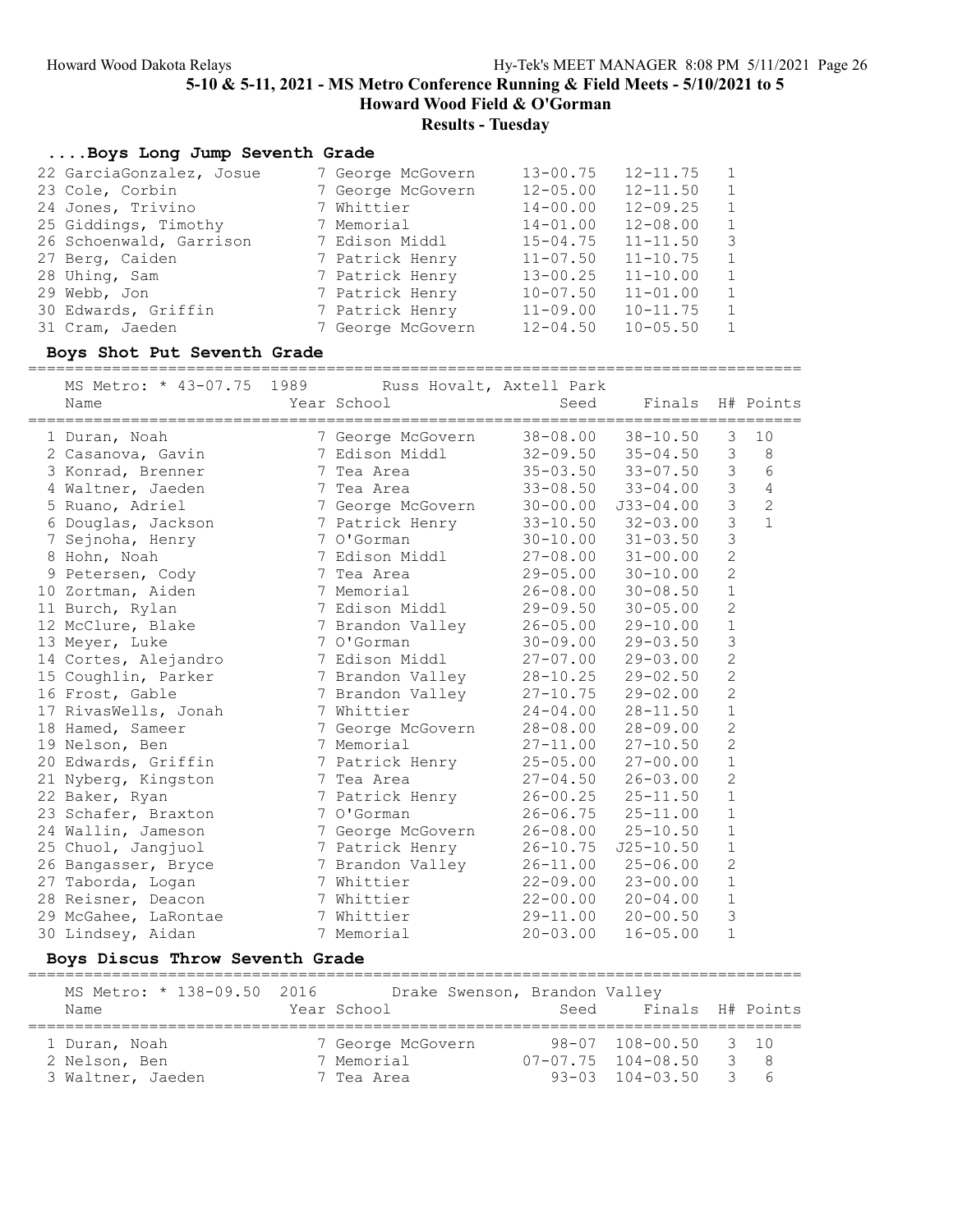Results - Tuesday

| Boys Discus Throw Seventh Grade               |   |                                   |                   |                |                             |              |
|-----------------------------------------------|---|-----------------------------------|-------------------|----------------|-----------------------------|--------------|
| 4 Konrad, Brenner                             |   | 7 Tea Area                        | $107 - 09$        | $101 - 08$     | 3                           | 4            |
| 5 Petersen, Cody                              |   | 7 Tea Area                        | 88-00             | $100 - 10$     | 3                           | $\mathbf{2}$ |
| 6 Coughlin, Parker                            |   | 7 Brandon Valley 83-02.50         |                   | 93-03          | 2                           | $\mathbf{1}$ |
| 7 Pizarro, Raimundo                           |   | 7 Brandon Valley                  | 93-09             | $90 - 08$      | 3                           |              |
| 8 Smith, Braden                               |   | 7 Tea Area                        | $84 - 02$         | $82 - 11$      | 3                           |              |
| 9 Zortman, Aiden                              |   | 7 Memorial                        | $80 - 00$         | $80 - 06.50$   | $\overline{c}$              |              |
| 10 Baker, Ryan                                |   | 7 Patrick Henry                   | 98-07             | $80 - 02$      | 3                           |              |
| 11 Sejnoha, Henry                             |   | 7 O'Gorman                        | 75-05             | $80 - 01.50$   | 2                           |              |
| 12 Douglas, Jackson                           |   | 7 Patrick Henry                   | $92 - 03$         | 79-09          | 3                           |              |
| 13 Elkin, Lander                              |   | 7 Brandon Valley                  | $74 - 04$         | $79 - 08.50$   | $\mathbf{2}$                |              |
| 14 Wigg, Miles                                |   | 7 George McGovern                 | $81 - 09.50$      | $78 - 01.50$   | $\overline{c}$              |              |
| 15 Blackmun, Kaleb                            |   | 7 Patrick Henry                   | $77 - 02.50$      | $73 - 00$      | $\mathbf{2}$                |              |
| 16 Face, Elwood                               |   | 7 Edison Middl                    |                   | $72 - 00$      | $\mathbf 1$                 |              |
| 17 Ralston, Gabriel                           |   | 7 George McGovern                 | $77 - 05$         | 71-06          | 2                           |              |
| 18 Cole, Corbin                               |   | 7 George McGovern                 | $71 - 05$         | $71 - 01.50$   | $\mathbf 1$                 |              |
| 19 Hohn, Noah                                 |   | 7 Edison Middl                    | $73 - 02$         | $70 - 00$      | 2                           |              |
| 20 Gunderson, Zach                            |   | 7 Patrick Henry                   | 69-00             | 69-06          | $\mathbf 1$                 |              |
| 21 Struck, Cooper                             |   | 7 O'Gorman                        | $65 - 05.50$      | $68 - 07.50$   | $\mathbf 1$                 |              |
| 22 Swenson, Cole                              |   | 7 Brandon Valley                  | $76 - 05$         | $67 - 03$      | 2                           |              |
| 23 Burch, Rylan                               |   | 7 Edison Middl                    | $72 - 09$         | 66-11          | $\mathbf{2}$                |              |
| 24 Cortes, Alejandro                          |   | 7 Edison Middl                    | 68-11             | 66-08          | $\mathbf 1$                 |              |
| 25 Reisner, Deacon                            |   | 7 Whittier                        | $59 - 01$         | $58 - 03$      | $\mathbf 1$                 |              |
| 26 Taborda, Logan                             |   | 7 Whittier                        | $47 - 09$         | $55 - 05.50$   | $\mathbf 1$                 |              |
| 27 Livermont, David                           |   | 7 O'Gorman                        | 63-05             | $49 - 07$      | $\mathbf 1$                 |              |
| 28 McGahee, LaRontae                          |   | 7 Whittier                        | 61-08             | $44 - 01$      | $\mathbf 1$                 |              |
| 29 Lindsey, Aidan                             |   | 7 Memorial                        | 46-07.50 43-09.50 |                | 1                           |              |
| 30 Avila, Marlon                              |   | 7 Whittier                        | $41 - 01$         | $41 - 09.50$   | $\mathbf 1$                 |              |
|                                               |   |                                   |                   |                |                             |              |
| Boys 100 Meter Dash Eighth Grade              |   |                                   |                   |                |                             |              |
|                                               |   |                                   |                   |                |                             |              |
| MS Metro: * 11.50 2009                        |   | Sam Cooke, Patrick Henry          |                   |                |                             |              |
| MS Metro: @ 11.50<br>2017                     |   | Keven Franco, Whittier            |                   |                |                             |              |
| 2019<br>MS Metro: # 11.50                     |   | Nelson Wright, Memorial           |                   |                |                             |              |
| Name                                          |   | Year School                       | Seed              | Finals         |                             | H# Points    |
|                                               |   |                                   |                   |                |                             |              |
| 1 Knudtson, Cole                              |   | 8 Edison Middl                    | 11.75             | 12.50          | 1<br>1                      |              |
| 2 Augustus, Javin                             |   | 8 Patrick Henry<br>8 Edison Middl | 12.30             | 12.67          | 1                           |              |
| 3 Nyemah, Anthony                             |   | 8 O'Gorman                        | 12.20             | 12.79          | 1                           |              |
| 4 Vucurevich, Jackson                         |   | 8 Memorial                        | 12.10             | 13.17          | $\mathbf{1}$                |              |
| 5 Dettler, Jordan                             |   | 8 Edison Middl                    | 12.04             | 13.23<br>13.26 |                             |              |
| 6 Eberline, Kishmar                           |   |                                   | 12.30             | 13.34          | 1                           |              |
| 7 Myers, Josh                                 |   | 8 Patrick Henry<br>8 Whittier     | 12.80<br>12.30    | 13.35          | $\mathbf{2}$<br>$\mathbf 1$ |              |
| 8 David, Silvian<br>9 Rhead, Tyler            | 8 | Tea Area                          | 12.60             | 13.36          | $\mathbf{2}$                |              |
| 10 Day, Connor                                |   | 8 Memorial                        | 12.35             | 13.38          | 1                           |              |
|                                               |   | 8 Memorial                        | 12.90             | 13.43          | 3                           |              |
| 11 Hatter, Marqueez<br>12 Schlimgen, Sullivan |   | 8 O'Gorman                        | 12.60             | 13.44          | $\mathbf{2}$                |              |
| 13 Truog, Eli                                 |   | 8 Patrick Henry                   | 12.60             | 13.46          | $\sqrt{2}$                  |              |
| 14 Werdel, Sam                                |   | 8 Tea Area                        | 13.00             | 13.62          | $\mathfrak{Z}$              |              |
| 15 Gray, Evan                                 |   | 8 Brandon Valley                  | 12.60             | 13.62          | $\mathbf{2}$                |              |
| 16 Bussa, Trevin                              |   | 8 Brandon Valley                  | 12.60             | 13.71          | $\mathbf{2}$                |              |
| 17 Stukel, Jack                               |   | 8 O'Gorman                        | 12.60             | 13.79          | $\sqrt{2}$                  |              |
| 18 Stief, Talon                               |   | 8 Memorial                        |                   | 13.84          | $\sqrt{2}$                  |              |
| 19 Spalding, Corbin                           |   | 8 Whittier                        | 13.06             | 13.96          | 3                           |              |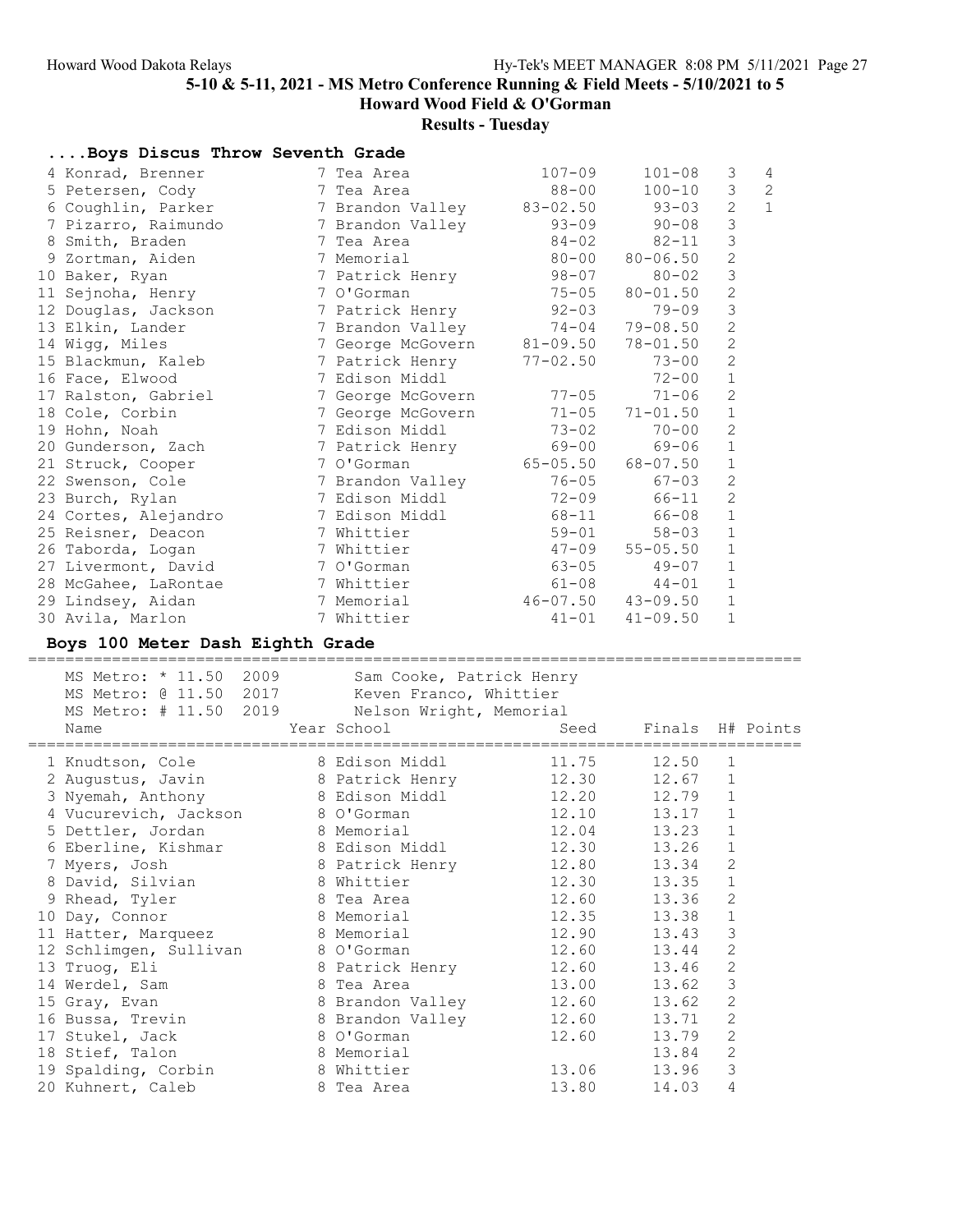# Results - Tuesday

#### ....Boys 100 Meter Dash Eighth Grade

| 21 Garber, Colton   | 8 George McGovern | 13.30 | 14.15 | - 3            |
|---------------------|-------------------|-------|-------|----------------|
| 22 Finn, Will       | 8 Brandon Valley  | 13.30 | 14.17 | -3             |
| 23 Lyngola, Kalaho  | 8 George McGovern | 13.40 | 14.18 | -3             |
| 24 Nday, Kevi       | 8 George McGovern | 13.70 | 14.31 | $\overline{4}$ |
| 25 Sandoval, Kelvin | 8 George McGovern | 13.70 | 14.47 | 4              |
| 26 Calzo, Dylan     | 8 Patrick Henry   | 14.10 | 14.51 | $\overline{4}$ |
| 27 Kelsey, Lane     | 8 Tea Area        | 13.60 | 14.61 | - 3            |
| 28 Bunt, Kaden      | 8 O'Gorman        | 14.20 | 14.79 | 4              |
| 29 Hariri, Rashad   | 8 Whittier        | 15.00 | 15.63 | 4              |
|                     |                   |       |       |                |

#### Boys 200 Meter Dash Eighth Grade

### ===================================================================================

| MS Metro: * 23.60 2017 Keven Franco, Whittier                                                   |                   |                    |                       |                |  |
|-------------------------------------------------------------------------------------------------|-------------------|--------------------|-----------------------|----------------|--|
| Name                                                                                            | Year School       |                    | Seed Finals H# Points |                |  |
| 1 Vucurevich, Jackson                                                                           | 8 O'Gorman        | 25.30              | 26.21                 | $\mathbf{1}$   |  |
| 2 Van Roekel, Liam 8 Edison Middl                                                               |                   |                    | 26.49                 | $\overline{4}$ |  |
| 3 Dettler, Jordan 8 Memorial                                                                    |                   | 25.80              | 27.16                 | $\mathbf{1}$   |  |
|                                                                                                 |                   |                    |                       | $\mathbf{1}$   |  |
|                                                                                                 |                   |                    |                       | $\mathbf 1$    |  |
| 6 Nimely, Randy 8 Edison Middl 27.20<br>7 Scott, Gus 8 Brandon Valley 27.00                     |                   |                    | 27.59                 | $\overline{2}$ |  |
|                                                                                                 |                   |                    | 27.60                 | $1\,$          |  |
|                                                                                                 |                   |                    |                       | $\mathbf 1$    |  |
| 8 Wilkinson, Matthew 8 Brandon Valley 26.40 27.64<br>9 Sundvold, Jackson 8 O'Gorman 28.50 27.67 |                   |                    |                       | $\mathsf 3$    |  |
| 10 Musinovic, Din 8 Patrick Henry 28.50                                                         |                   |                    | 28.19                 | 3              |  |
| 11 Martens, Marcus 8 Patrick Henry 26.10<br>12 Tolly, Colton 8 Edison Middl 28.50               |                   |                    | 28.19                 | $\mathbf 1$    |  |
|                                                                                                 |                   |                    | 28.30                 | $\mathfrak{Z}$ |  |
| 13 Eimers, Dawson 8 Tea Area 6 27.90                                                            |                   |                    | 28.58                 | $\sqrt{2}$     |  |
| 14 Ryckman, Marc 8 O'Gorman                                                                     |                   | 28.70              | 28.63                 | $\mathfrak{Z}$ |  |
| 15 Glover, Eyan                                                                                 |                   | 8 Memorial 27.30   | 28.93                 | $\mathbf{2}$   |  |
| 16 Kuhnert, Caleb 8 Tea Area (28.30)<br>17 Kopsas, Jake 8 Brandon Valley (27.30)                |                   |                    | 28.95                 | $\mathbf{2}$   |  |
|                                                                                                 |                   |                    | 29.01                 | $\mathbf{2}$   |  |
| 18 Gillespie, Bennett 8 Memorial 19 Byrd, Jamir 19 Byrd, 28.00                                  |                   |                    | 29.17                 | 3              |  |
|                                                                                                 |                   |                    | 29.24                 | $\overline{c}$ |  |
| 8 Memorial<br>20 Halde, Mason                                                                   |                   | 28.00              | 29.30                 | $\overline{2}$ |  |
| 21 McKinney, Cole 8 Tea Area (28.90)<br>22 Nday, Kevi (28 May), 20 Seorge McGovern (28.20       |                   |                    | 29.44                 | 3              |  |
|                                                                                                 |                   |                    | 29.47                 | $\overline{4}$ |  |
| 23 Blanloeil, William 8 George McGovern                                                         |                   | 29.30              | 29.50                 | $\sqrt{4}$     |  |
| 24 Henriksen, Tyler 8 O'Gorman                                                                  |                   | 28.80              | 29.51                 | 3              |  |
| 25 Serk, Caleb                                                                                  |                   | 8 Tea Area (29.30) | 30.00                 | 4              |  |
| 26 Ust, Calvin                                                                                  |                   | 8 Whittier 26.40   | 30.18                 | $\mathbf 1$    |  |
| 27 Friesen, Jack 8 Patrick Henry 30.40                                                          |                   |                    | 30.47                 | $\overline{4}$ |  |
| 28 Robles, Andy                                                                                 | 8 George McGovern | 28.70              | 30.55                 | 3              |  |

### Boys 400 Meter Dash Eighth Grade

===================================================================================

| MS Metro: * 54.10 2010<br>Name  | Adam Belhaj, Edison<br>Year School | Seed               | Finals H# Points   |            |  |
|---------------------------------|------------------------------------|--------------------|--------------------|------------|--|
| 1 Hunt, Miles                   | 8 Brandon Valley                   | 56.70              | 56.89              | $\sim$ 1   |  |
| 2 Hyronimus, Jensen             | 8 Memorial                         | 56.80              | 56.95              | $\sqrt{1}$ |  |
| 3 Woelfel, Joshua               | 8 O'Gorman                         | 1:02.40            | 1:00.13            | $\sim$ 1   |  |
| 4 Hofer, Aidan<br>5 Klein, Kory | 8 Tea Area<br>8 Patrick Henry      | 1:00.50<br>1:01.10 | 1:00.21<br>1:01.47 |            |  |
| 6 Melcher, Wyatt                | 8 Brandon Valley                   | 1:02.50            | 1:02.14            |            |  |
|                                 |                                    |                    |                    |            |  |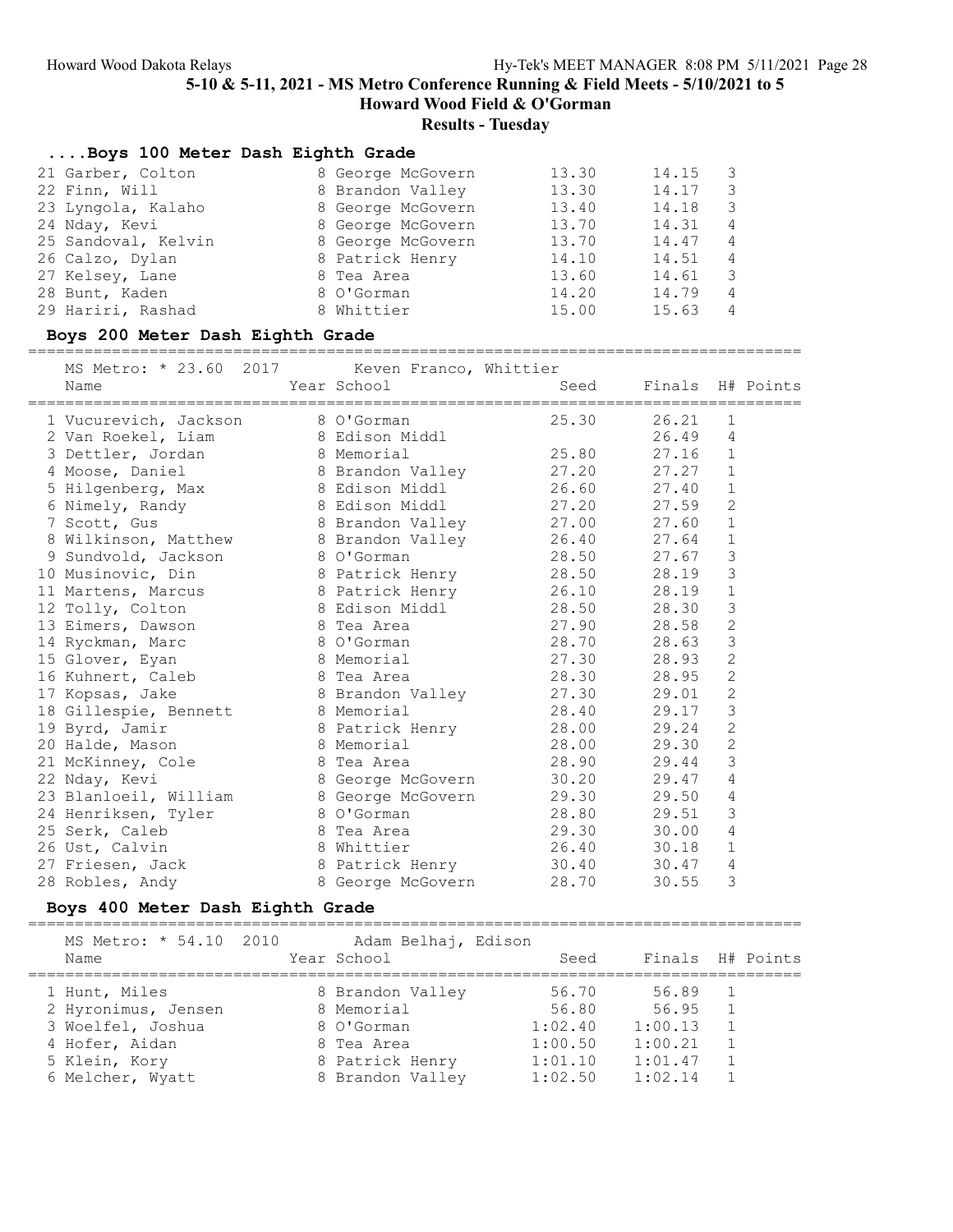## Results - Tuesday

| Boys 400 Meter Dash Eighth Grade |                      |         |         |                |
|----------------------------------|----------------------|---------|---------|----------------|
| 7 Eimers, Dawson                 | 8 Tea Area           | 1:03.30 | 1:02.51 | 2              |
| 8 Barr, Zachary                  | 8 O'Gorman           | 1:04.40 | 1:03.20 | $\sqrt{2}$     |
| 9 Ust, Calvin                    | 8 Whittier           | 1:03.10 | 1:03.27 | $\overline{2}$ |
| 10 Tesch, Jensen                 | 8 Memorial           | 1:04.30 | 1:03.63 | $\sqrt{2}$     |
| 11 Baskin, Sam                   | 8 Patrick Henry      | 1:05.60 | 1:04.06 | 2              |
| 12 Miller, Joshua                | 8 Edison Middl       | 1:06.20 | 1:04.42 | $\mathfrak{Z}$ |
| 13 Kuhnert, Caleb                | 8 Tea Area           | 1:07.70 | 1:04.59 | $\mathfrak{Z}$ |
| 14 Baxa, Bridger                 | 8 Memorial           | 1:02.84 | 1:04.91 | $\mathbf{2}$   |
| 15 Shea, James                   | 8 O'Gorman           | 1:04.57 | 1:05.49 | $\mathbf{2}$   |
| 16 Ericsson, Ethan               | 8 Brandon Valley     | 1:06.00 | 1:05.52 | 2              |
| 17 Scott, Aiden                  | 8 Edison Middl       | 1:08.50 | 1:06.18 | $\mathcal{S}$  |
| 18 Day, Nate                     | 8 Patrick Henry      | 1:08.00 | 1:06.45 | $\mathcal{S}$  |
| 19 Pagone, Jacob                 | 8 Edison Middl       | 1:08.00 | 1:07.06 | $\mathcal{S}$  |
| 20 Ngandu, Albert                | 8 Edison Middl       |         | 1:08.06 | $\overline{4}$ |
| 21 Morales, Gerlin               | 8 Whittier           |         | 1:08.78 | $\overline{4}$ |
| 22 Belitz, Cooper                | 8 O'Gorman           |         | 1:09.63 | $\mathbf 1$    |
| 23 Retana, Emerson               | 8 George McGovern    |         | 1:10.39 | $\sqrt{4}$     |
| 24 Woolridge, Cole               | 8 Memorial Communist | 1:07.80 | 1:11.28 | $\mathfrak{Z}$ |
| 25 Burns, Keiton                 | 8 Patrick Henry      | 1:15.60 | 1:13.58 | 3              |
| 26 Roberts, Tyler                | 8 George McGovern    |         | 1:13.93 | $\overline{4}$ |
| 27 Jacobs, Jaiden                | 8 George McGovern    | 1:16.20 | 1:15.23 | $\overline{4}$ |
| 28 Alemayehu, Abel               | 8 George McGovern    |         | 1:20.17 | $\overline{4}$ |

### Boys 800 Meter Run Eighth Grade

# ================================================================================

| MS Metro: * 2:09.50 2008 Alex Waddell, Patrick Henry<br>Name<br>___________________________________ | Year School      |                     | Seed Finals Points |  |
|-----------------------------------------------------------------------------------------------------|------------------|---------------------|--------------------|--|
| 1 Mahrous, Evan                                                                                     | 8 O'Gorman       | $2:17.00$ $2:20.10$ |                    |  |
| 2 Knutson, Lane 8 Patrick Henry                                                                     |                  | 2:21.40             | 2:22.74            |  |
| 3 Horstman, Kaleb                                                                                   | 8 Memorial       | $2:25.70$ $2:27.25$ |                    |  |
| 4 Terveen, Austin                                                                                   | 8 O'Gorman       | $2:32.00$ $2:28.48$ |                    |  |
| 5 Levesque, Joseph                                                                                  | 8 Patrick Henry  | $2:33.00$ $2:28.85$ |                    |  |
| 6 Thompson, Nathan                                                                                  | 8 Edison Middl   | $2:32.10$ $2:28.92$ |                    |  |
| 7 Terveen, Caleb                                                                                    | 8 O'Gorman       | 2:29.30             | 2:29.08            |  |
| 8 Brakke, Logan                                                                                     | 8 Brandon Valley | $2:36.60$ $2:29.45$ |                    |  |
| 9 Etrheim, Griffin                                                                                  | 8 Edison Middl   | 2:34.10             | 2:30.14            |  |
| 10 Gross, Landon                                                                                    | 8 Memorial       | 2:34.63             | 2:31.82            |  |
| 11 Tobin, Thomas                                                                                    | 8 O'Gorman       | 2:34.30 2:31.99     |                    |  |
| 12 Biever, Quin                                                                                     | 8 Brandon Valley | 2:38.00 2:32.36     |                    |  |
| 13 Borchers, Seth                                                                                   | 8 Edison Middl   | 2:38.40 2:33.24     |                    |  |
| 14 Lamb, Taggert                                                                                    | 8 Memorial       | 2:39.50             | 2:33.36            |  |
| 15 Ericsson, Ethan                                                                                  | 8 Brandon Valley | $2:34.90$ $2:35.47$ |                    |  |
| 16 Fleming, Marcus                                                                                  | 8 Memorial       | 2:34.15             | 2:37.75            |  |
| 17 Nelsen, Aemil                                                                                    | 8 Patrick Henry  | 2:44.00             | 2:38.65            |  |
| 18 Jahraus, Dylan                                                                                   | 8 Brandon Valley | $2:42.10$ $2:41.12$ |                    |  |
| 19 Wells, Aidan                                                                                     | 8 Edison Middl   | $2:49.20$ $2:42.10$ |                    |  |
| 20 Chairez, Tyler                                                                                   | 8 Patrick Henry  | 3:08.70             | 2:47.52            |  |
|                                                                                                     |                  |                     |                    |  |

## Boys 1600 Meter Run Eighth Grade

| MS Metro: * 4:41.40 1979 |             | Roy Addison, Patrick Henry |               |  |
|--------------------------|-------------|----------------------------|---------------|--|
| Name                     | Year School | Seed                       | Finals Points |  |
| 1 Mahrous, Evan          | 8 O'Gorman  | $4:57.90$ $4:54.87$        |               |  |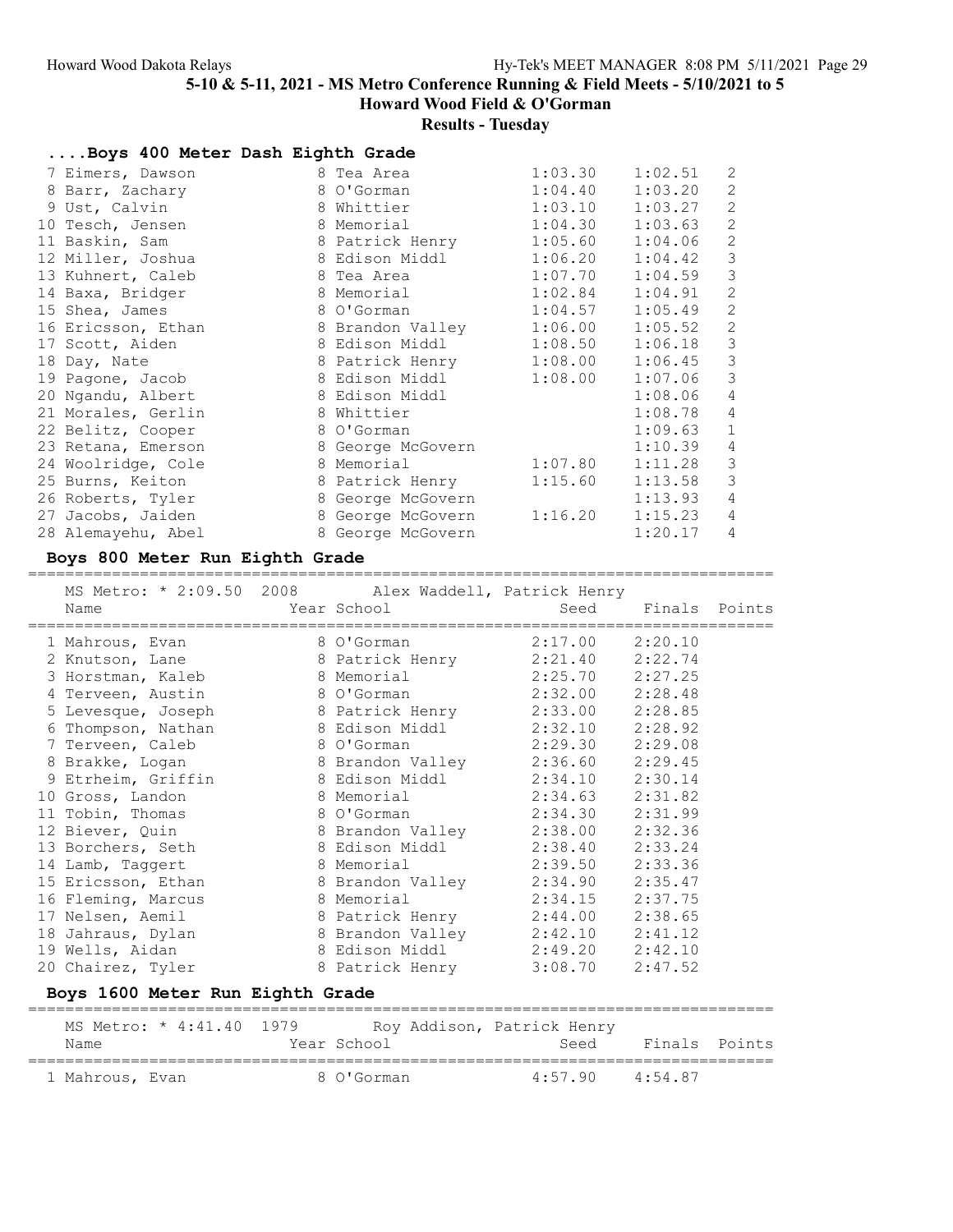# Results - Tuesday

| Boys 1600 Meter Run Eighth Grade    |                   |         |         |
|-------------------------------------|-------------------|---------|---------|
| 2 Levesque, Joseph                  | 8 Patrick Henry   | 5:14.60 | 5:14.09 |
| 3 Wagner, Jack                      | 8 George McGovern | 5:17.90 | 5:15.59 |
| 4 Knutson, Lane                     | 8 Patrick Henry   | 5:19.00 | 5:23.07 |
| 5 Thompson, Nathan                  | 8 Edison Middl    | 5:31.40 | 5:24.30 |
| 6 Borchers, Seth                    | 8 Edison Middl    | 5:38.30 | 5:27.41 |
| 7 Gross, Landon                     | 8 Memorial        | 5:33.78 | 5:30.36 |
| 8 Fleming, Marcus                   | 8 Memorial        | 5:39.72 | 5:34.57 |
| 9 Hall, Carson                      | 8 Tea Area        | 5:51.90 | 5:35.27 |
| 10 Arens, Nathan                    | 8 Memorial        | 5:42.81 | 5:37.95 |
| 11 Brakke, Logan                    | 8 Brandon Valley  | 5:45.30 | 5:38.60 |
| 12 Watson, Connor                   | 8 O'Gorman        | 5:51.30 | 5:40.96 |
| 13 Nelsen, Aemil                    | 8 Patrick Henry   | 5:49.50 | 5:42.60 |
| 14 Woolridge, Cole                  | 8 Memorial        | 5:44.17 | 5:43.10 |
| 15 Biever, Quin                     | 8 Brandon Valley  | 5:42.00 | 5:45.14 |
| 16 Iseminger, Adrian                | 8 Patrick Henry   | 5:58.50 | 5:45.96 |
| 17 Bauer, Dawson                    | 8 O'Gorman        |         | 5:55.41 |
| 18 Bailous, Camron                  | 8 Brandon Valley  | 5:54.00 | 5:58.69 |
| 19 Vermeer, Jacob                   | 8 Edison Middl    | 5:59.87 | 5:59.44 |
| 20 Kranz, Joe                       | 8 Brandon Valley  | 6:15.70 | 6:07.33 |
| 21 Huete, Jorge                     | 8 Whittier        | 6:15.00 | 6:09.40 |
| 22 Adler, Will                      | 8 Edison Middl    | 6:12.92 | 6:11.09 |
| 23 Sjomeling, Kellar                | 8 Whittier        | 6:33.53 | 6:12.29 |
| 24 Duffy, Colton                    | 8 Tea Area        | 6:45.50 | 6:43.77 |
| Boys 110 Motor Hurdles Fighth Crade |                   |         |         |

#### Boys 110 Meter Hurdles Eighth Grade ===================================================================================

| MS Metro: * 15.40 2015 Lawrence Lokonobei, Memorial<br>Name            | Year School       | Seed  | Finals H# Points |                |  |
|------------------------------------------------------------------------|-------------------|-------|------------------|----------------|--|
| 1 Hunt, Miles                                                          | 8 Brandon Valley  | 16.00 | 16.69            | 1              |  |
| 2 David, Silvian                                                       | 8 Whittier        | 17.00 | 17.68            | $\mathbf{1}$   |  |
| 3 Hillman, Lawrence 8 O'Gorman                                         |                   | 17.20 | 18.13            | $\mathbf 1$    |  |
| 4 Lewis, Nathan                                                        | 8 Edison Middl    | 17.90 | 18.22            | $\mathbf 1$    |  |
| 5 Markman, Austin 8 Edison Middl                                       |                   | 17.50 | 18.24            | $\mathbf{1}$   |  |
| 6 Hofer, Aidan                                                         | 8 Tea Area        | 18.40 | 18.27            | $\mathbf{2}$   |  |
| 7 Aman, Kennan                                                         | 8 George McGovern | 17.90 | 18.47            | $1\,$          |  |
| 8 Rabaka Collins, Simon 8 Whittier                                     |                   | 18.60 | 18.59            | $\overline{c}$ |  |
| 9 McGuire, Hayden                                                      | 8 Brandon Valley  | 17.70 | 18.62            | $\mathbf{1}$   |  |
| 10 Jellema, Drake and 8 Brandon Valley                                 |                   | 18.20 | 18.77            | $\mathbf{1}$   |  |
| 11 Dean, Danal                                                         | 8 Memorial        | 18.80 | 18.78            | 2              |  |
| 12 Etrheim, Griffin 8 Edison Middl                                     |                   | 18.40 | 18.80            | $\overline{c}$ |  |
| 13 Bruns, Ryker<br>8 Memorial                                          |                   | 18.30 | 18.81            | $\overline{2}$ |  |
| 14 Svanda, Riley                                                       | 8 Tea Area        | 19.40 | 18.85            | 3              |  |
| 15 Slowey, Isaac                                                       | 8 Memorial        | 18.40 | 19.24            | $\sqrt{2}$     |  |
| 16 McKinney, Cole                                                      | 8 Tea Area        | 19.80 | 19.39            | 3              |  |
| 17 Ojullo, Tony 8 Patrick Henry                                        |                   | 19.70 | 19.49            | 3              |  |
| 18 Ehlers, Evan                                                        | 8 Memorial        | 19.00 | 19.55            | $\mathbf{2}$   |  |
| 19 Teer, Isaiah                                                        | 8 Patrick Henry   | 20.60 | 19.87            | $\mathsf 3$    |  |
| 20 Brendsel, Logan 18 Brandon Valley                                   |                   | 19.10 | 19.94            | 3              |  |
| 21 Stangeland, Porter 8 Patrick Henry                                  |                   | 21.00 | 20.61            | $\overline{4}$ |  |
| 22 Merritt, Thomas                                                     | 8 O'Gorman        | 20.63 | 20.86            | 3              |  |
| 23 Roberts, Tyler                                                      | 8 George McGovern | 21.60 | 20.86            | 4              |  |
|                                                                        |                   | 20.60 | 21.16            | 3              |  |
| 24 Dobberpuhl, Coulter 8 Patrick Henry<br>25 Watson, Connor 8 O'Gorman |                   | 20.70 | 21.32            | 4              |  |
| 26 Pechous, Weston                                                     | 8 George McGovern | 20.90 | 21.75            | $\overline{4}$ |  |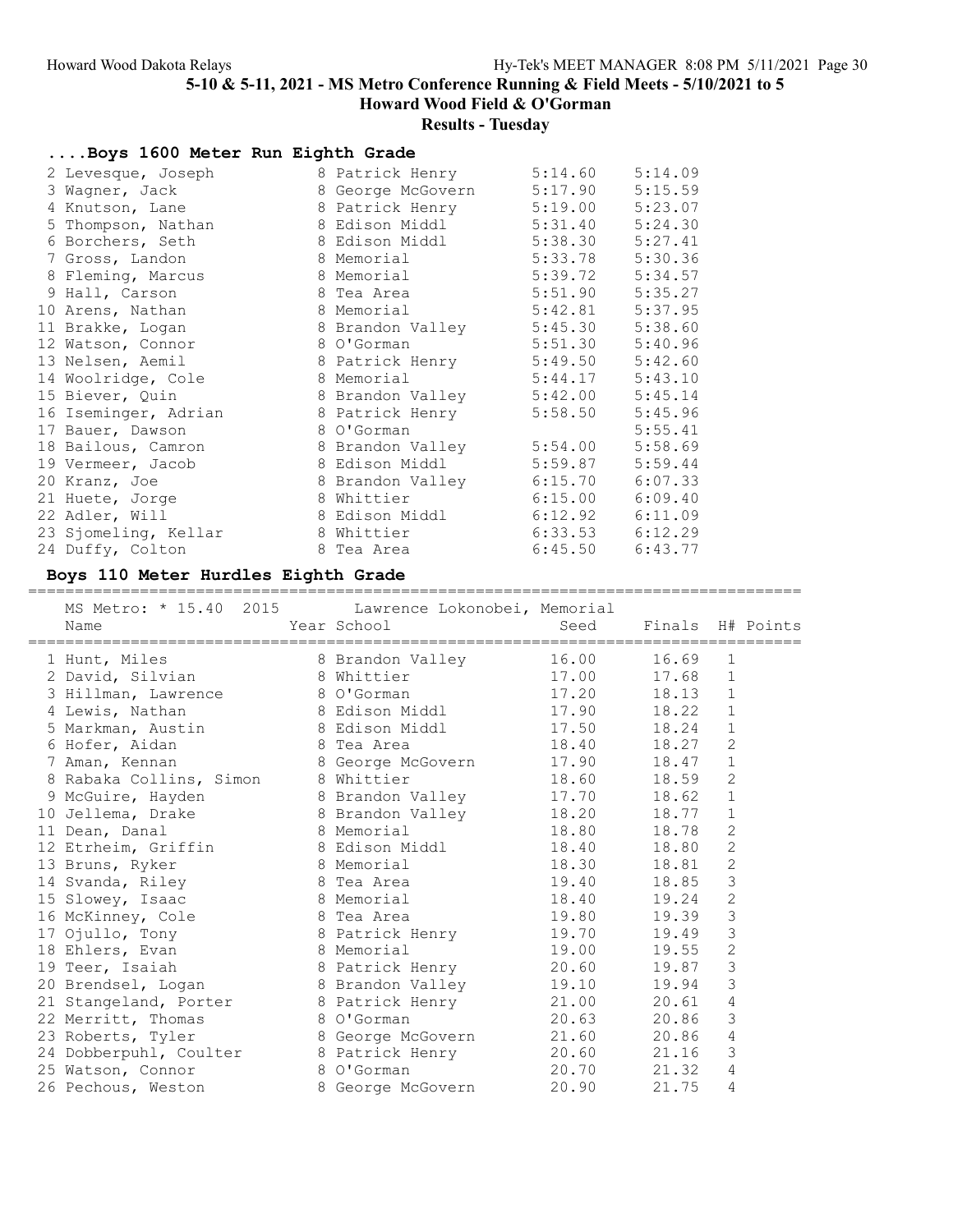Howard Wood Field & O'Gorman

# Results - Tuesday

| Boys 110 Meter Hurdles Eighth Grade             |                   |                                       |         |           |
|-------------------------------------------------|-------------------|---------------------------------------|---------|-----------|
| 27 Billmeier, Davien                            | 8 George McGovern | 21.70                                 | 23.30   | 4         |
| Boys 4x100 Meter Relay Eighth Grade             |                   | ------------------------------------- |         |           |
| MS Metro: * 47.40 2015                          | Whittier          |                                       |         |           |
| Freese, Haji, Shaw, Kpeayeh                     |                   |                                       |         |           |
| School                                          |                   | Seed                                  | Finals  | H# Points |
| 1 Edison Middle School<br>$\mathsf{A}$          |                   | 50.74                                 | 49.72   | 1         |
| 1) Nyemah, Anthony 8                            |                   | 2) Van Roekel, Liam 8                 |         |           |
| 3) Eberline, Kishmar 8                          |                   | 4) Knudtson, Cole 8                   |         |           |
| 2 Brandon Valley 'A'                            |                   | 50.14                                 | 50.17   | 1         |
| 1) Gray, Evan 8                                 |                   | 2) Walkes, Caden 8                    |         |           |
| 3) Swift, Gunnar 8                              |                   | 4) Hunt, Miles 8                      |         |           |
| 3 Patrick Henry 'A'                             |                   | 50.10                                 | 51.32   | 1         |
| 1) Myers, Josh 8                                |                   | 2) Truog, Eli 8                       |         |           |
| 3) Johnson, Isaac 8                             |                   | 4) Augustus, Javin 8                  |         |           |
| $^{\prime}$ A $^{\prime}$<br>4 O'Gorman         |                   | 54.70                                 | 51.45   | 1         |
| 1) Schlimgen, Sullivan 8                        |                   | 2) Stukel, Jack 8                     |         |           |
| 3) Hillman, Lawrence 8                          |                   | 4) Bauer, Dawson 8                    |         |           |
| 5 Tea Area 'A'                                  |                   | 52.40                                 | 51.99   | 1         |
| 1) Svanda, Riley 8                              |                   | 2) Rhead, Tyler 8                     |         |           |
| 3) Werdel, Sam 8                                |                   | 4) Hofer, Aidan 8                     |         |           |
| 6 Memorial 'A'                                  |                   | 52.84                                 | 52.09   | 1         |
| 1) Hyronimus, Jensen 8                          |                   | 2) Dean, Danal 8                      |         |           |
| 3) Fields, Damaris 8                            |                   | 4) Dettler, Jordan 8                  |         |           |
| 7 Brandon Valley 'B'                            |                   | 52.00                                 | 52.82   | 2         |
| 1) Danielson, Matthew 8                         |                   | 2) Timmer, Madden 8                   |         |           |
| 3) McGuire, Hayden 8                            |                   | 4) Bussa, Trevin 8                    |         |           |
| 8 George McGovern 'A'                           |                   | 54.20                                 | 55.25   | 1         |
| 1) Nday, Kevi 8                                 |                   | 2) Lyngola, Kalaho 8                  |         |           |
| 3) Kannah, John 8                               |                   | 4) Garber, Colton 8                   |         |           |
| 9 Patrick Henry 'B'                             |                   | 53.90                                 | 55.47   | 2         |
| 1) Hansen, Isaac 8                              |                   | 2) Ojullo, Tony 8                     |         |           |
| 3) Musinovic, Din 8                             |                   | 4) Eltayeb, Ahmed 8                   |         |           |
| 10 George McGovern 'B'                          |                   |                                       | 55.86   | 2         |
| 1) Sandoval, Kelvin 8                           |                   | 2) Glesiah, Sam 8                     |         |           |
| 3) Awoak, Door 8                                |                   | 4) Loreno, Shin 8                     |         |           |
| 11 Memorial<br>$\mathsf{B}$                     |                   | 53.95                                 | 56.16   | 2         |
| 1) Day, Connor 8                                |                   | 2) Hatter, Marqueez 8                 |         |           |
| 3) Stief, Talon 8                               |                   | 4) Dykstra, Cooper 8                  |         |           |
| "B"<br>12 Edison Middle School                  |                   |                                       | 57.14   | 2         |
| 1) Axtman, Jacob 8                              |                   | 2) Boyd, Jonah 8                      |         |           |
| 3) Larson, Hayden 8                             |                   | 4) Kabera, Justin 8                   |         |           |
| 13 Whittier<br>"B"                              |                   |                                       | 59.33   | 2         |
| 1) Sheppard, Kahzden 8                          |                   | 2) Ali, Mayow 8                       |         |           |
| 3) Hariri, Rashad 8                             |                   | 4) Morales, Gerlin 8                  |         |           |
| Boys 4x200 Meter Relay Eighth Grade             |                   |                                       |         |           |
| ----------------<br>MS Metro: * 1:41.10<br>1977 |                   | Patrick Henry                         |         |           |
|                                                 |                   | Anderson, Olson, Box, Mewintsma       |         |           |
| School                                          |                   | Seed                                  | Finals  | H# Points |
| 1 Brandon Valley<br>' A '                       |                   | 1:48.00                               | 1:45.05 | 1         |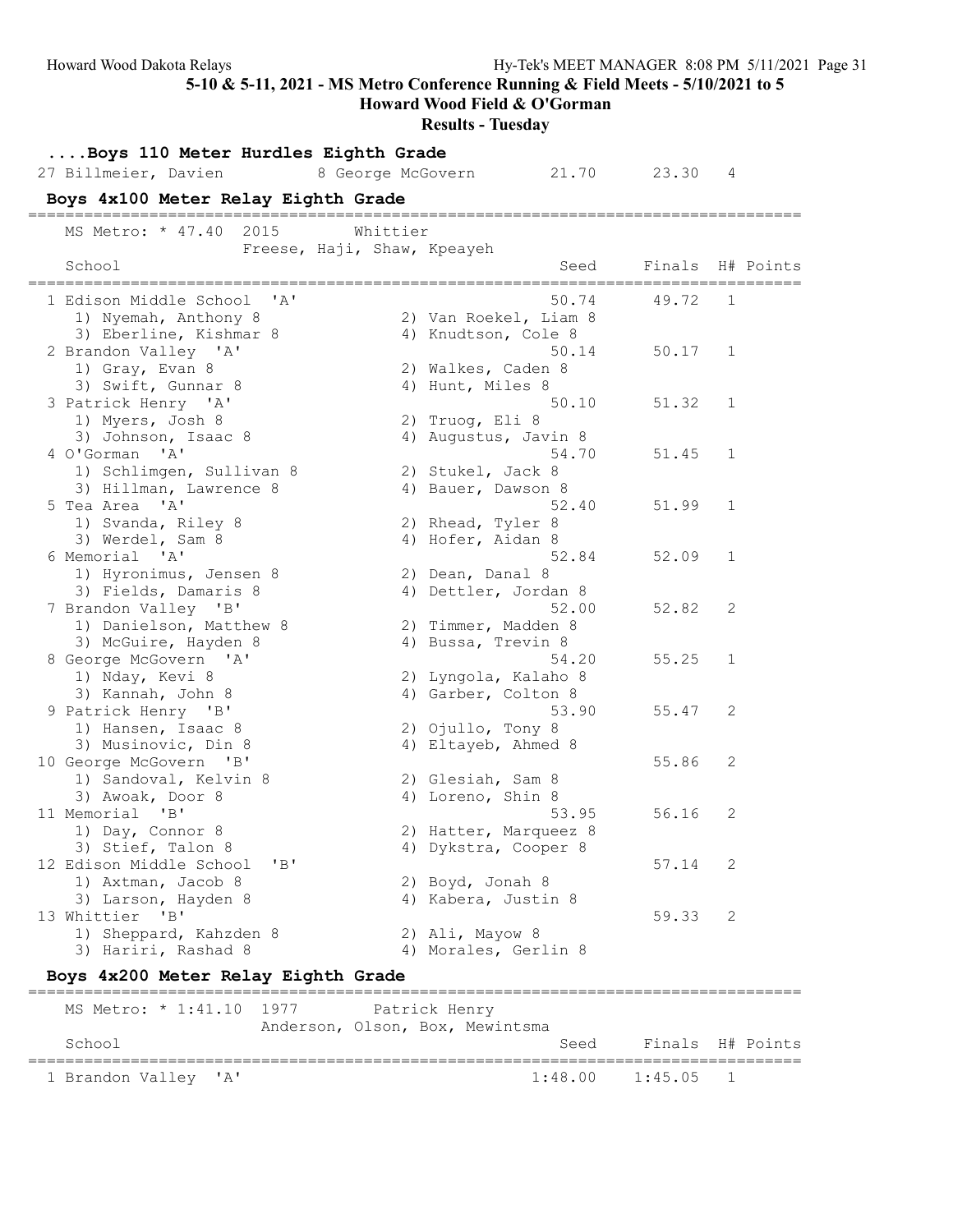Howard Wood Field & O'Gorman

## Results - Tuesday

| Boys 4x200 Meter Relay Eighth Grade |  |  |  |  |  |
|-------------------------------------|--|--|--|--|--|
|-------------------------------------|--|--|--|--|--|

| 1) Wilkinson, Matthew 8        | 2) Scott, Gus 8            |         |              |
|--------------------------------|----------------------------|---------|--------------|
| 3) Moose, Daniel 8             | 4) Swift, Gunnar 8         |         |              |
| 2 Patrick Henry 'A'            | 1:47.00                    | 1:46.12 | $\mathbf{1}$ |
| 1) Myers, Josh 8               | 2) Johnson, Isaac 8        |         |              |
| 3) Truog, Eli 8                | 4) Martens, Marcus 8       |         |              |
| 3 Edison Middle School<br>' A' | 1:48.40                    | 1:48.71 | 1            |
| 1) Nimely, Randy 8             | 2) Tunge, Joseph 8         |         |              |
| 3) Hilgenberg, Max 8           | 4) Plorde, Joseph 8        |         |              |
| 4 Tea Area 'A'                 | 1:50.50                    | 1:48.98 | $\mathbf{1}$ |
| 1) Svanda, Riley 8             | 2) Engel, Garrett 8        |         |              |
| 3) Werdel, Sam 8               | 4) Rhead, Tyler 8          |         |              |
| 5 O'Gorman 'A'                 | 1:54.02                    | 1:49.30 | 1            |
| 1) Hillman, Lawrence 8         | 2) Sundvold, Jackson 8     |         |              |
| 3) Woelfel, Joshua 8           | 4) Ryckman, Marc 8         |         |              |
| 6 Brandon Valley 'B'           | 1:52.00                    | 1:50.38 | 2            |
| 1) Finn, Will 8                | 2) Kopsas, Jake 8          |         |              |
| 3) Siemonsma, Kaedan 8         | 4) McGuire, Hayden 8       |         |              |
| 7 Edison Middle School<br>"B"  | 1:53.48                    | 1:50.75 | 2            |
| 1) Teller, Grant 8             | 2) Benson, Carston 8       |         |              |
| 3) Tolly, Colton 8             | 4) Lewis, Nathan 8         |         |              |
| 8 Memorial 'B'                 | 1:54.05                    | 1:52.14 | 2            |
| 1) Rezac, Kaden 8              | 2) Horstman, Kaleb 8       |         |              |
| 3) Slowey, Isaac 8             | 4) Fagerness, Ethen 8      |         |              |
| 9 Whittier 'A'                 | 1:56.38                    | 1:53.29 | 1            |
| 1) Spalding, Corbin 8          | 2) Jamal, Antonio 8        |         |              |
| 3) Warne, Owen 8               | 4) Rabaka Collins, Simon 8 |         |              |
| 10 George McGovern 'A'         | 1:53.40                    | 1:54.14 | 1            |
| 1) Aman, Kennan 8              | 2) Robles, Andy 8          |         |              |
| 3) Garber, Colton 8            | 4) Sutherland, Tanner 8    |         |              |
| 11 Patrick Henry 'B'           | 1:57.00                    | 1:54.78 | 2            |
| 1) Musinovic, Din 8            | 2) Agyeman, Daniel 8       |         |              |
| 3) Thomas, Camden 8            | 4) Byrd, Jamir 8           |         |              |
| 12 Memorial 'A'                | 1:51.75                    | 1:55.46 | 1            |
| 1) Glover, Eyan 8              | 2) Gillespie, Bennett 8    |         |              |
| 3) Godes, Alexzander 8         | 4) Fields, Damaris 8       |         |              |
| 13 Whittier 'B'                | 1:58.53                    | 2:00.34 | 2            |
| 1) Rivera, David-Elijah 8      | 2) Ali, Mayow 8            |         |              |
| 3) Terrell, Xzavier 8          | 4) Bakker, Tyler 8         |         |              |
| 14 Tea Area<br>"B"             |                            | 2:04.41 | 2            |
| 1) Broderson, Kayl 8           | 2) Boterman, Logan 8       |         |              |
| 3) Hermandson, Sonny 8         | 4) Fechner, Nathan 8       |         |              |

### Boys 4x400 Meter Relay Eighth Grade

================================================================================ MS Metro: \* 3:53.10 2005 O'Gorman Viereck, Vaca, Hooten, Powell School School Seed Finals Points ================================================================================ 1 Memorial 'A' 4:08.33 4:05.70 1) Slowey, Isaac 8 2) Gross, Landon 8 3) Horstman, Kaleb 8 4) Hyronimus, Jensen 8 2 Edison Middle School 'A' 4:19.12 4:06.38 1) Tunge, Joseph 8 2) Plorde, Joseph 8 3) Lewis, Nathan 8 4) Markman, Austin 8 3 Brandon Valley 'A' 4:21.00 4:15.75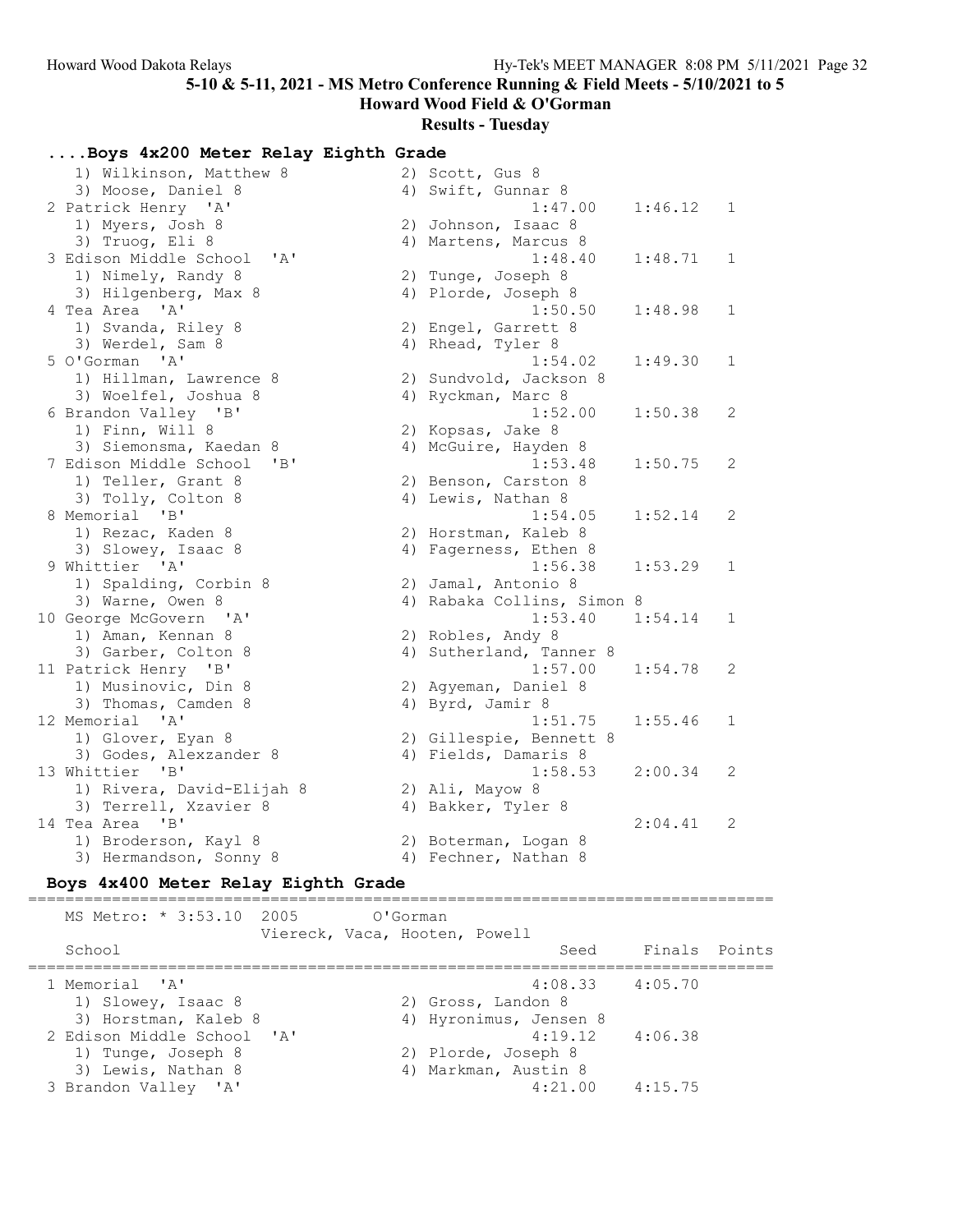Howard Wood Field & O'Gorman

## Results - Tuesday

| Boys 4x400 Meter Relay Eighth Grade |  |  |  |  |  |
|-------------------------------------|--|--|--|--|--|
|-------------------------------------|--|--|--|--|--|

| 1) Melcher, Wyatt 8                                                    | 2) Jellema, Drake 8      |         |
|------------------------------------------------------------------------|--------------------------|---------|
| 3) Carroll, Ryland 8                                                   | 4) Labrie, Carter 8      |         |
| 4 Patrick Henry 'A'                                                    | $4:12.00$ $4:15.83$      |         |
| 1) Eidem, Zander 8                                                     | 2) Baskin, Sam 8         |         |
| 3) Knutson, Lane 8                                                     | 4) Klein, Kory 8         |         |
| 5 O'Gorman 'A'                                                         | 4:21.50                  | 4:19.56 |
| 1) Olson, Colin 8                                                      | 2) Sheridan, Keenan 8    |         |
| 3) Woelfel, Joshua 8                                                   | 4) Shea, James 8         |         |
| 6 Edison Middle School<br>$^{\prime}$ B <sup><math>\prime</math></sup> |                          | 4:19.94 |
| 1) Miller, Joshua 8                                                    | 2) Valdez, Rosario 8     |         |
| 3) Teller, Grant 8                                                     | 4) Benson, Carston 8     |         |
| 7 Memorial 'B'                                                         | 4:17.02                  | 4:20.80 |
| 1) Day, Connor 8                                                       | 2) Baxa, Bridger 8       |         |
| 3) Woolridge, Cole 8                                                   | 4) Bruns, Ryker 8        |         |
| 8 Patrick Henry 'B'                                                    | 4:36.00                  | 4:36.87 |
| 1) Day, Nate 8                                                         | 2) Ibis, Connor 8        |         |
| 3) Teer, Isaiah 8                                                      | 4) Dobberpuhl, Coulter 8 |         |
| 9 Tea Area 'A'                                                         | 4:38.30                  | 4:44.09 |
| 1) Broderson, Kayl 8                                                   | 2) Vasecka, Ben 8        |         |
| 3) Oye, Daniel 8                                                       | 4) Hermandson, Sonny 8   |         |
| 10 Whittier 'A'                                                        | $4:58.20$ $4:51.13$      |         |
| 1) Terrell, Xzavier 8                                                  | 2) Lowe, Stefan 8        |         |
| 3) Hariri, Rashad 8                                                    | 4) Huete, Jorge 8        |         |

#### Boys 800 Sprint Medley Eighth Grade

### =================================================================================== MS Metro: \* 1:47.70 2019 Memorial Ashley, Naaktgeboren, Wright, Wilde School School Seed Finals H# Points =================================================================================== 1 O'Gorman 'A' 1:54.40 1:49.78 1 1) Schlimgen, Sullivan 8 2) Stukel, Jack 8 3) Vucurevich, Jackson 8 (4) Bauer, Dawson 8 2 Edison Middle School 'A' 1:51.10 1:52.47 1 1) Nyemah, Anthony 8 2) Eberline, Kishmar 8 3) Knudtson, Cole 8 4) Van Roekel, Liam 8 3 Brandon Valley 'B' 1:54.00 1:54.92 1 1) Timmer, Madden 8 2) Melcher, Wyatt 8 3) Scott, Gus 8 4) Labrie, Carter 8 4 Brandon Valley 'A' 1:52.00 1:55.27 1 1) Gray, Evan 8 2) Bussa, Trevin 8 3) Wilkinson, Matthew 8 4) Mayen, Mach 8 5 Patrick Henry 'A' 1:55.00 1:56.29 1 1) Augustus, Javin 8 2) Johnson, Isaac 8 3) Martens, Marcus 8 4) Eidem, Zander 8 6 Edison Middle School 'B' 1:54.49 1:56.74 1 1) Nimely, Randy 8 2) Hilgenberg, Max 8 3) Markman, Austin 8 4) Valdez, Rosario 8 7 Memorial 'B' 2:05.33 1:58.54 2 1) Hatter, Marqueez 8 2) Dykstra, Cooper 8 3) Halde, Mason 8 4) Sanchez, Andrew 8 8 Tea Area 'A' 2:06.60 1:59.32 2 1) Kelsey, Lane 8 2) Engel, Garrett 8 3) McKinney, Cole 8 4) Eimers, Dawson 8 9 Memorial 'A' 2:01.40 1:59.82 1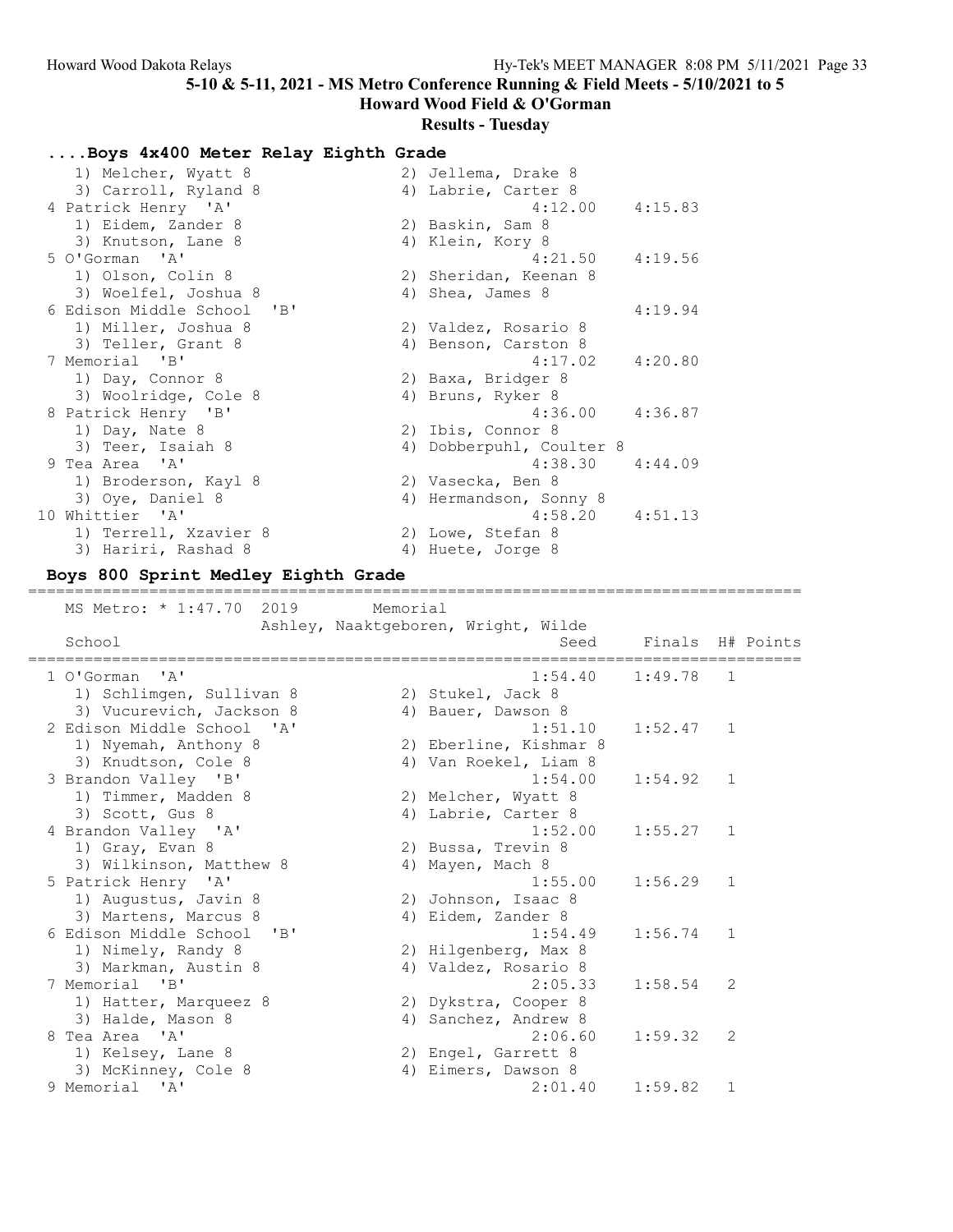Howard Wood Field & O'Gorman

## Results - Tuesday

....Boys 800 Sprint Medley Eighth Grade

| 1) Dahl, Carter 8       | 2) Fields, Damaris 8       |             |  |
|-------------------------|----------------------------|-------------|--|
| 3) Glover, Eyan 8       | 4) Tesch, Jensen 8         |             |  |
| 10 George McGovern 'A'  | $2:05.60$ $2:00.40$ 2      |             |  |
| 1) Alemayehu, Abel 8    | 2) Scherer, Shawn 8        |             |  |
| 3) Blanloeil, William 8 | 4) Wagner, Jack 8          |             |  |
| 11 Whittier 'A'         | 2:03.79                    | $2:04.77$ 1 |  |
| 1) Warne, Owen 8        | 2) Ust, Calvin 8           |             |  |
| 3) Jamal, Antonio 8     | 4) Rabaka Collins, Simon 8 |             |  |
| 12 Patrick Henry 'B'    | $2:04.00$ $2:05.30$ 2      |             |  |
| 1) Eltayeb, Ahmed 8     | 2) Hansen, Isaac 8         |             |  |
| 3) Byrd, Jamir 8        | 4) Ibis, Connor 8          |             |  |
| 13 Whittier 'B'         | $2:03.87$ $2:08.59$ 2      |             |  |
| 1) Bakker, Tyler 8      | 2) Sheppard, Kahzden 8     |             |  |
| 3) Ali, Mayow 8         | 4) Terrell, Xzavier 8      |             |  |
| 14 Tea Area 'B'         |                            | $2:08.97$ 2 |  |
| 1) Boterman, Logan 8    | 2) Serk, Caleb 8           |             |  |
| 3) Fechner, Nathan 8    | 4) Oye, Daniel 8           |             |  |
|                         |                            |             |  |

## Boys High Jump Eighth Grade

================================================================================

| MS Metro: * 6-00 2015 Jayden Johannsen, Patrick Henry<br>Name | Year School       | Seed                     | Finals Points           |                |
|---------------------------------------------------------------|-------------------|--------------------------|-------------------------|----------------|
| 1 Labrie, Carter                                              | 8 Brandon Valley  |                          | $5 - 04.00$ $5 - 02.00$ | 10             |
| 2 Melcher, Wyatt                                              | 8 Brandon Valley  | $5 - 00.00$ $5 - 00.00$  |                         | 6              |
| 2 Ennis, Mason                                                | 8 Brandon Valley  |                          | $5 - 00.00$ $5 - 00.00$ | 6              |
| 2 Horstman, Kaleb                                             | 8 Memorial        |                          | $5 - 00.00$ $5 - 00.00$ | 6              |
| 5 Schlimgen, Sullivan                                         | 8 O'Gorman        | $5 - 04.00$              | J5-00.00                | $\overline{c}$ |
| 6 David, Silvian                                              | 8 Whittier        | $5 - 00.00$              | $J5 - 00.00$            | $\mathbf{1}$   |
| 7 Jellema, Drake                                              | 8 Brandon Valley  | $4 - 10.00$              | $J5 - 00.00$            |                |
| 8 Hofer, Aidan                                                | 8 Tea Area        | $5 - 04.00$ $J5 - 00.00$ |                         |                |
| 9 Broderson, Kayl                                             | 8 Tea Area        | $5 - 00.00$ $4 - 10.00$  |                         |                |
| 10 Engel, Garrett                                             | 8 Tea Area        | $4 - 08.00$              | $J4 - 10.00$            |                |
| 10 Eltayeb, Ahmed                                             | 8 Patrick Henry   | $5 - 00.00$              | $J4 - 10.00$            |                |
| 12 Dykstra, Cooper                                            | 8 Memorial        | $4-08.00$ $4-08.00$      |                         |                |
| 12 Slowey, Isaac                                              | 8 Memorial        | $4 - 06.00$              | $4 - 08.00$             |                |
| 14 Ojullo, Tony                                               | 8 Patrick Henry   | $5 - 00.00$              | $J4 - 08.00$            |                |
| 15 Dean, Danal                                                | 8 Memorial        | $4 - 10.00$              | $J4 - 08.00$            |                |
| 16 Vasecka, Ben                                               | 8 Tea Area        | $5 - 00.00$              | $J4 - 08.00$            |                |
| 17 Blanloeil, William                                         | 8 George McGovern | $4 - 06.00$              | $J4 - 08.00$            |                |
| 18 Lyngola, Kalaho                                            | 8 George McGovern | $4-06.00$ $4-06.00$      |                         |                |
| 18 Byrd, Jamir                                                | 8 Patrick Henry   | $4-06.00$ $4-06.00$      |                         |                |
| 18 Spalding, Corbin                                           | 8 Whittier        | $4-08.00$ $4-06.00$      |                         |                |
| 21 Bjorkman, Jackson                                          | 8 O'Gorman        | $4 - 06.00$              | $J4 - 06.00$            |                |
| 21 Kannah, John                                               | 8 George McGovern | $4 - 06.00$              | $J4 - 06.00$            |                |
| 23 Sandoval, Kelvin                                           | 8 George McGovern | $4 - 08.00$              | $J4 - 06.00$            |                |
| -- Hight, Holden                                              | 8 O'Gorman        | $4 - 02.00$              | NH                      |                |
| -- Rabaka Collins, Simon                                      | 8 Whittier        | $4 - 08.00$              | ΝH                      |                |
| -- Nimely, Randy                                              | 8 Edison Middl    | $4 - 08.00$              | NH                      |                |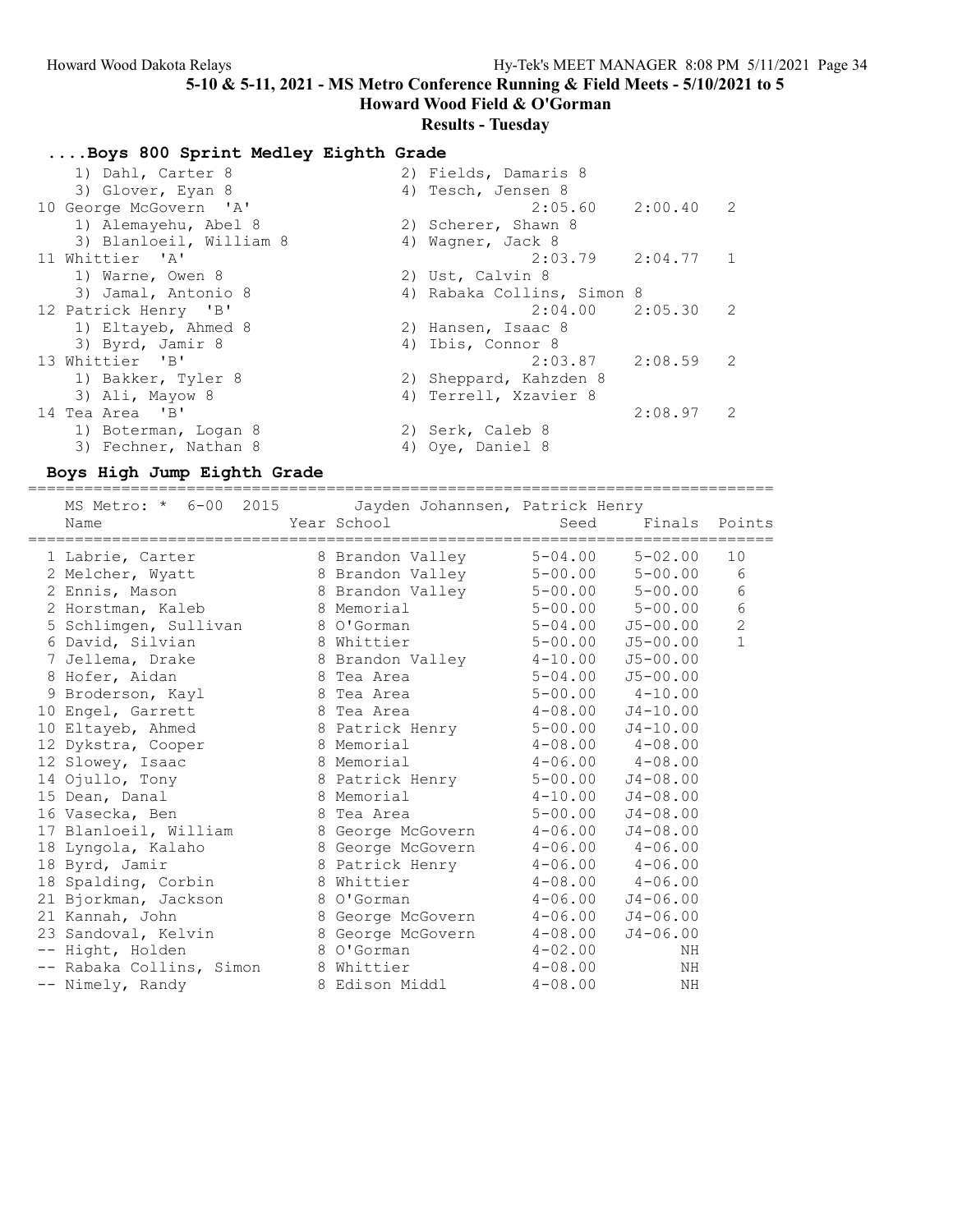## Boys Long Jump Eighth Grade

| MS Metro: * 20-02 1981<br>Name | Jay Anderson, Edison<br>Year School | =================================<br>Seed | Finals H# Points          |                |                |
|--------------------------------|-------------------------------------|-------------------------------------------|---------------------------|----------------|----------------|
| 1 Eberline, Kishmar            | 8 Edison Middl                      | $17 - 04.25$                              | $17 - 08.75$              | 3              | 10             |
| 2 David, Silvian               | 8 Whittier                          | $16 - 03.00$                              | $17 - 07.75$              | 3              | 8              |
| 3 Swift, Gunnar                | 8 Brandon Valley                    | $18 - 01.00$                              | $17 - 06.25$              | 3              | 6              |
| 4 Gray, Evan                   | 8 Brandon Valley                    | $17 - 01.00$                              | $17 - 06.00$              | $\mathfrak{Z}$ | $\overline{4}$ |
| 5 Bauer, Dawson                | 8 O'Gorman                          |                                           | $16 - 11.00$ $17 - 03.25$ | $\mathfrak{Z}$ | $\overline{c}$ |
| 6 Carroll, Ryland              | 8 Brandon Valley                    |                                           | $16 - 11.00$ $16 - 10.00$ | $\mathfrak{Z}$ | $\mathbf{1}$   |
| 7 Bussa, Trevin                | 8 Brandon Valley                    | $16 - 10.00$                              | $16 - 05.00$              | 3              |                |
| 8 Myers, Josh                  | 8 Patrick Henry                     | $16 - 04.50$                              | $16 - 04.25$              | 3              |                |
| 8 Dean, Danal                  | 8 Memorial                          | $15 - 10.00$                              | $16 - 04.25$              | $\overline{c}$ |                |
| 10 Stukel, Jack                | 8 O'Gorman                          | $15 - 03.00$                              | $16 - 03.00$              | $\overline{2}$ |                |
| 11 Svanda, Riley               | 8 Tea Area                          | $15 - 05.50$ $15 - 11.75$                 |                           | $\overline{2}$ |                |
| 12 Eimers, Dawson              | 8 Tea Area                          |                                           | $16 - 00.00$ $15 - 09.00$ | $\overline{c}$ |                |
| 13 Ust, Calvin                 | 8 Whittier                          | $14 - 10.00$                              | $15 - 07.75$              | $\mathbf 1$    |                |
| 14 Van Roekel, Liam            | 8 Edison Middl                      | $17 - 01.50$                              | $15 - 07.25$              | 3              |                |
| 15 Hillman, Lawrence           | 8 O'Gorman                          | $16 - 06.50$                              | $15 - 07.00$              | 3              |                |
| 16 Klein, Kory                 | 8 Patrick Henry                     | $15 - 00.50$ $15 - 06.00$                 |                           | $\overline{2}$ |                |
| 17 Kuhnert, Caleb              | 8 Tea Area                          | $14 - 05.50$ $15 - 03.25$                 |                           | $\mathbf{1}$   |                |
| 18 Werdel, Sam                 | 8 Tea Area                          | $14 - 09.50$ $15 - 00.25$                 |                           | $\mathbf{1}$   |                |
| 18 Dahl, Carter                | 8 Memorial                          | $15 - 02.00$                              | $15 - 00.25$              | $\overline{2}$ |                |
| 20 Aman, Kennan                | 8 George McGovern                   | $13 - 06.00$                              | $14 - 10.75$              | $\mathbf{1}$   |                |
| 21 Teer, Isaiah                | 8 Patrick Henry                     | $15 - 00.50$                              | $14 - 01.75$              | $\overline{2}$ |                |
| 22 Loreno, Shin                | 8 George McGovern                   | $13 - 07.00$                              | $13 - 10.50$              | $\mathbf{1}$   |                |
| 23 Jamal, Antonio              | 8 Whittier                          | $14 - 05.00$                              | $13 - 08.50$              | $\mathbf{1}$   |                |
| 24 Dobberpuhl, Coulter         | 8 Patrick Henry                     |                                           | $13 - 04.75$              | $\mathbf 1$    |                |
| 25 Shea, James                 | 8 O'Gorman                          | $13 - 05.50$                              | $13 - 04.00$              | $\mathbf 1$    |                |
| 26 Sandoval, Kelvin            | 8 George McGovern                   | $13 - 05.50$                              | $13 - 00.75$              | $\mathbf{1}$   |                |
| 27 Rezac, Kaden                | 8 Memorial                          | $15 - 04.00$                              | $12 - 08.50$              | $\mathbf{2}$   |                |
| 28 Billmeier, Davien           | 8 George McGovern                   | $12 - 00.00$                              | $11 - 11.00$              | $\mathbf{1}$   |                |

### Boys Shot Put Eighth Grade

===================================================================================

| MS Metro: * 56-04 1975 Steve Lukens, Edison         |                                     |                              |                           |                |                |
|-----------------------------------------------------|-------------------------------------|------------------------------|---------------------------|----------------|----------------|
| Name<br>==============================              | Year School and the Material School | ---------------------------- | Seed Finals H# Points     |                |                |
| 1 Lent, John                                        | 8 O'Gorman                          |                              | 39-00.00 40-02.00         | 3              | 10             |
| 2 Timmer, Madden                                    | 8 Brandon Valley                    |                              | 38-05.00 37-02.50 3 8     |                |                |
| 3 Wilkins, Rashawn                                  | 8 Edison Middl 36-10.00 35-06.75 3  |                              |                           |                | 6              |
| 4 Eidem, Zander 8 Patrick Henry 34-02.00 35-03.00   |                                     |                              |                           | $\mathcal{S}$  | $\overline{4}$ |
| 5 Yusten Jr., David 8 Memorial                      |                                     |                              | $34 - 10.50$ $35 - 00.50$ | 3              | 2              |
| 6 Leslie, Charlie                                   | 8 Tea Area                          |                              | $36 - 02.00$ $34 - 04.25$ | 3              | $\mathbf{1}$   |
| 7 Bloom, Andrew                                     | 8 O'Gorman                          |                              | $32 - 09.00$ $33 - 09.00$ | $\mathbf{2}$   |                |
| 8 Heldenbrand, Andrew                               | 8 O'Gorman                          |                              | J33-09.00                 | 3              |                |
| 9 Hughes, Carson                                    | 8 Edison Middl                      |                              | $32 - 08.00$ $33 - 08.50$ | $\overline{2}$ |                |
| 10 Stief, Talon                                     | 8 Memorial                          |                              | $36 - 05.00$ $33 - 04.75$ | 3              |                |
| 11 VanDenHemel, Christopher                         | 8 O'Gorman                          |                              | $32 - 02.50$ $31 - 11.50$ | 2              |                |
| 12 Brovold, Shawn                                   | 8 Edison Middl                      |                              | $33 - 03.25$ $31 - 11.00$ | 3              |                |
| 13 Sanderson, Aiden                                 | 8 Memorial                          |                              | $32 - 00.00$ $31 - 07.50$ | $\overline{2}$ |                |
| 14 Garber, Colton                                   | 8 George McGovern                   |                              | $31 - 01.50$              | $\mathbf{1}$   |                |
| 15 Fechner, Nathan                                  | 8 Tea Area                          | $31 - 10.50$                 | $30 - 07.75$              | 2              |                |
| 16 VanEmmerik, Gavin                                | 8 Tea Area                          |                              | $31 - 03.00$ $30 - 03.25$ | $1\,$          |                |
| 17 Jongejugd, Jacob                                 | 8 Tea Area                          |                              | $32 - 05.00$ $30 - 02.00$ | 2              |                |
| 18 Arbach, Hudson 8 Patrick Henry 33-03.00 30-01.75 |                                     |                              |                           | 3              |                |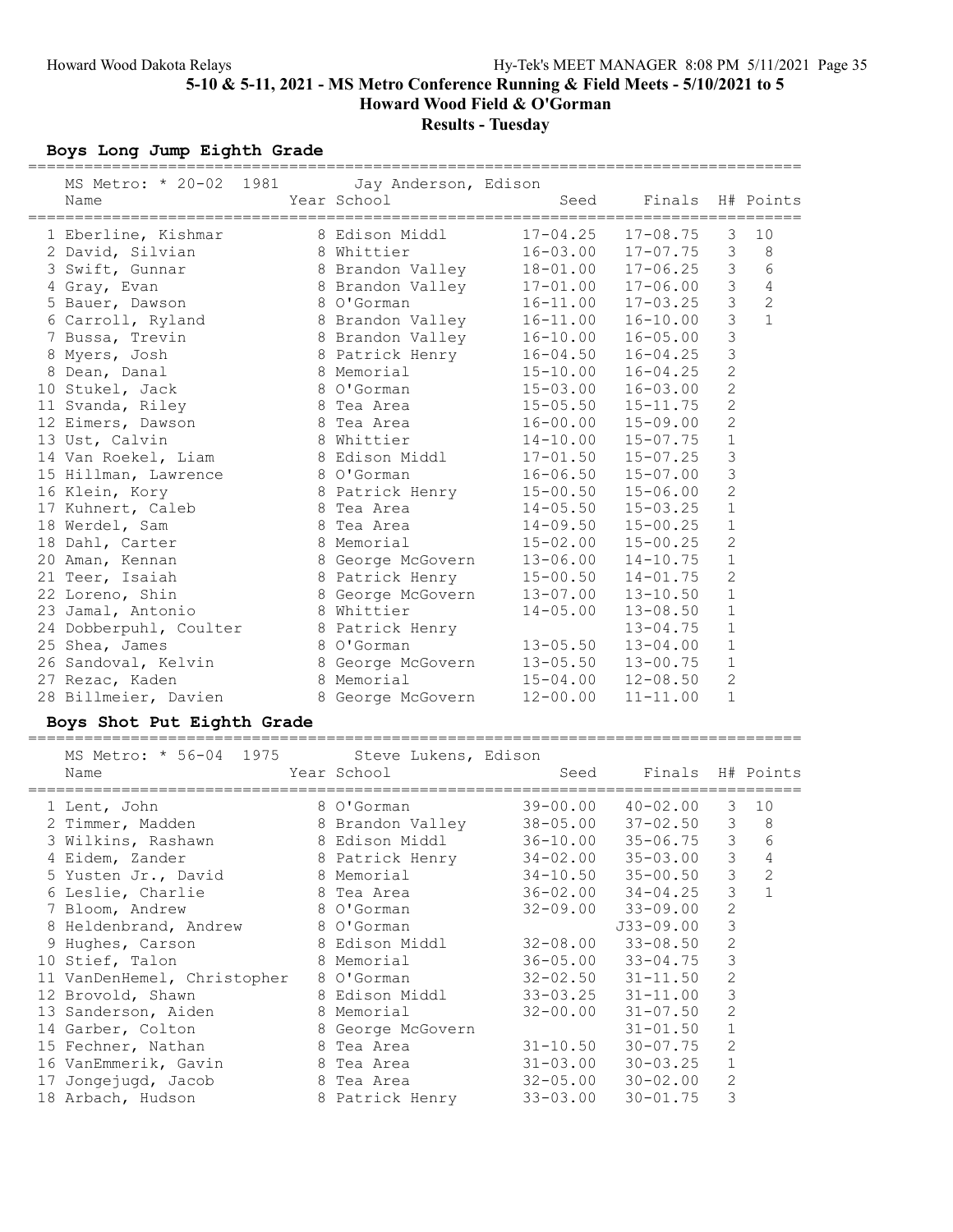# Results - Tuesday

## ....Boys Shot Put Eighth Grade

| 19 Smith, Kaleb           | 8 Memorial        | $32 - 04.75$ | $29 - 07.50$ | 2 |
|---------------------------|-------------------|--------------|--------------|---|
| 20 Whiting, Cade          | 8 Edison Middl    | $30 - 09.25$ | $29 - 05.75$ | 1 |
| 21 Pena, Arturo           | 8 Whittier        | $31 - 03.00$ | $28 - 09.00$ |   |
| 22 Marroquin, Christopher | 8 Whittier        | $31 - 11.50$ | $28 - 04.75$ | 2 |
| 23 Kesete, Abel           | 8 Brandon Valley  | $27 - 05.00$ | $28 - 03.25$ | 1 |
| 24 Weisensee, Timothy     | 8 O'Gorman        | $31 - 10.00$ | $27 - 11.50$ | 2 |
| 25 Bobzien, Cade          | 8 Brandon Valley  | $30 - 08.00$ | $27 - 10.00$ | 1 |
| 26 Aqyeman, Daniel        | 8 Patrick Henry   | $26 - 06.00$ | $26 - 08.25$ |   |
| 27 Retana, Emerson        | 8 George McGovern | $25 - 01.00$ | $24 - 11.00$ |   |
| 28 Simonsen, Demetri      | 8 Brandon Valley  | $26 - 08.00$ | $24 - 01.00$ |   |
| 29 Awoak, Door            | 8 George McGovern |              | $17 - 10.75$ |   |

## Boys Discus Throw Eighth Grade

===================================================================================

| MS Metro: * 159-05 2017 Drake Swenson, Brandon Valley<br>Name                                                                  | Year School                                             | Seed                           | Finals H# Points |                         |                |
|--------------------------------------------------------------------------------------------------------------------------------|---------------------------------------------------------|--------------------------------|------------------|-------------------------|----------------|
| 1 Arbach, Hudson               8 Patrick Henry           95-08<br>2 Timmer, Madden             8 Brandon Valley         108-00 |                                                         |                                | $115 - 07$ 3     |                         | 10             |
|                                                                                                                                |                                                         |                                | $110 - 11$ 3     |                         | 8              |
| 3 Eidem, Zander                                                                                                                | 8 Patrick Henry 82-04                                   |                                | $109 - 02$ 2     |                         | 6              |
| 4 Lent, John 8 O'Gorman<br>5 Leslie, Charlie 8 Tea Area<br>6 Hughes, Carson 8 Edison Middl<br>7 Stief, Talon 8 Memorial        |                                                         | $92-10$<br>$100-04$<br>$97-02$ | $105 - 09$       | $2^{\circ}$             | $\overline{4}$ |
|                                                                                                                                |                                                         |                                | $98 - 01$ 3      |                         | 2              |
|                                                                                                                                |                                                         |                                | $94 - 05$ 3      |                         | $\overline{1}$ |
|                                                                                                                                |                                                         | $99 - 04$                      | J94-05           | $\overline{\mathbf{3}}$ |                |
| 8 Loreno, Shin                                                                                                                 | 8 George McGovern 94-05 91-09                           |                                |                  | $\overline{c}$          |                |
| 9 Warne, Owen                                                                                                                  | 8 Whittier                                              | $96 - 02$                      | 89-09            | 3                       |                |
|                                                                                                                                |                                                         | $86 - 10$                      | 87-11            | $\overline{c}$          |                |
| 10 Neufeld, Joseph 8 0'Gorman 86-10<br>11 Yusten Jr., David 8 Memorial 113-06<br>12 Agyeman, Daniel 8 Patrick Henry 74-01      |                                                         |                                | $87 - 06$        | $\mathcal{S}$           |                |
|                                                                                                                                |                                                         |                                | 86-06            | $\mathbf{1}$            |                |
| 13 Martinez, Jordy 8 George McGovern 95-01.75                                                                                  |                                                         |                                | 85-08            | 3                       |                |
| 14 Fechner, Nathan 8 Tea Area                                                                                                  |                                                         | $97 - 04$                      | $85 - 07$        | $\mathsf 3$             |                |
| 15 Whiting, Cade                                                                                                               | 8 Edison Middl                                          | $95 - 06$                      | $84 - 07$        | $\mathcal{S}$           |                |
|                                                                                                                                |                                                         |                                | $83 - 06$        | $\mathbf{1}$            |                |
|                                                                                                                                |                                                         |                                | $80 - 02$        | $\overline{2}$          |                |
| 16 Tucker, Ethan 8 Brandon Valley<br>17 Alemayehu, Abel 8 George McGovern 87-02<br>18 Johnson, Sam 8 Memorial 89-01            |                                                         | $89 - 01$                      | 79-06            | $\overline{c}$          |                |
| 19 Simonsen, Demetri 8 Brandon Valley 70-00                                                                                    |                                                         |                                | 76-04            | $\mathbf{1}$            |                |
| 20 Jongejugd, Jacob 8 Tea Area                                                                                                 |                                                         | $82 - 02$                      | $75 - 05$        | $\mathbf 1$             |                |
| 21 Wilkins, Rashawn                                                                                                            | 8 Edison Middl                                          |                                | $75 - 03$        | $\overline{c}$          |                |
| 22 Sanderson, Aiden                                                                                                            |                                                         | $93 - 09$                      | $75 - 00$        | 2                       |                |
| 23 Glesiah, Sam                                                                                                                | 8 Memorial 93-09<br>8 George McGovern 80-01             |                                | $72 - 06$        | $\mathbf{1}$            |                |
| 24 Hitchcock, Lazarus 8 Edison Middl                                                                                           |                                                         | $81 - 10$                      | $71 - 11$        | $\mathbf{1}$            |                |
| 25 Spalding, Corbin                                                                                                            | 8 Whittier                                              | $83 - 06$                      | $71 - 03$        | $\overline{c}$          |                |
| 26 Thomas, Jacob                                                                                                               | 8 O'Gorman                                              | $83 - 03$                      | $70 - 01$        | $\overline{c}$          |                |
| 27 Marroquin, Christopher 8 Whittier                                                                                           |                                                         |                                | $67 - 02$        | $\mathbf{1}$            |                |
| 28 VanDenHemel, Christopher 8 O'Gorman                                                                                         |                                                         | 63-11<br>88-03                 | $65 - 01$        | $\overline{2}$          |                |
| 29 Pena, Arturo                                                                                                                | - 8 Whittier                                            | $68 - 07$                      | $63 - 11$ 1      |                         |                |
| 30 VanEmmerik, Gavin 8 Tea Area                                                                                                |                                                         | $79 - 03$                      | J63-11           | $\mathbf 1$             |                |
| 31 Bobzien, Cade 68 Brandon Valley 77-02 58-03                                                                                 |                                                         |                                |                  | $\mathbf 1$             |                |
| 32 Awoak, Door                                                                                                                 | 8 George McGovern 63-06 54-09                           |                                |                  | $\mathbf{1}$            |                |
|                                                                                                                                | Women - Seventh Grade - Team Rankings - 4 Events Scored |                                |                  |                         |                |
| 1) Brandon Valley 39                                                                                                           |                                                         | 2) Tea Area                    |                  | 27                      |                |
| 3) Edison Middle School (a) 18 (4) Memorial (5) George McGovern (a) 11 (6) O'Gorman                                            |                                                         |                                |                  | 16                      |                |
| 5) George McGovern                                                                                                             |                                                         |                                |                  | 6                       |                |